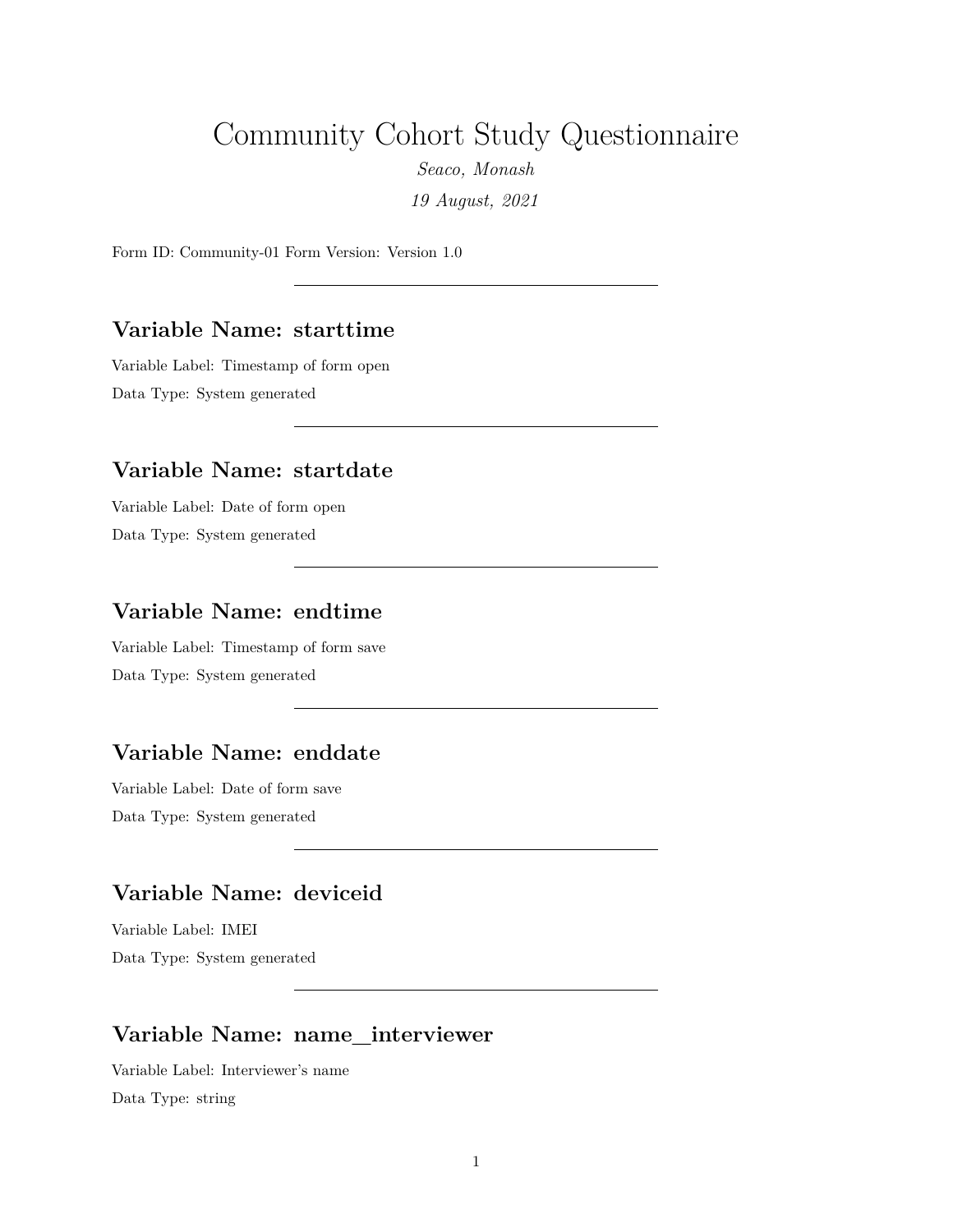#### **Variable Name: doiv**

Variable Label: Date of interview Data Type: date

# **Variable Name: agree\_no**

Variable Label: Does this household agree to participate in the Feasibility Study? Data Type: factor (select one)

| Value Label |             |
|-------------|-------------|
| 1           | Yes         |
| 2           | Nο          |
| 3           | Moved/empty |
| 4           | Death       |

#### **Variable Name: name**

Variable Label: Participant Full Name Data Type: string

#### **Variable Name: seaco\_id**

Variable Label: Participant SEACO ID / House ID Data Type: string

# **Variable Name: study\_id**

Variable Label: Participant Study ID Data Type: string

#### **Variable Name: participant\_ic**

Variable Label: Does the participant have a NRIC Data Type: factor (select one)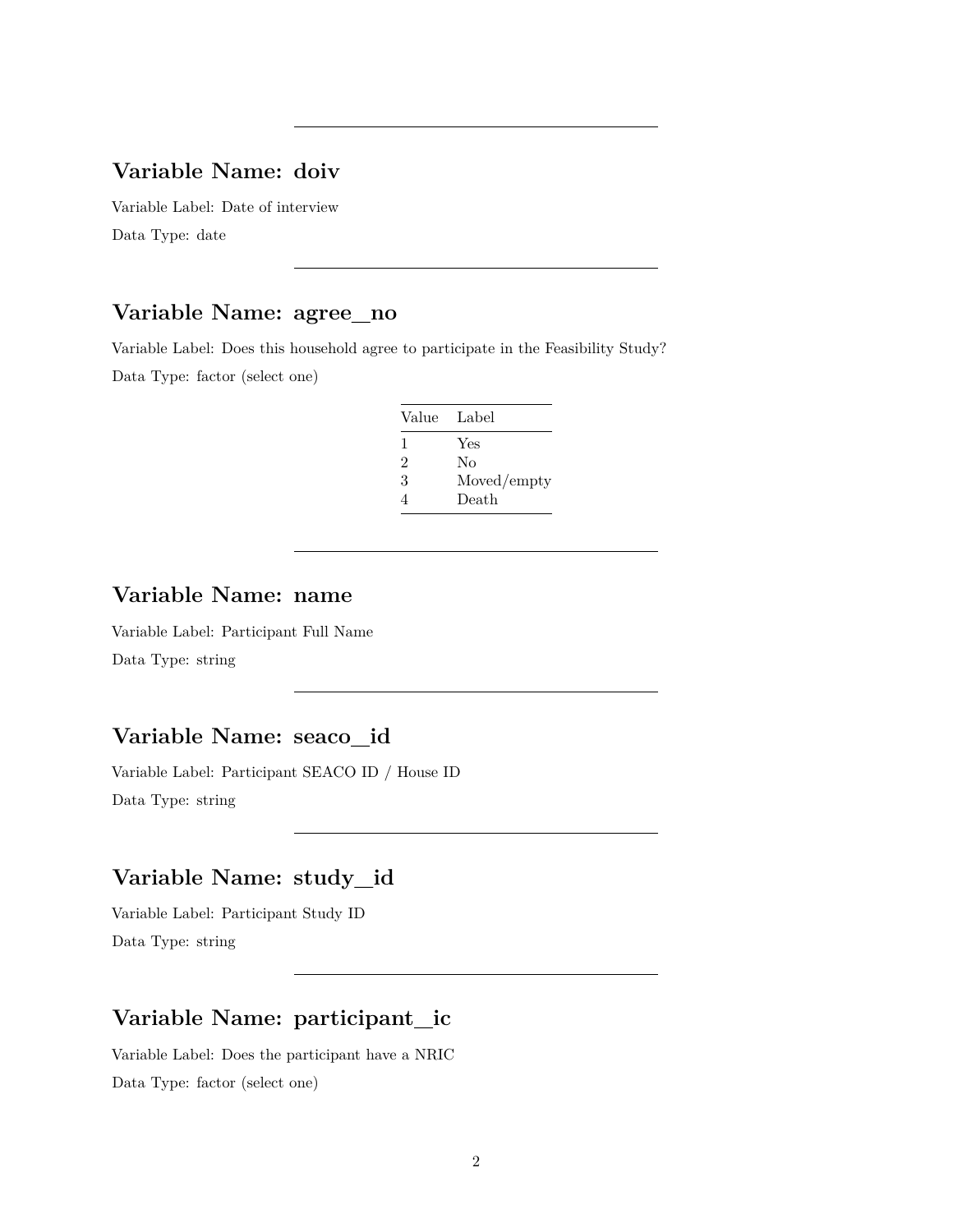| Value | Label |
|-------|-------|
| -1    | Yes   |
| '2    | No    |
|       |       |

#### **Variable Name: participant\_ic\_3**

Variable Label: MyKAD Data Data Type: string

# **Variable Name: participant\_ic\_4**

Variable Label: Were you able to scan the participant's NRIC? Data Type: factor (select one)

| Value | Label |
|-------|-------|
|       | Yes   |
| '2    | Nο    |

# **Variable Name: participant\_ic\_yes**

Variable Label: Enter NRIC number Data Type: string

# **Variable Name: participant\_ic\_yes2**

Variable Label: Enter NRIC number (repeat) Data Type: string

# **Variable Name: participant\_ic\_no**

Variable Label: What other identification does the participant has? Data Type: factor (select one)

| Value Label |                                      |
|-------------|--------------------------------------|
|             | Other Malaysian government issued ID |
|             | Foreign passport                     |
| -3          | Other                                |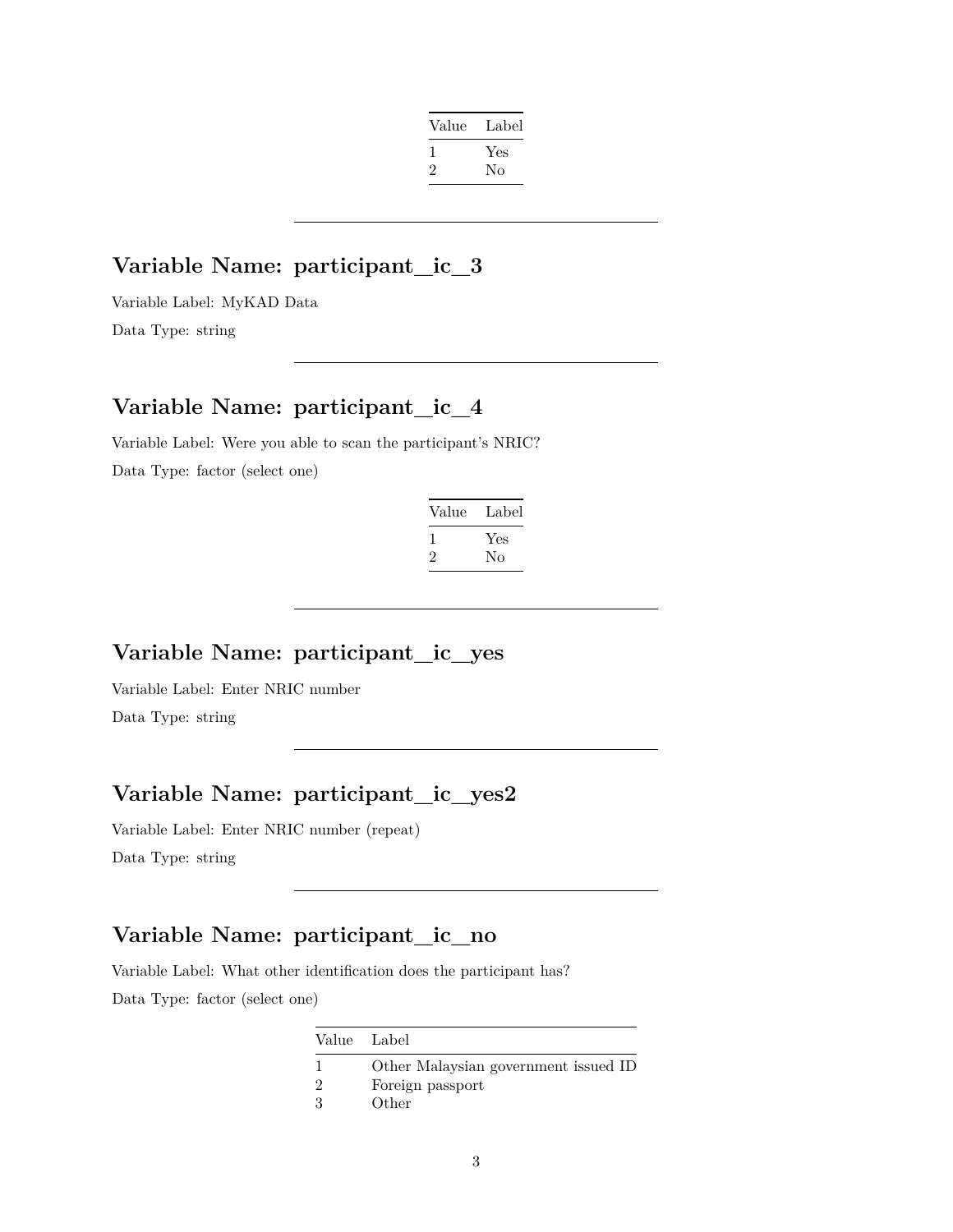Value Label

4 ID missing

# **Variable Name: participant\_ic\_no\_other**

Variable Label: Please specify other Data Type: string

# **Variable Name: id\_number**

Variable Label: Please enter the ID number Data Type: string

# **Variable Name: respondent\_dob**

Variable Label: What is \${name}'s date of birth Data Type: date

# **Variable Name: respondent\_age**

Variable Label: Calculated age Data Type: unknown (calculate)

# **Variable Name: age**

Variable Label: What was \${name}'s current age? (Estimated age of birthday is: \${respondent\_age}) Data Type: integer

# **Variable Name: contactno**

Variable Label: Participant Contact Number Data Type: string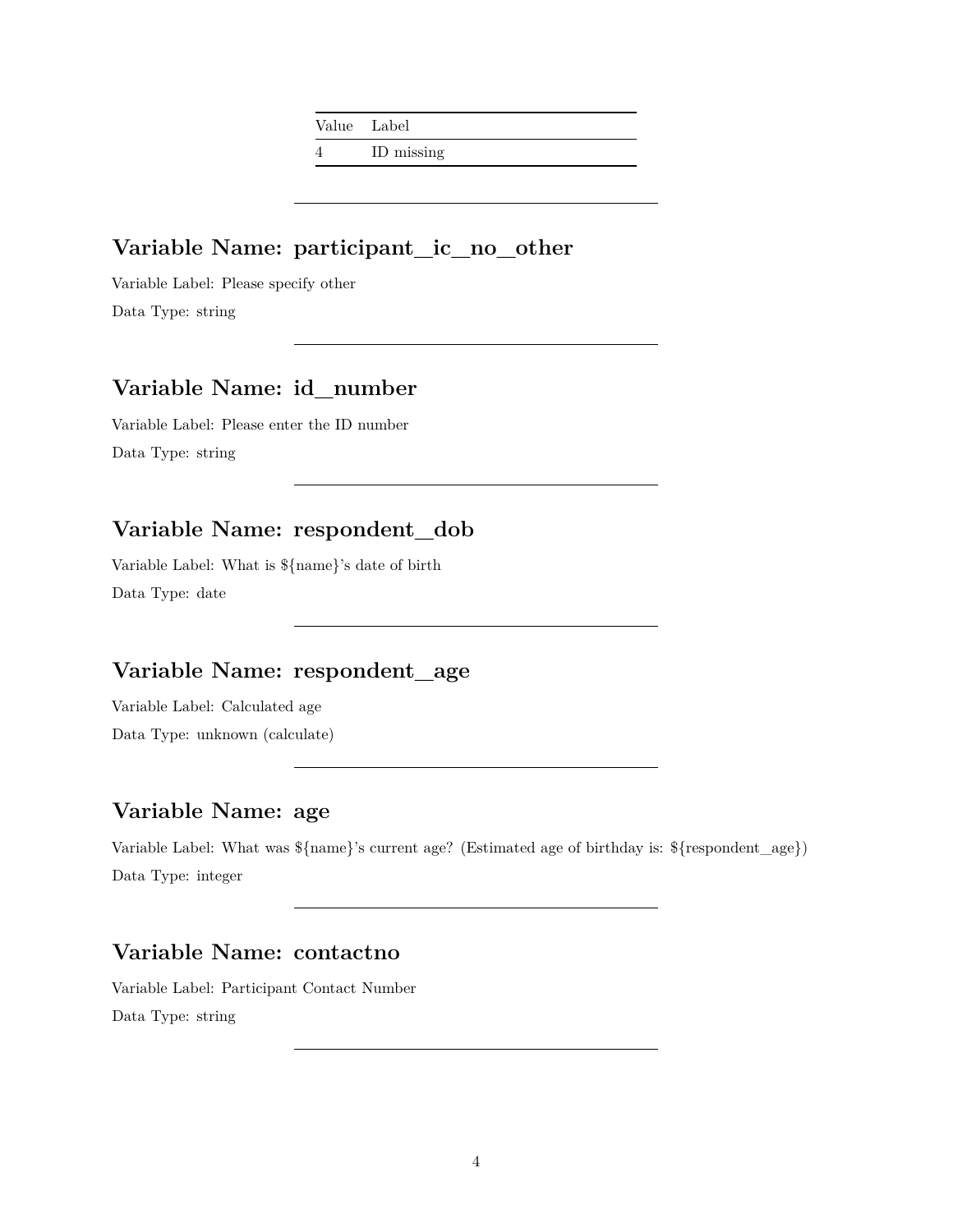#### **Variable Name: HouseDetails\_Number**

Variable Label: Type of the lot number/house number/pole number of that dwelling? Data Type: factor (select one)

| Value Label |                |
|-------------|----------------|
| -7          | Not applicable |
| 1           | $tot$          |
| 2           | Number         |
| З           | Pole number    |

# **Variable Name: HouseDetails\_Number2**

Variable Label: Please specify the lot number/house number/pole number of that dwelling? Data Type: string

# **Variable Name: HouseDetails\_Number3**

Variable Label: Type of the lot number/house number/pole number of that dwelling? Data Type: factor (select one)

| Value Label |                |
|-------------|----------------|
| -7          | Not applicable |
| 1           | Lot            |
| 2           | Number         |
| 3           | Pole number    |

#### **Variable Name: HouseDetails\_Number4**

Variable Label: Please specify the lot number/house number/pole number of that dwelling? Data Type: string

# **Variable Name: HouseDetails\_Street**

Variable Label: Type of the street/lorong of that dwelling?

| Value Label |                |
|-------------|----------------|
| -7          | Not applicable |
|             | Jalan          |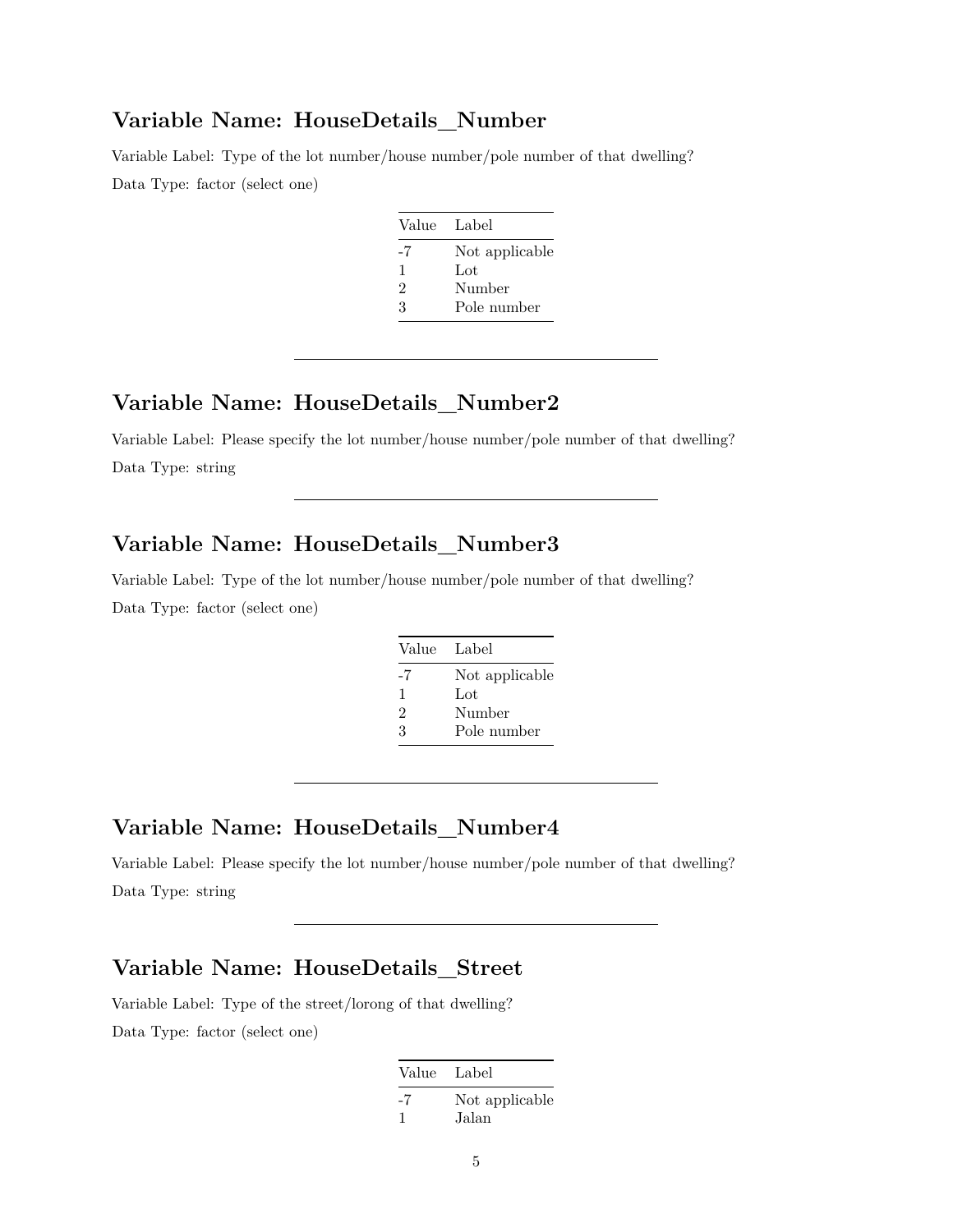| Value Label |        |
|-------------|--------|
| 2           | Lorong |

#### **Variable Name: HouseDetails\_Street2**

Variable Label: Please specify the street name/lorong of that dwelling? Data Type: string

# **Variable Name: HouseDetails\_Street3**

Variable Label: Type of the street/lorong of that dwelling? Data Type: factor (select one)

| Value | Label          |
|-------|----------------|
| -7    | Not applicable |
| 1     | Jalan          |
| 2     | Lorong         |

#### **Variable Name: HouseDetails\_Street4**

Variable Label: Please specify the street name/lorong of that dwelling? Data Type: string

#### **Variable Name: HouseDetails\_Area**

Variable Label: Type of the taman/kampung/Felda/Felcra of that dwelling? Data Type: factor (select one)

| Value | Label          |
|-------|----------------|
| -7    | Not applicable |
| 1     | Taman          |
| 2     | Kampung        |
| 3     | Felda          |

#### **Variable Name: HouseDetails\_Area2**

Variable Label: Please specify the taman/kampung/Felda/Felcra of that dwelling?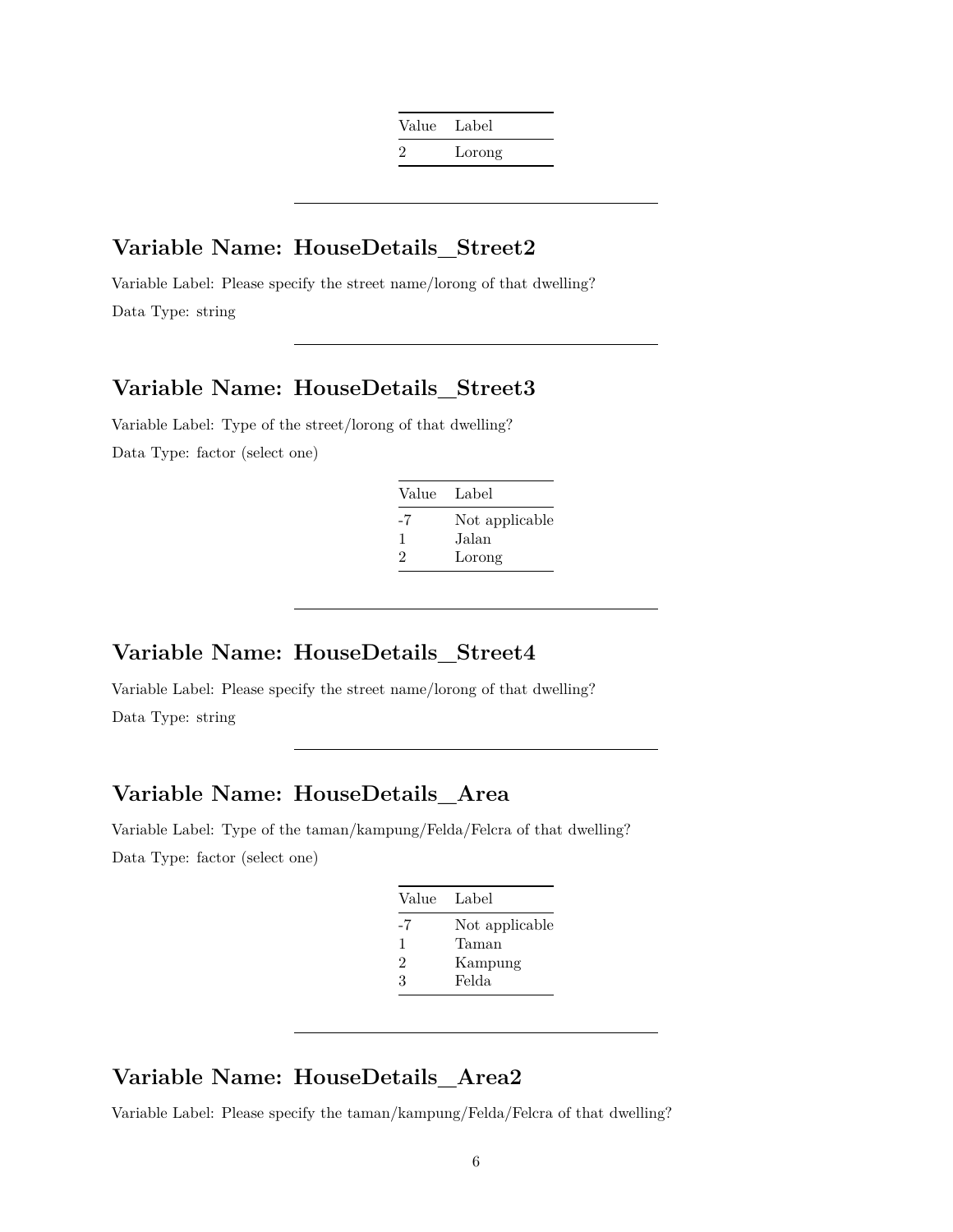Data Type: string

# **Variable Name: HouseDetails\_Area3**

Variable Label: Type of the taman/kampung/Felda/Felcra of that dwelling? Data Type: factor (select one)

| Value | Label          |
|-------|----------------|
| -7    | Not applicable |
| 1     | Taman          |
| 2     | Kampung        |
| 3     | Felda          |

## **Variable Name: HouseDetails\_Area4**

Variable Label: Please specify the taman/kampung/Felda/Felcra of that dwelling? Data Type: string

#### **Variable Name: HouseDetails\_Batu**

Variable Label: What batu is that dwelling along? Data Type: string

# **Variable Name: HouseDetails\_Mukim**

Variable Label: Which mukim is that dwelling in? Data Type: factor (select one)

| Value Label |            |
|-------------|------------|
| 1           | Bekok      |
| 2           | Chaah      |
| 3           | Gemereh    |
| 4           | Sg Segamat |
| 5           | Jabi       |
|             |            |

# **Variable Name: consent\_1**

Variable Label: Do you agree to be recorded on video whilst giving consent?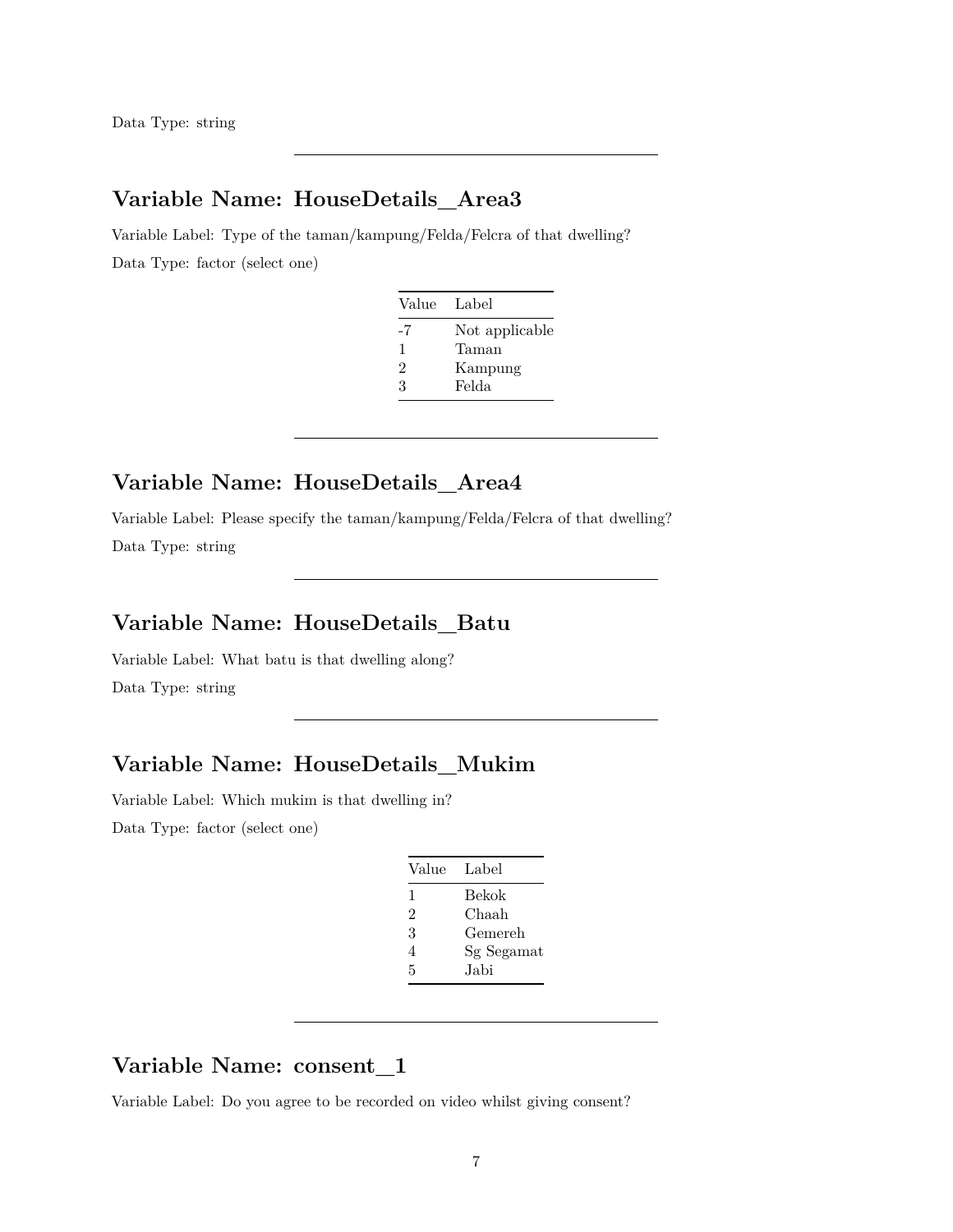Data Type: factor (select one)

| Value | Label |
|-------|-------|
|       | Yes   |
| '2    | No    |

#### **Variable Name: consent\_4**

Variable Label: \${name}'s signature

Data Type: image

#### **Variable Name: consent\_5**

Variable Label: Record the participant on video saying: I \${name} have been asked to take part in the Monash University research project specified above. I have read and understood the Explanatory Statement and I hereby consent to participate in this project.

Data Type: video

#### **Variable Name: consent\_6**

Variable Label: Parent or guardian's name

Data Type: string

# **Variable Name: consent\_7**

Variable Label: Do you agree to be recorded on video whilst giving consent?

Data Type: factor (select one)

| Value | Label |
|-------|-------|
|       | Yes   |
| '2    | Nο    |
|       |       |

# **Variable Name: consent\_10**

Variable Label: Parent or guardian's signature Data Type: image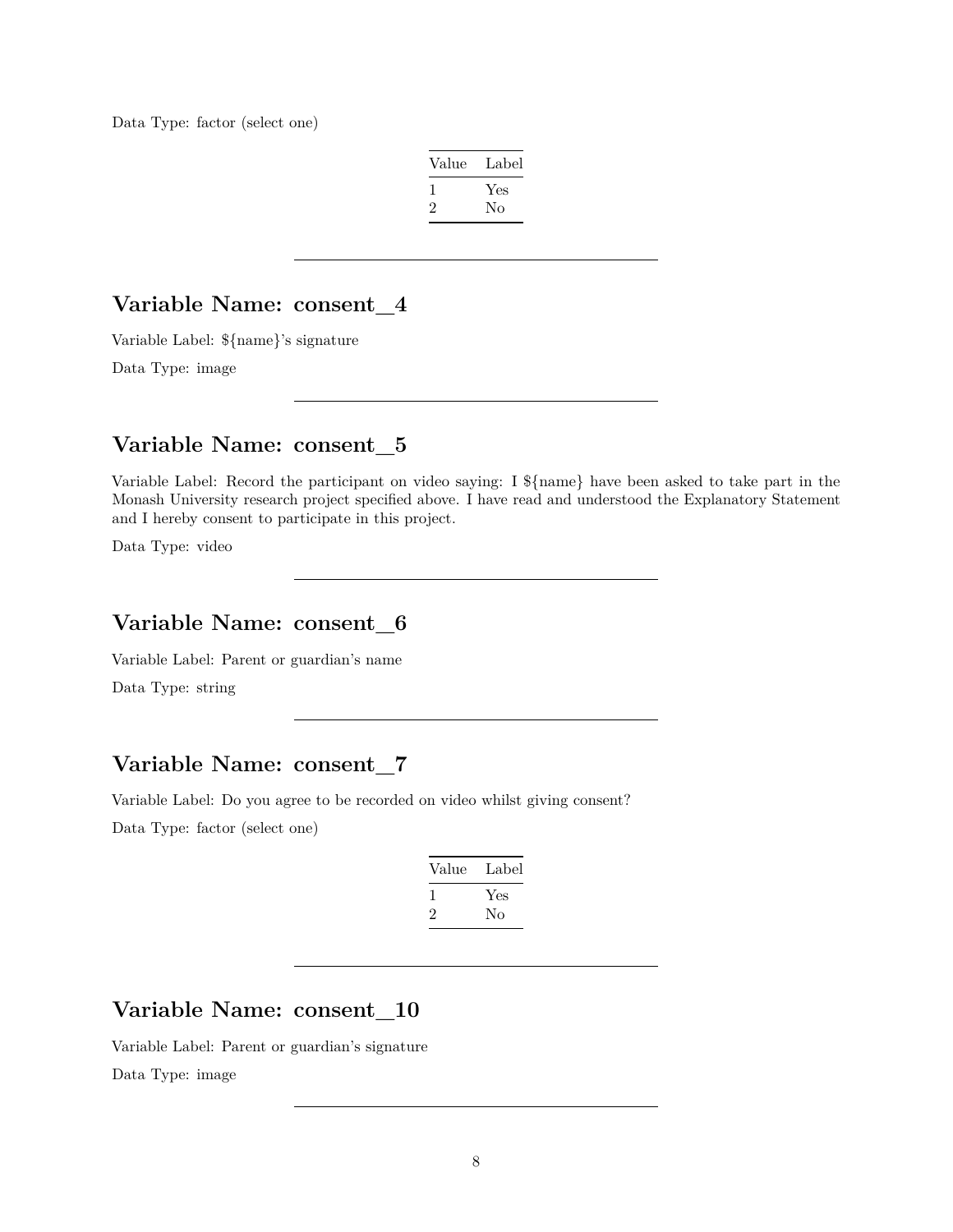#### **Variable Name: consent\_11**

Variable Label: Record the participant's parent or guardian on video saying: my child \${name} has been asked to take part in the Monash University research project specified above. I have read and understood the Explanatory Statement and I hereby provide consent for my child to participate in this project.

Data Type: video

#### **Variable Name: consent\_12**

Variable Label: Do you agree to be recorded on video whilst giving assent?

Data Type: factor (select one)

| Value | Label |
|-------|-------|
|       | Yes   |
| ۰,    | Nο    |

#### **Variable Name: consent\_15**

Variable Label: Child's signature

Data Type: image

#### **Variable Name: consent\_16**

Variable Label: Record the participant on video saying:I \${name} have been asked to take part in the Monash University research project specified above. I have read and understood the Explanatory Statement and I hereby provide assent to participate in this project.

Data Type: video

#### **Variable Name: consent\_17**

Variable Label: Consent has been obtained

| Value | Label |
|-------|-------|
|       | Yes   |
| ۰,    | Nο    |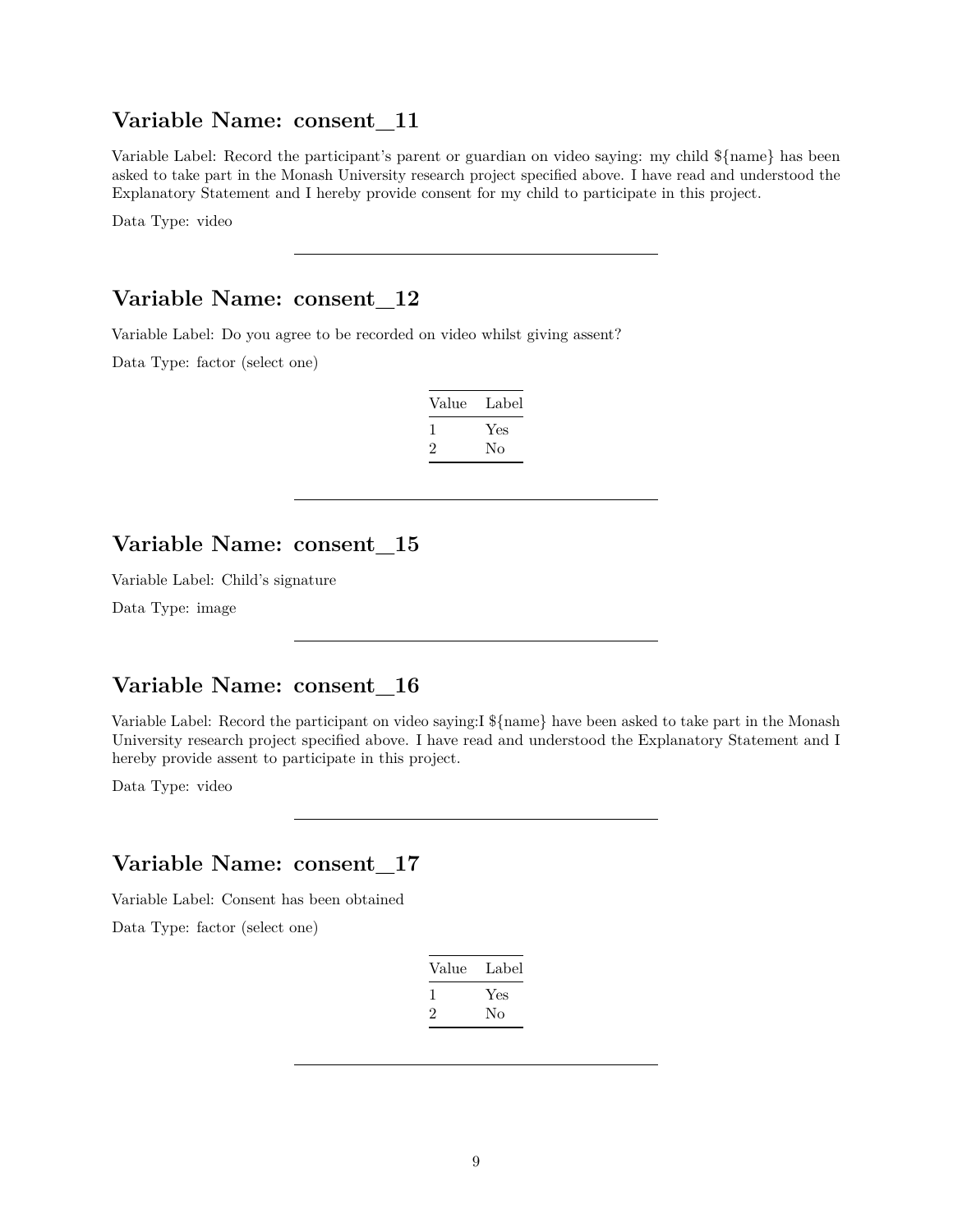#### **Variable Name: parent\_consent**

Variable Label: Parental consent has been obtained. Data Type: factor (select one)

| Label |
|-------|
| Yes   |
| Nο    |
|       |

# **Variable Name: child\_consent**

Variable Label: Child assent has been obtained. Data Type: factor (select one)

| Label     |
|-----------|
| Yes<br>Nο |
|           |

# **Variable Name: language**

Variable Label: Interview Language

Data Type: factor (select one)

| Value Label                       |
|-----------------------------------|
| English                           |
| Malay                             |
| Mandarin or other Chinese dialect |
| Tamil                             |
| Other                             |
|                                   |

# **Variable Name: gender**

Variable Label: Sex

| Value | Label  |
|-------|--------|
|       | Male   |
| ソ.    | Female |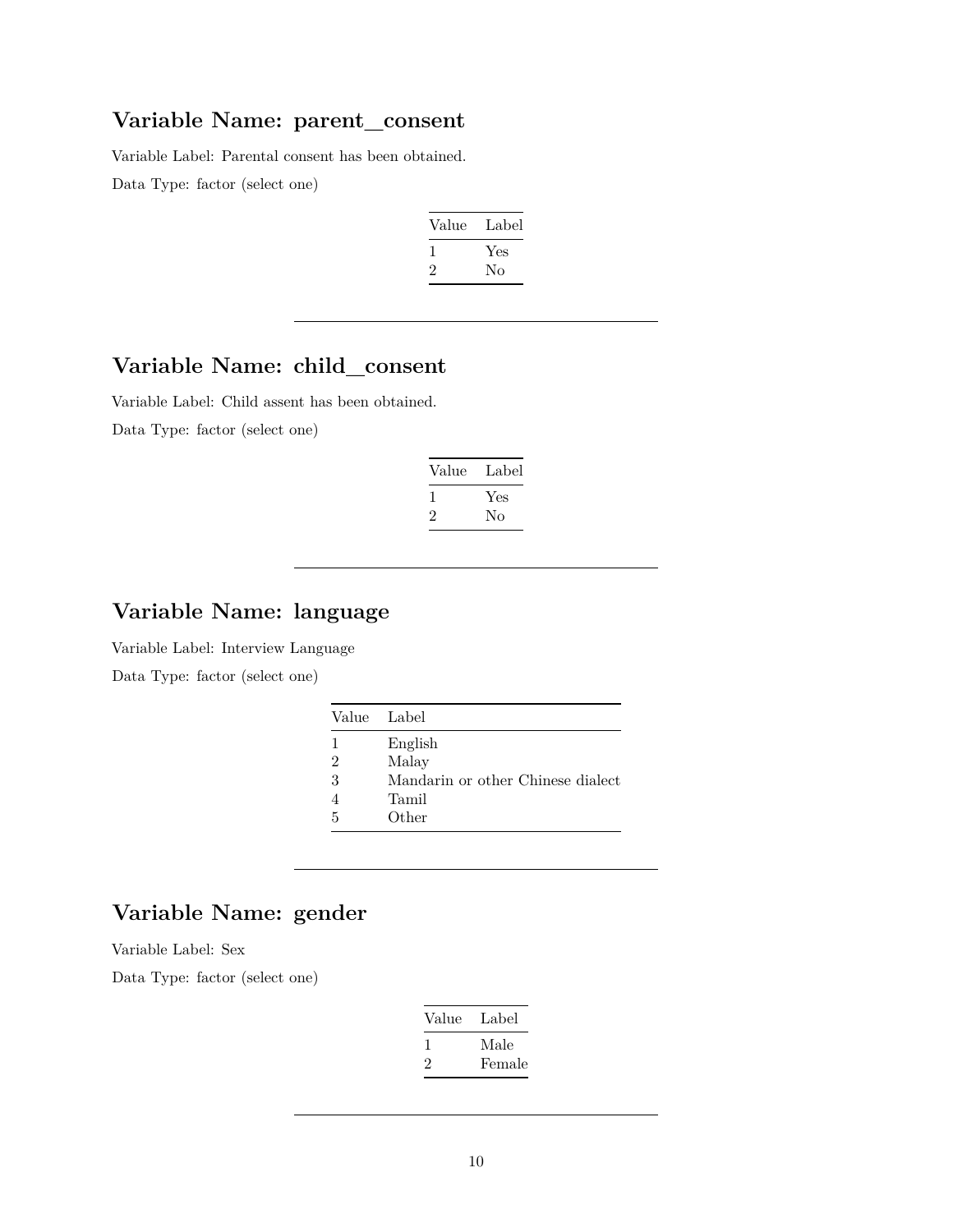# **Variable Name: citizenship**

Variable Label: What is your citizenship?

Data Type: factor (select one)

| Value         | Label       |
|---------------|-------------|
| -9            | Refused     |
| 1             | Malaysian   |
| $\mathcal{D}$ | Singaporean |
| 3             | Indonesian  |
| 4             | Indian      |
| 5             | Vietnamese  |
| 6             | Philippines |
| 7             | Bangladeshi |
| 8             | Nepali      |
| 9             | Thai        |
| 10            | Cambodian   |
| 11            | Other       |

# **Variable Name: citizenship\_2**

Variable Label: Please specify your citizenship.

Data Type: string

#### **Variable Name: ethnic**

Variable Label: What is your ethnicity?

Data Type: factor (select multiple)

| Value          | Label      |
|----------------|------------|
| 1              | Malay      |
| $\mathfrak{D}$ | Chinese    |
| 3              | Indian     |
| 4              | Bumiputera |
| 5              | Orang Asli |
| 6              | Other      |
| 7              | Refused    |

# **Variable Name: ethnic\_2**

Variable Label: Please specify your ethnicity.

Data Type: string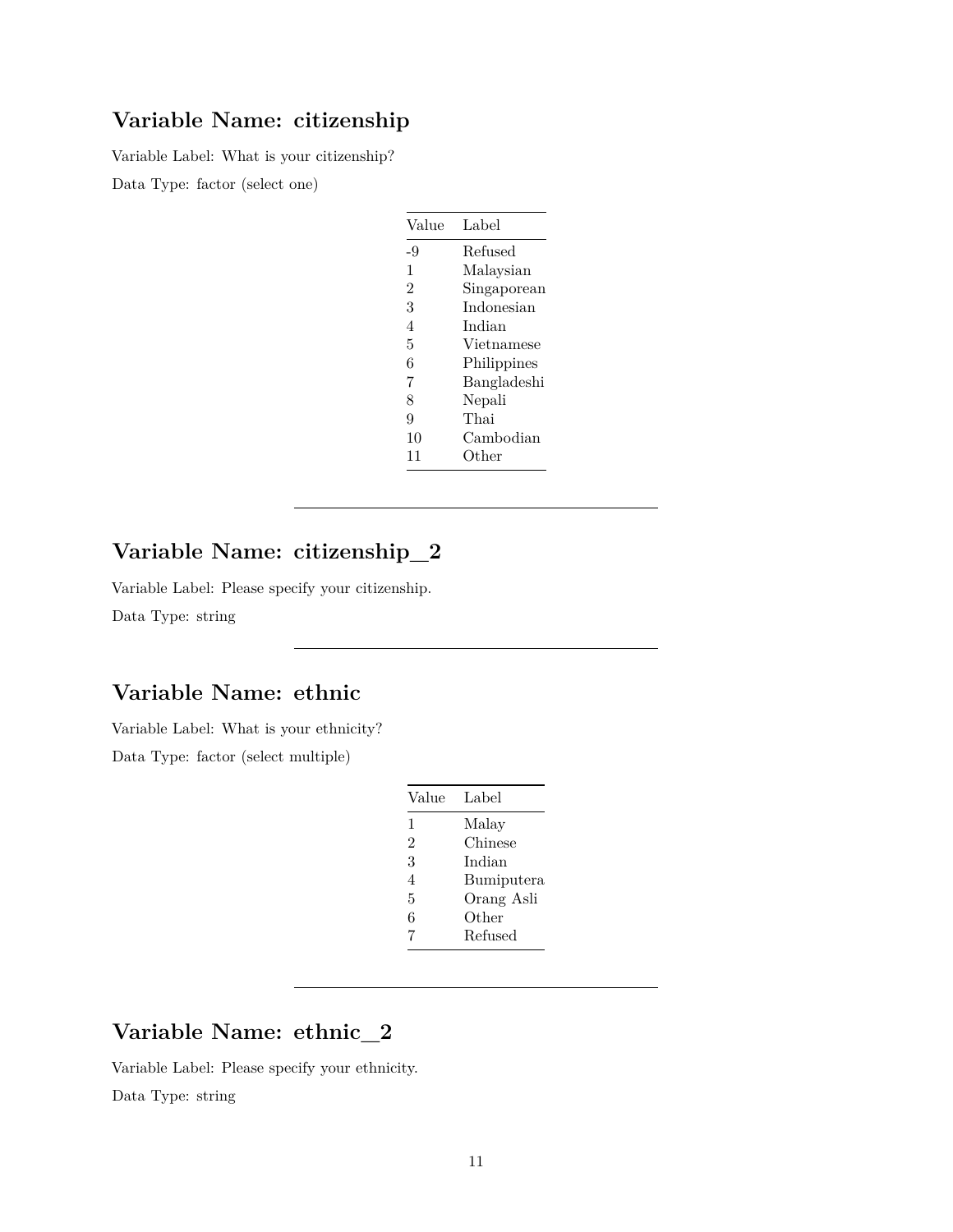#### **Variable Name: marital**

Variable Label: What is your marital status? Data Type: factor (select one)

| Value          | Label             |
|----------------|-------------------|
| $-9$           | Refused           |
| $\mathfrak{t}$ | Never married     |
| $\overline{2}$ | Currently married |
| 3              | Separated         |
| 4              | Divorced          |
| 5              | Widowed           |
| 6              | Cohabitating      |

# **Variable Name: polygamous**

Variable Label: Are you in polygamous marriage?

Data Type: factor (select one)

| Value | Label   |
|-------|---------|
| -9    | Refused |
| 1     | Yes     |
| 2     | Nο      |
|       |         |

# **Variable Name: polygamous\_2**

Variable Label: Which wife are you?

Data Type: factor (select one)

| Value | Label  |
|-------|--------|
| 1     | First  |
| 2     | Second |
| 3     | Third  |
| 4     | Other  |

# **Variable Name: polygamous\_3**

Variable Label: Which wife are you?

Data Type: integer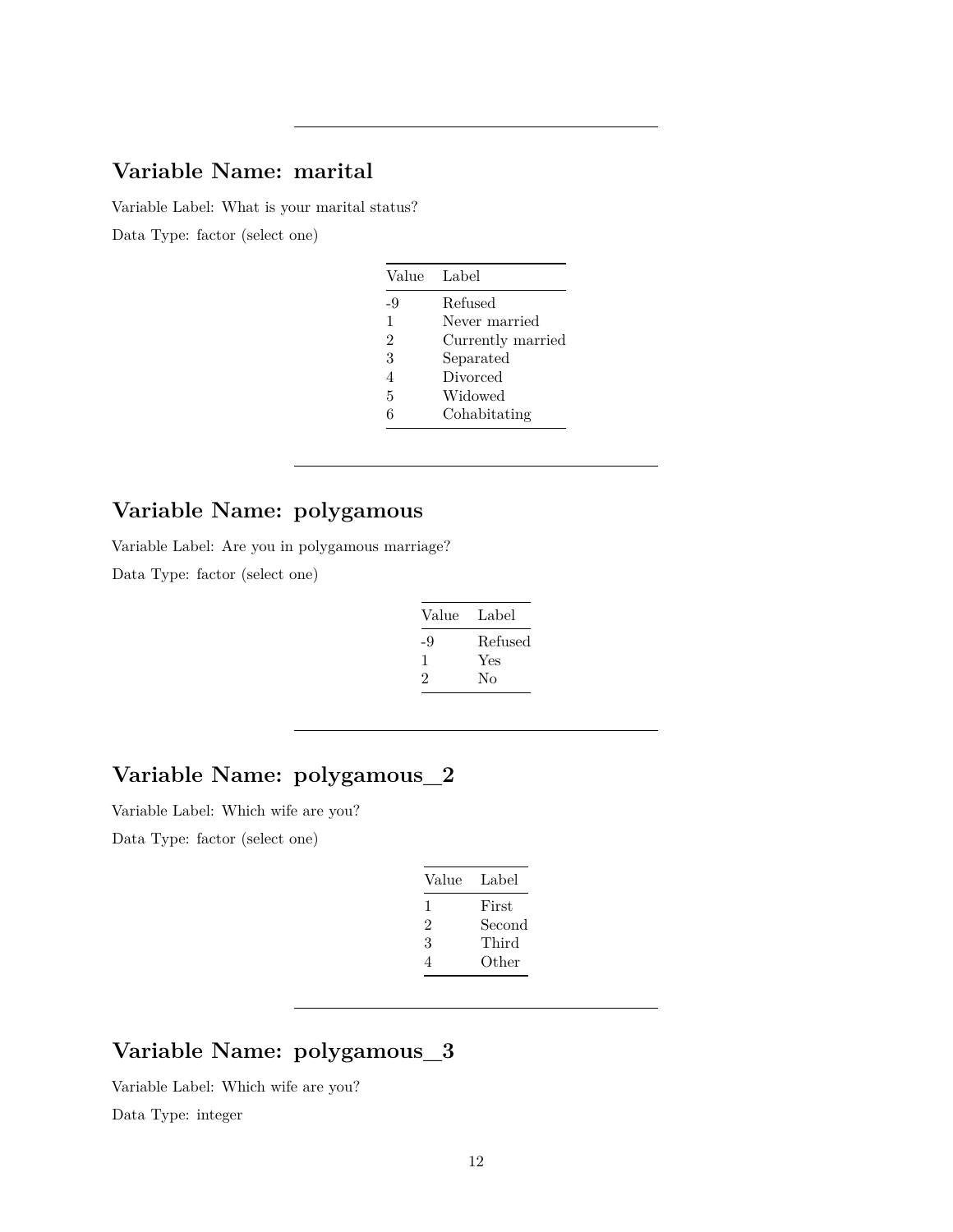# **Variable Name: polygamous\_4**

Variable Label: How many wives do you have? Data Type: factor (select one)

| Value | Label |
|-------|-------|
| 1     | One   |
| 2     | Two   |
| 3     | Three |
| 4     | Four  |
| 5     | Other |

# **Variable Name: polygamous\_5**

Variable Label: How many wives do you have? Data Type: integer

# **Variable Name: marital\_2**

Variable Label: Does your spouse live with you in this house? Data Type: factor (select one)

| Label   |
|---------|
| Refused |
| Yes     |
| Nο      |
|         |

# **Variable Name: headconnection**

Variable Label: What is your relationship to the head of household?

|    | Value Label       |
|----|-------------------|
| -9 | Refused           |
| 1  | Head of household |
| 2  | Spouse            |
| 3  | Parent            |
| 4  | Child             |
| 5  | Grandparent       |
| հ  | Grandchild        |
|    |                   |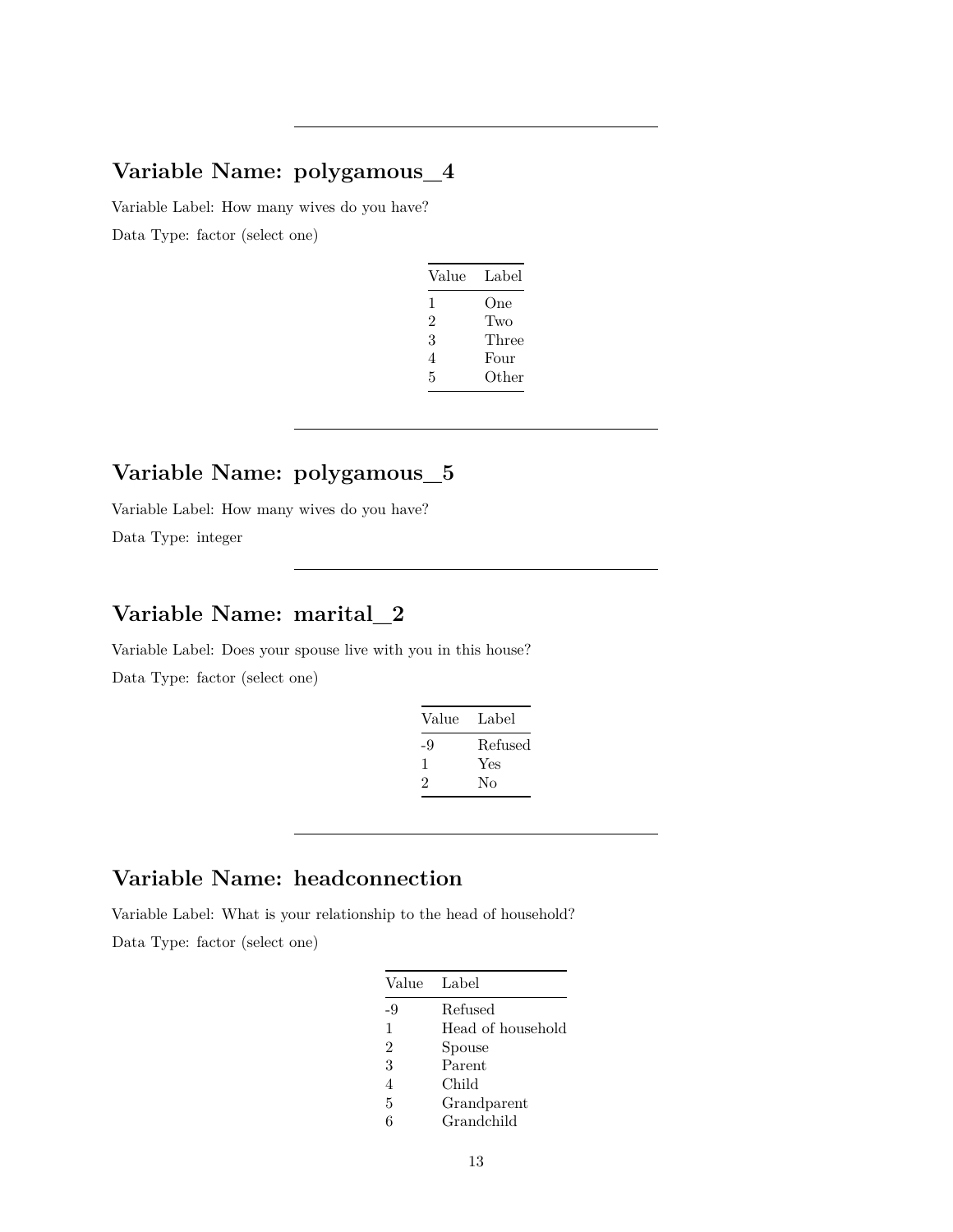| Value | Label   |
|-------|---------|
| 7     | Sibling |
| 8     | Friend  |
| 9     | Worker  |
| 10    | Other   |

# **Variable Name: headconnection\_2**

Variable Label: Please specify your relationship to the head of household. Data Type: string

# **Variable Name: mother**

Variable Label: Does your mother live with you in this household? Data Type: factor (select one)

| Label   |
|---------|
| Refused |
| Yes     |
| Nο      |
|         |

# **Variable Name: mother\_2**

Variable Label: What is your mother's name?

Data Type: string

# **Variable Name: father**

Variable Label: Does your father live with you in this household?

| Value | Label   |
|-------|---------|
| -9    | Refused |
| ı     | Yes     |
| 2     | Nο      |
|       |         |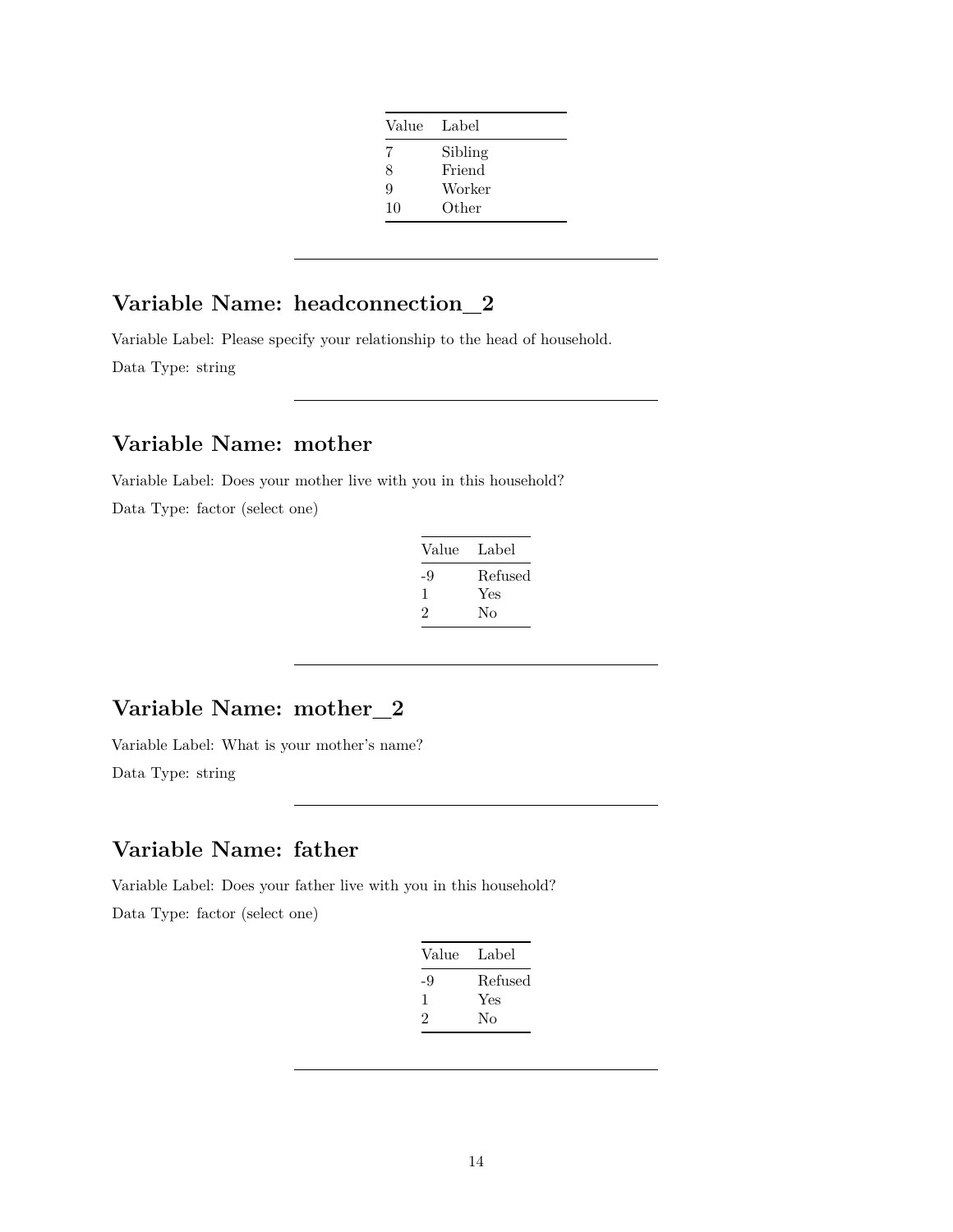#### **Variable Name: father\_2**

Variable Label: What is your father's name? Data Type: string

#### **Variable Name: children**

Variable Label: Do you have children?

Data Type: factor (select one)

| Value | Label |
|-------|-------|
| L     | Yes   |
| ۰,    | Nο    |

# **Variable Name: children\_1**

Variable Label: Do your children live with you in this household?

Data Type: factor (select one)

| Label   |
|---------|
| Refused |
| Yes     |
| No      |
|         |

# **Variable Name: children\_2**

Variable Label: How many of your children live with you in this household?

Data Type: integer

# **Variable Name: children\_3**

Variable Label: What is your child name? Data Type: string

# **Variable Name: children\_4**

Variable Label: What is your child current age? Data Type: integer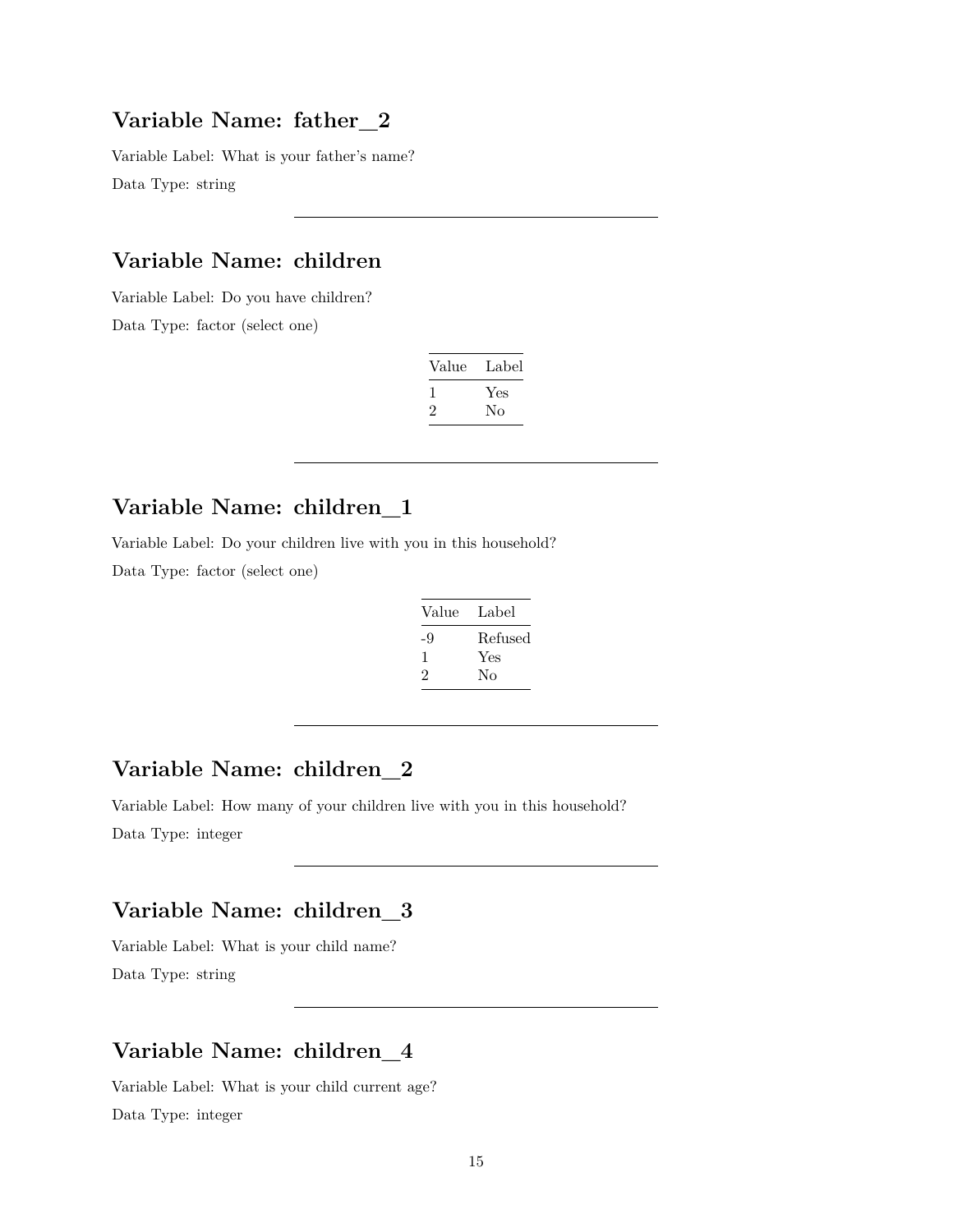# **Variable Name: children\_5**

Variable Label: What do you think your child's current weight status? Data Type: factor (select one)

| Value Label    |                     |
|----------------|---------------------|
| -9             | Refused             |
| 1              | Thin or underweight |
| $\mathfrak{D}$ | Normal weight       |
| 3              | Overweight          |
| 4              | Obese               |
| 5              | Don't know          |

# **Variable Name: live**

Variable Label: Do you live (i.e. spend over 6 months of a year) away from Segamat? Data Type: factor (select one)

| Label   |
|---------|
| Refused |
| Yes     |
| Nο      |
|         |

# **Variable Name: pregnant**

Variable Label: Are you pregnant? Data Type: factor (select one)

| Value | Label   |
|-------|---------|
| -9    | Refused |
| ı     | Yes     |
| 2     | Nο      |
|       |         |

# **Variable Name: pregnant\_1**

Variable Label: When was your last menstrual period? (Can you give the approximate date?) Data Type: date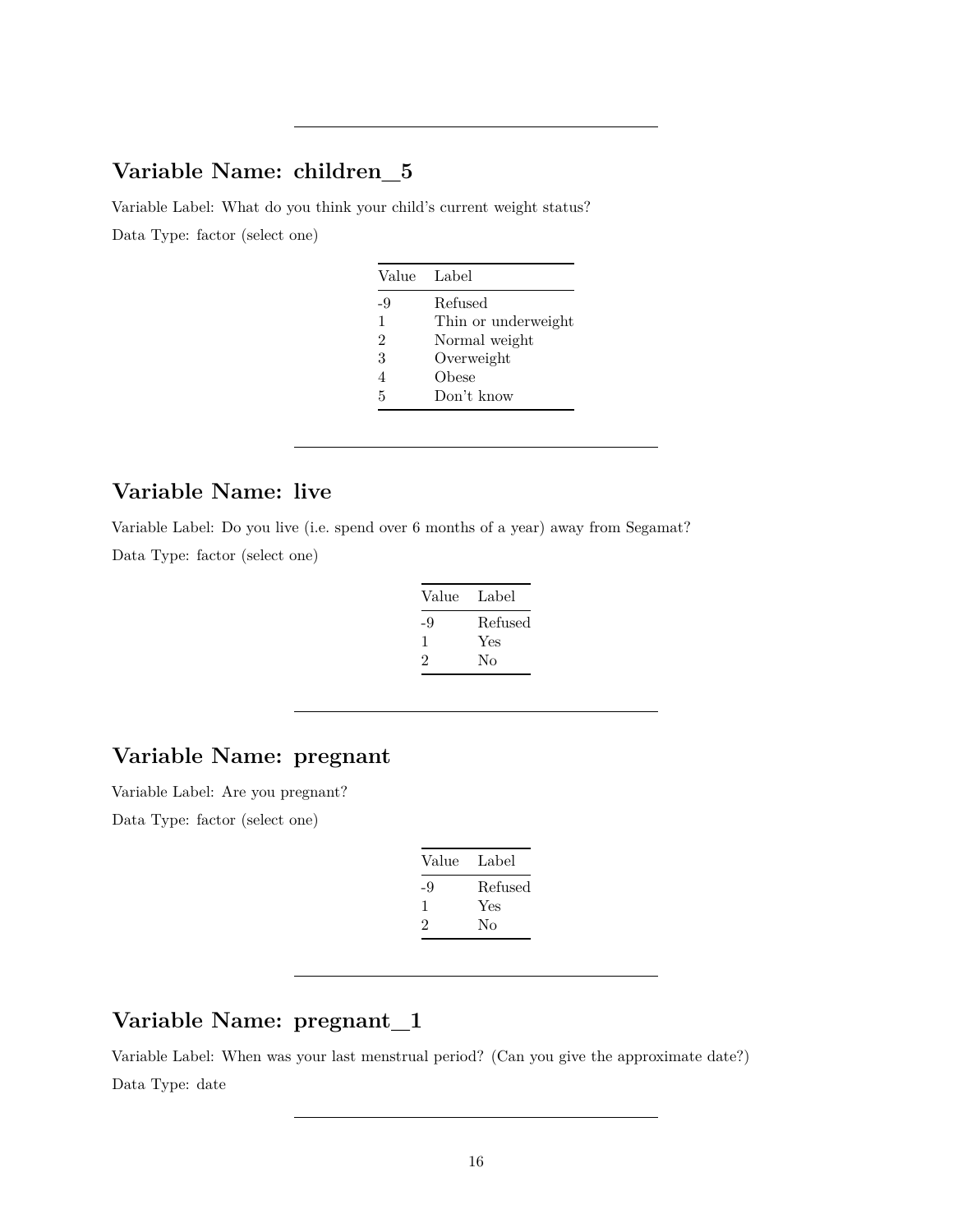# **Variable Name: edu\_choice**

Variable Label: What is the highest level of education you have completed? Data Type: factor (select one)

| Value | Label                                      |
|-------|--------------------------------------------|
| 1     | Never attended school                      |
| 2     | Attended but did not finish Primary School |
| 3     | Finished Primary School                    |
| 4     | Started High School                        |
| 5     | Finished Form 3                            |
| 6     | Finished Form 5                            |
| 7     | Finished Form 6                            |
| 8     | Started College (Diploma)                  |
| 9     | Finished College (Diploma)                 |
| 10    | Started University (Degree)                |
| 11    | Finished University (Degree)               |
| 12    | Other                                      |
| 13    | Do not know                                |
| 14    | Refused to answer                          |

# **Variable Name: work\_choice**

Variable Label: Which of the following best describes your main work status over the past 12 months? Data Type: factor (select one)

| Value | Label                       |
|-------|-----------------------------|
| -9    | Refused                     |
| 1     | Student                     |
| 2     | Working full-time           |
| 3     | Working part-time           |
| 4     | Casual jobs                 |
| 5     | Homemaker                   |
| 6     | Self-employed               |
| 7     | Retired                     |
| 8     | Unemployed (unable to work) |
| 9     | Unemployed (able to work)   |

#### **Variable Name: income**

Variable Label: Taking the past year, can your tell me what the average earnings per months of the household have been?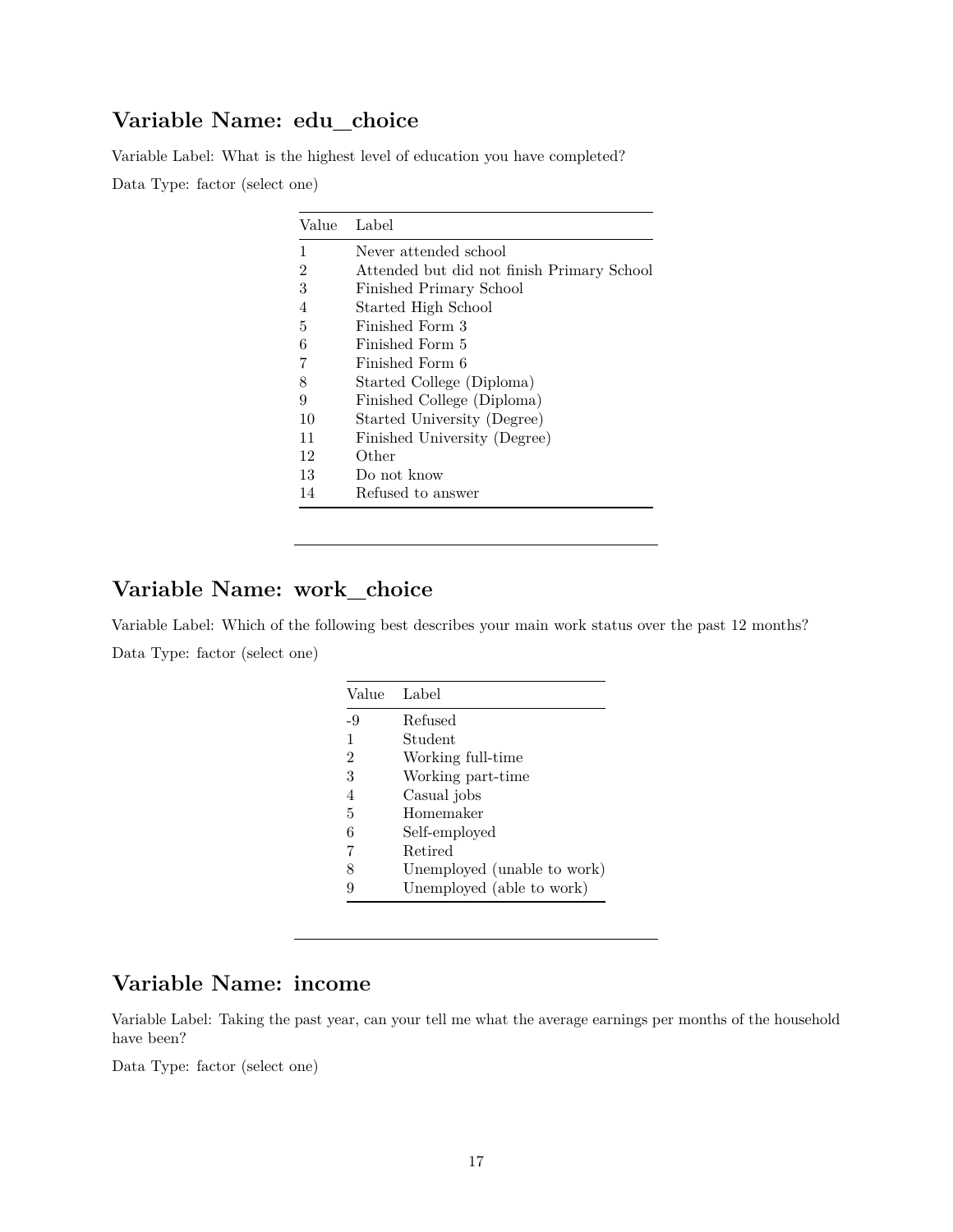|                | Value Label                |
|----------------|----------------------------|
| $-9$           | Refused to answer          |
| $-8$           | Don't Know                 |
| $\mathbf{1}$   | Less than RM 400 per month |
| $\overline{2}$ | RM 400 ? RM 700            |
| 3              | RM 700 ? RM 999            |
| $\overline{4}$ | RM 1,000 ? RM 1,999        |
| 5              | RM 2,000 ? RM 2,999        |
| 6              | RM 3,000 ? RM 3,999        |
| 7              | RM 4,000? RM 4,999         |
| 8              | RM 5,000 ? RM 5,999        |
|                | $RM\,6,000$ and above      |

## **Variable Name: tobacco\_use1**

Variable Label: Have you ever smoked any tobacco products (such as cigarettes or cigars) in your life? Data Type: factor (select one)

| Value | Label   |
|-------|---------|
| -9    | Refused |
| 1     | Yes     |
| 2     | No      |
|       |         |

#### **Variable Name: tobacco\_use2**

Variable Label: Do you currently smoke any tobacco products?

Data Type: factor (select one)

| Value | Label   |
|-------|---------|
| -9    | Refused |
| ı     | Yes     |
| 2     | Nο      |

# **Variable Name: tobacco\_use3**

Variable Label: Do you currently smoke any tobacco products daily (i.e. almost every day for at least one year)?

| Value | Label   |
|-------|---------|
| -9    | Refused |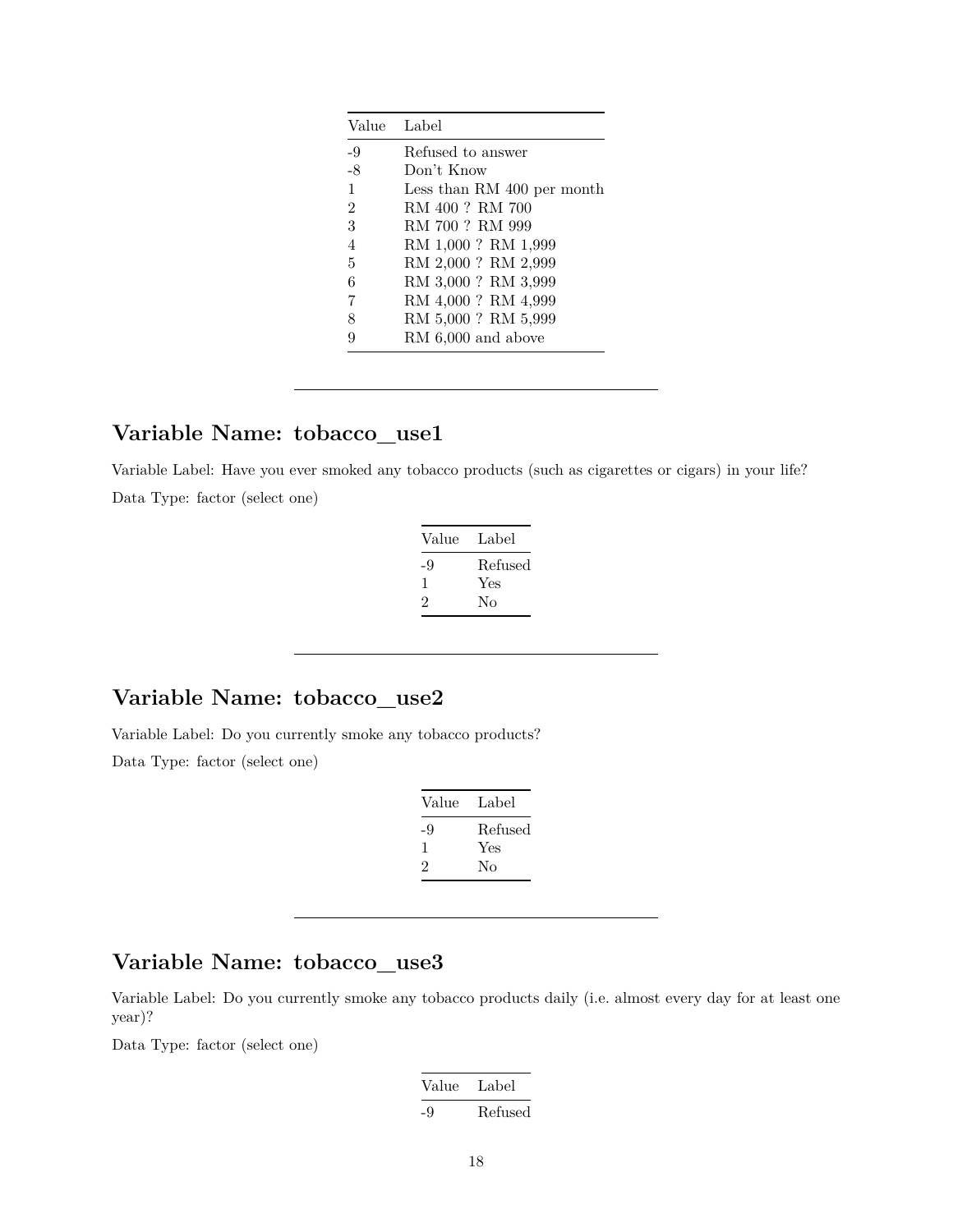| Label |
|-------|
| Yes   |
| No    |
|       |

#### **Variable Name: tobacco\_use4**

Variable Label: How old were you when you first started smoking daily (years)? Data Type: integer

## **Variable Name: tobacco\_use7**

Variable Label: Manufactured cigarettes, excluding kretek Data Type: integer

### **Variable Name: tobacco\_use8**

Variable Label: Hand-rolled cigarettes Data Type: integer

#### **Variable Name: tobacco\_use9**

Variable Label: Kretek Data Type: integer

#### **Variable Name: tobacco\_use10**

Variable Label: Other Data Type: integer

#### **Variable Name: tobacco\_use11**

Variable Label: In the past, did you ever smoke any tobacco prodcuts daily (i.e. almost everyday for at least one year)?

| Value | Label   |
|-------|---------|
| -9    | Refused |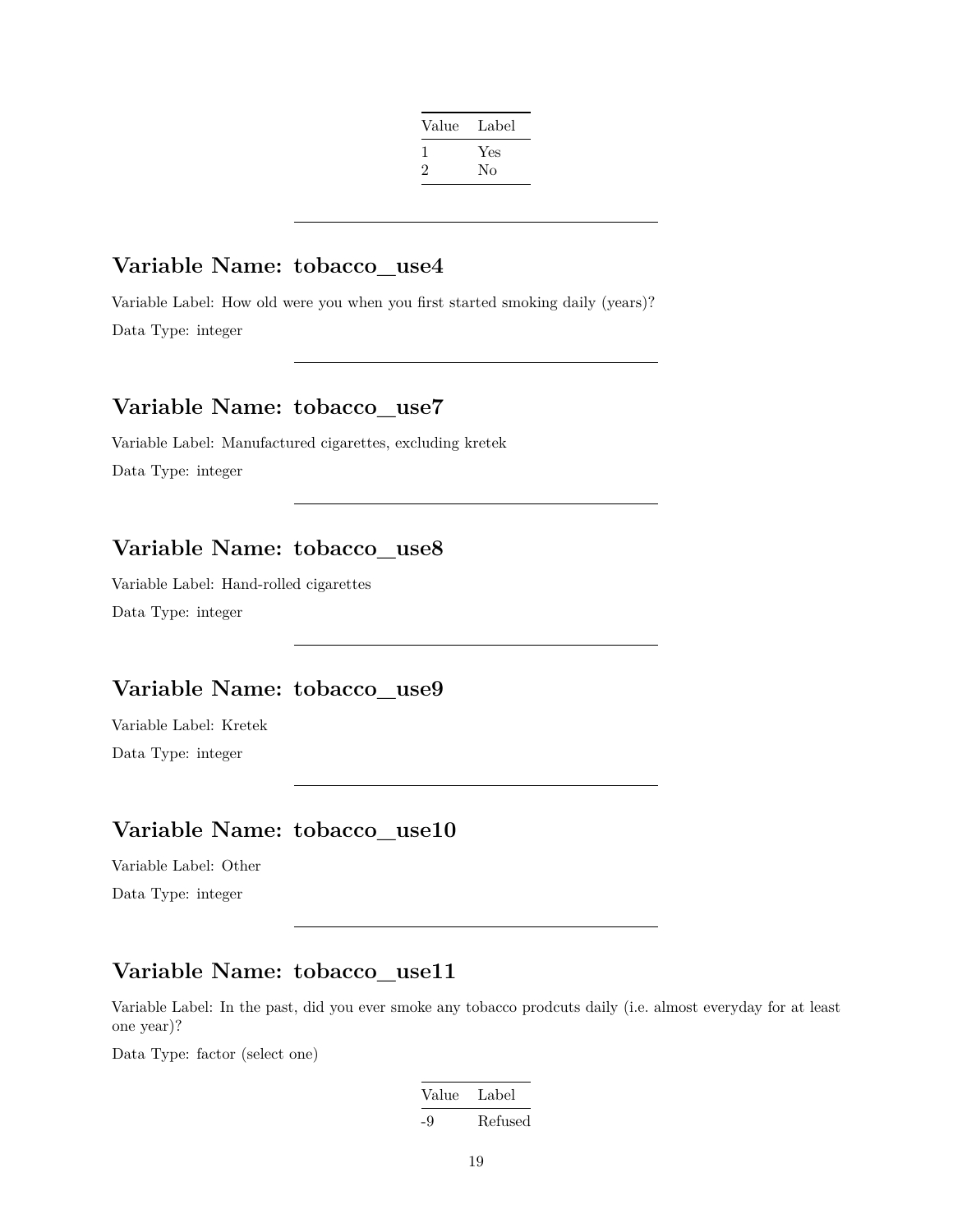| Value   | Label |
|---------|-------|
| л.      | Yes   |
| $\cdot$ | No    |
|         |       |

#### **Variable Name: tobacco\_use12**

Variable Label: In the past, how old were you when you first started smoking tobacco products daily? Data Type: integer

# **Variable Name: tobacco\_use13**

Variable Label: In the past, how old were you when you stopped smoking tobacco products daily (years)? Data Type: integer

### **Variable Name: tobacco\_use14**

Variable Label: How long ago did you stop smoking tobacco products daily? (If you have quit smoking several times, give the time you most recently stopped smoking daily)

Data Type: factor (select one)

| Value | Label                             |
|-------|-----------------------------------|
| -9    | Refused                           |
| 1     | Today or yesterday                |
| 2     | 2 to 6 days ago                   |
| 3     | 1 week to less than one month ago |
|       | 1 month to less than one year ago |
| 5     | 1 to 5 years ago                  |
| հ     | More than 5 years ago             |

# **Variable Name: alcohol\_1**

Variable Label: Have you ever consumed any alcohol such as beer, wine, spirits or home-brewed alcohol? Data Type: factor (select one)

| Label   |
|---------|
| Refused |
| Yes     |
| No      |
|         |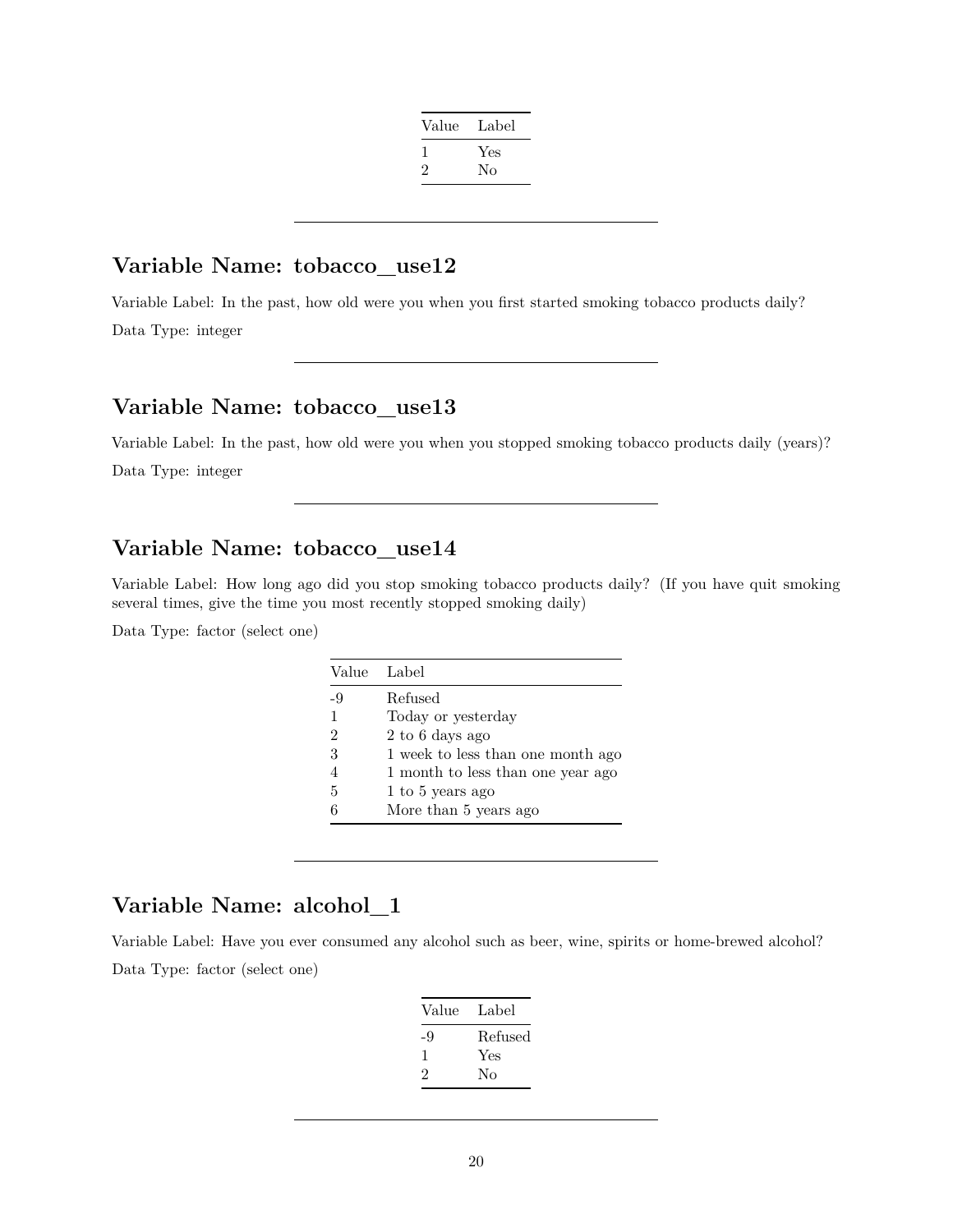#### **Variable Name: alcohol\_2**

Variable Label: Have you consumed any alcohol within the past 12 months?

Data Type: factor (select one)

| Value | Label   |
|-------|---------|
| -9    | Refused |
| ı     | Yes     |
| 2     | Nο      |

# **Variable Name: alcohol\_3**

Variable Label: In the past 12 months, how frequently have you had at least one alcoholic drink? Data Type: factor (select one)

| Value Label    |                       |
|----------------|-----------------------|
| -9             | Refused               |
| $\mathbf{1}$   | Daily                 |
| $\overline{2}$ | 5 to 6 days per week  |
| 3              | 1 to 4 days per week  |
|                | 1 to 3 days per month |

# **Variable Name: alcohol\_4**

Variable Label: Have you consumed any alcohol within the past 30 days? Data Type: factor (select one)

| Label   |
|---------|
| Refused |
| Yes     |
| Nο      |
|         |

# **Variable Name: alcohol\_5**

Variable Label: During the past 30 days, on how many occasions did you have at least one alcoholic drink? Data Type: integer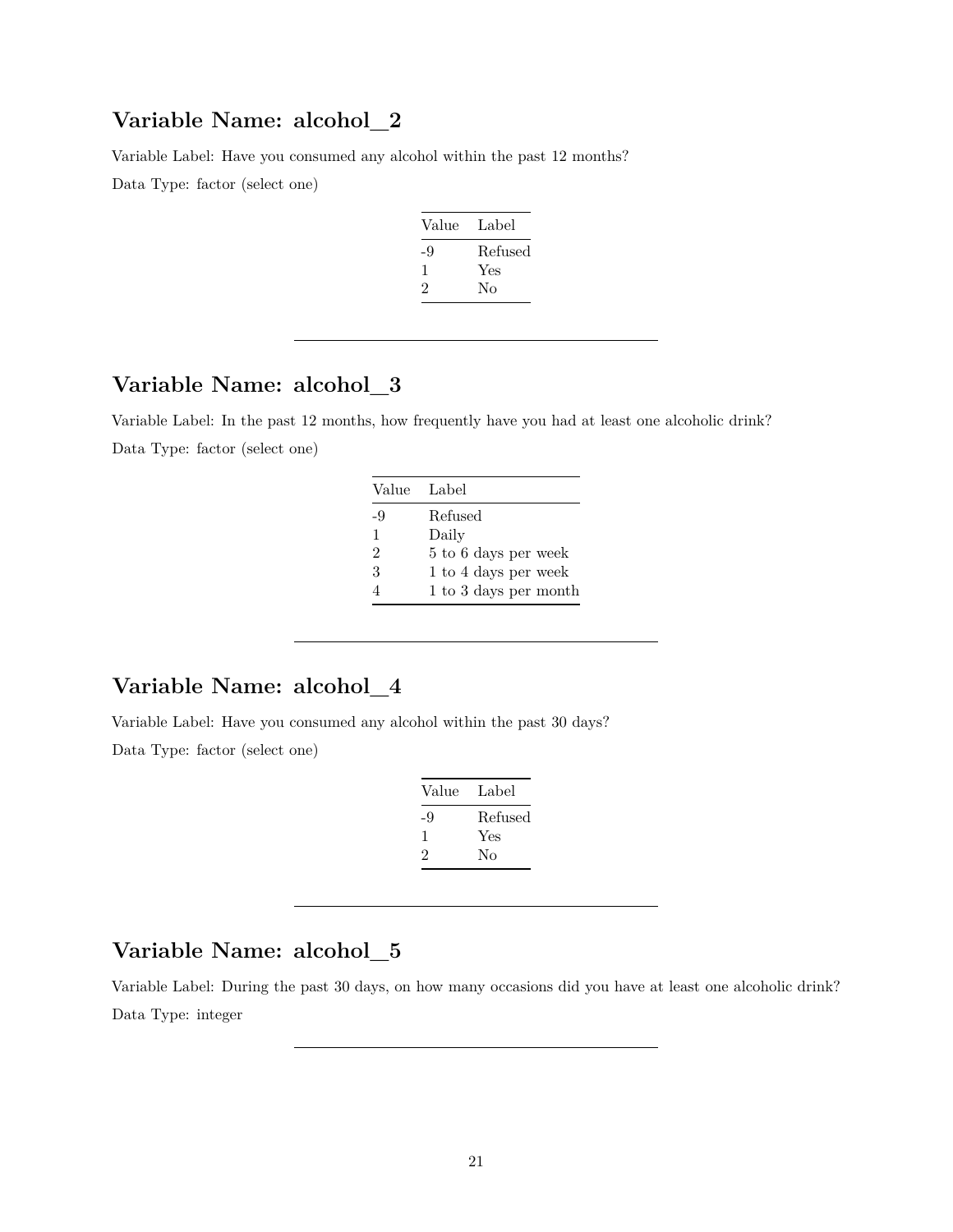#### **Variable Name: alcohol\_6**

Variable Label: During the past 30 days, when you drank alcohol, how many drinks on average did you have during one drinking occasion?

Data Type: integer

#### **Variable Name: alcohol\_7**

Variable Label: During the past 30 days, what was the largest number of drinks you had on a single occasion, counting all types of alcoholic drinks together?

Data Type: integer

# **Variable Name: alcohol\_8**

Variable Label: During the past 30 days, how many times did you have six or more drinks in a single occasion? Data Type: integer

#### **Variable Name: fruit**

Variable Label: In a typical week, on how many days do you eat fruit? Data Type: integer

#### **Variable Name: fruit\_1**

Variable Label: How many servings of fruit do you eat on one of those days?

Data Type: factor (select one)

| Value          | Label      |
|----------------|------------|
| -8             | Don't know |
| 1              | One        |
| $\overline{2}$ | Two        |
| 3              | Three      |
| 4              | Four       |
| 5              | Five       |
| 6              | Six        |
| 7              | Seven      |

## **Variable Name: vegetables**

Variable Label: In a typical week, on how many days do you eat vegetables?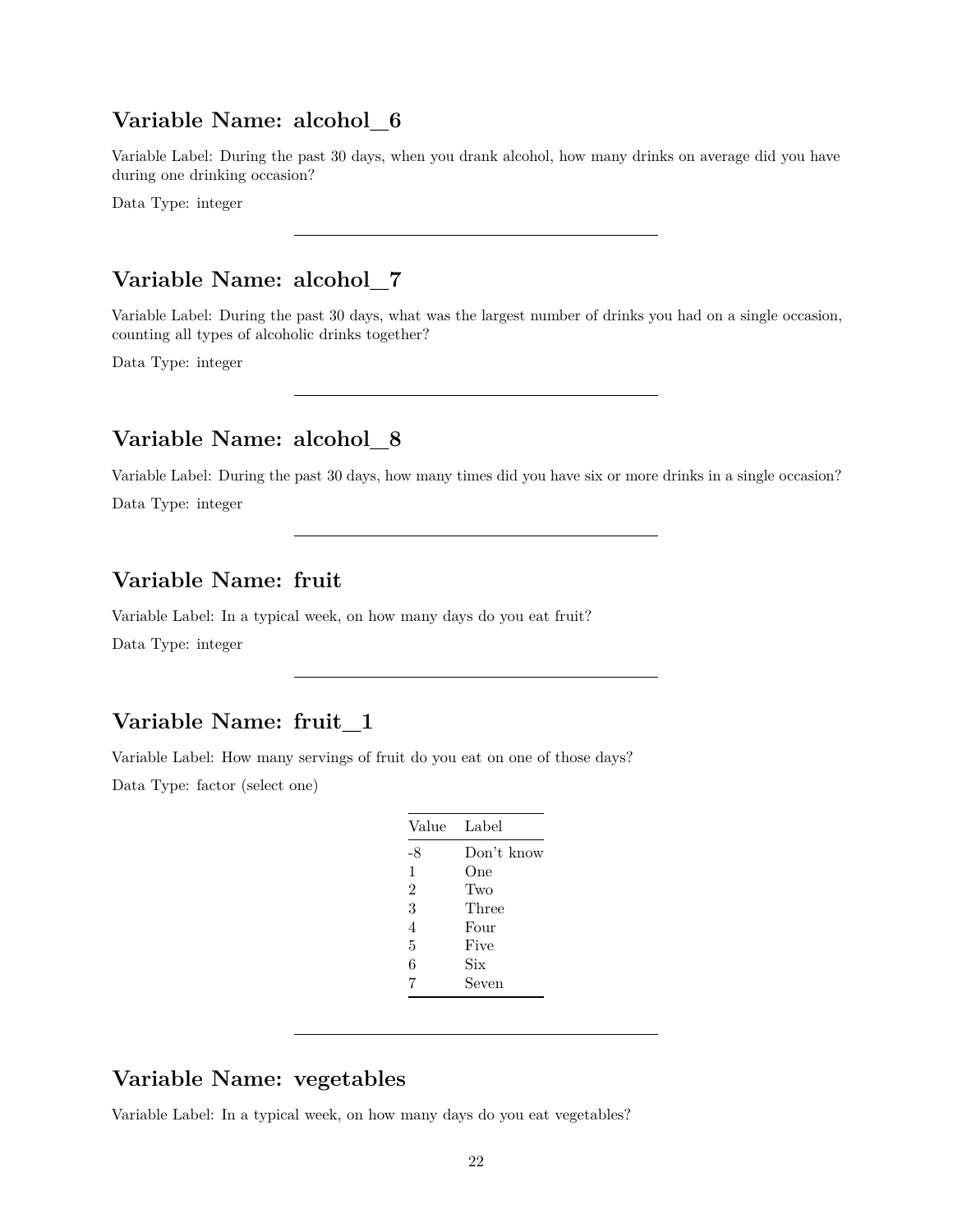# **Variable Name: vegetables\_1**

Variable Label: How many servings of vegetables do you eat on one of those days? Data Type: integer

# **Variable Name: oil**

Variable Label: What type of oil or fat is most often used for food preparation in your household? Data Type: factor (select multiple)

|                | Value Label             |
|----------------|-------------------------|
| -9             | Refused                 |
| -8             | Don't know              |
| $\mathbf{1}$   | Vegetable oil           |
| $\overline{2}$ | Palm oil                |
| 3              | Soybean oil             |
| 4              | Sunflower or sesame oil |
| 5              | Animal fat              |
| 6              | Butter or ghee          |
| 7              | None in particular      |
| 8              | None used               |
| 9              | Other                   |
|                |                         |

#### **Variable Name: oil\_2**

Variable Label: Please specify which type of oil or fat is used

Data Type: string

# **Variable Name: salt**

Variable Label: How often do you add salt or a salty sauce such as soya sauce to your food right before eating it?

| Value Label                 |            |
|-----------------------------|------------|
| -9                          | Refused    |
| -8                          | Don't know |
| 1                           | Always     |
| $\mathcal{D}_{\mathcal{L}}$ | Often      |
| 3                           | Sometimes  |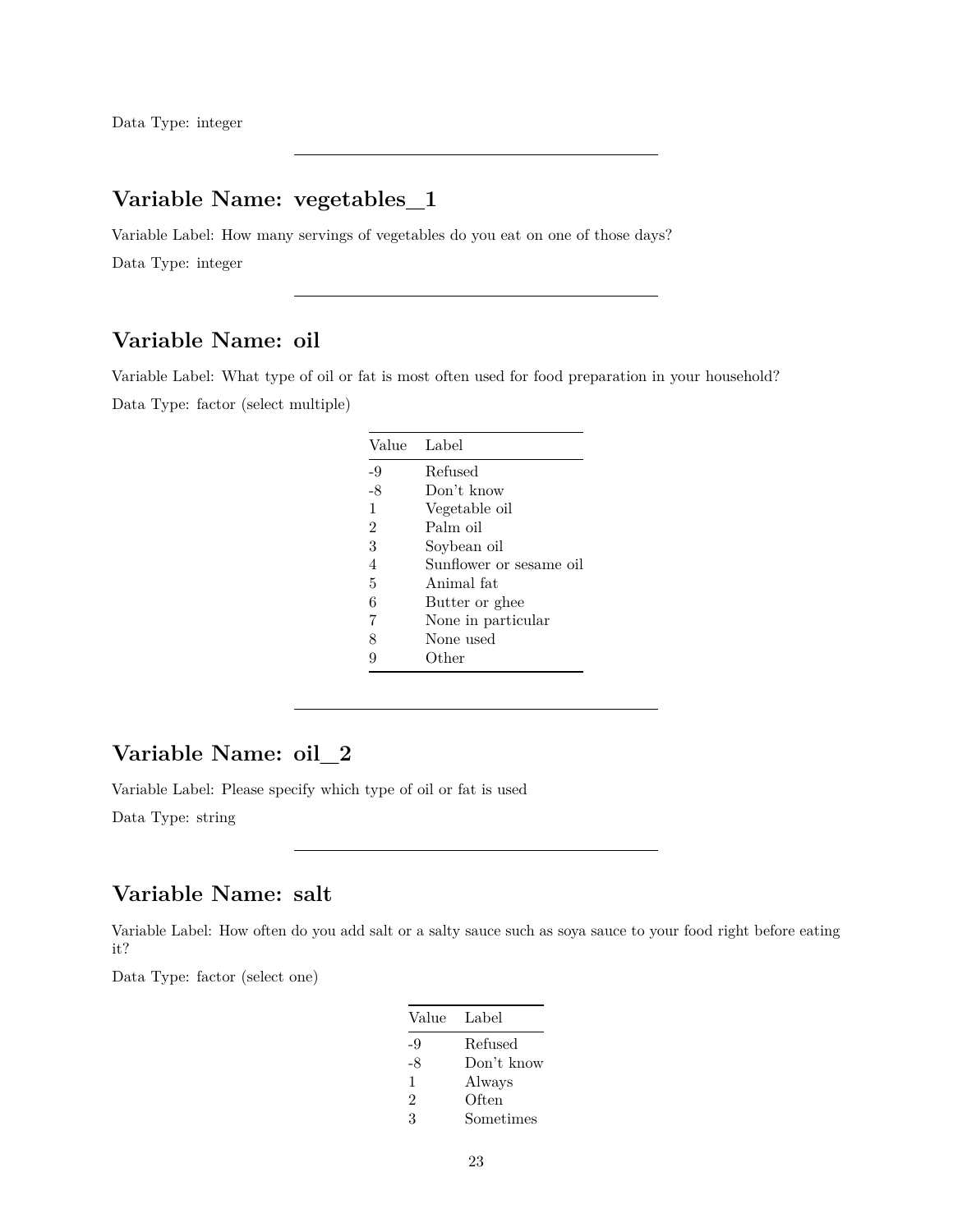| Value | Label  |
|-------|--------|
| 4     | Rarely |
| 5     | Never  |

#### **Variable Name: salt\_1**

Variable Label: Can you estimate the number of teaspoons of salt added to your food during cooking, per day?

Data Type: integer

#### **Variable Name: salt\_2**

Variable Label: How often do you eat processed food high in salt? By processed food high in salt, I mean foods that have been altered from their natural state, such as packaged salty snacks, canned salty food including pickles and preserves, salty food prepared at a fast food restaurant, or cheese, bacon and processed meat.

Data Type: factor (select one)

| Value          | Label      |
|----------------|------------|
| -9             | Refused    |
| -8             | Don't know |
| 1              | Always     |
| $\mathfrak{D}$ | Often      |
| 3              | Sometimes  |
| 4              | Rarely     |
| 5              | Never      |
|                |            |

#### **Variable Name: outside\_meal**

Variable Label: On average, how many meals (of 21 meals of breakfast, lunch and dinner in a week) do you eat in a restaurant, foodstall or mamak?

Data Type: string

# **Variable Name: physical\_1**

Variable Label: Does your work involve vigorous-intensity activity that causes large increases in breathing or heart rate like carrying or lifting heavy loads, very brisk walking, digging or construction work for at least 10 minutes continuously?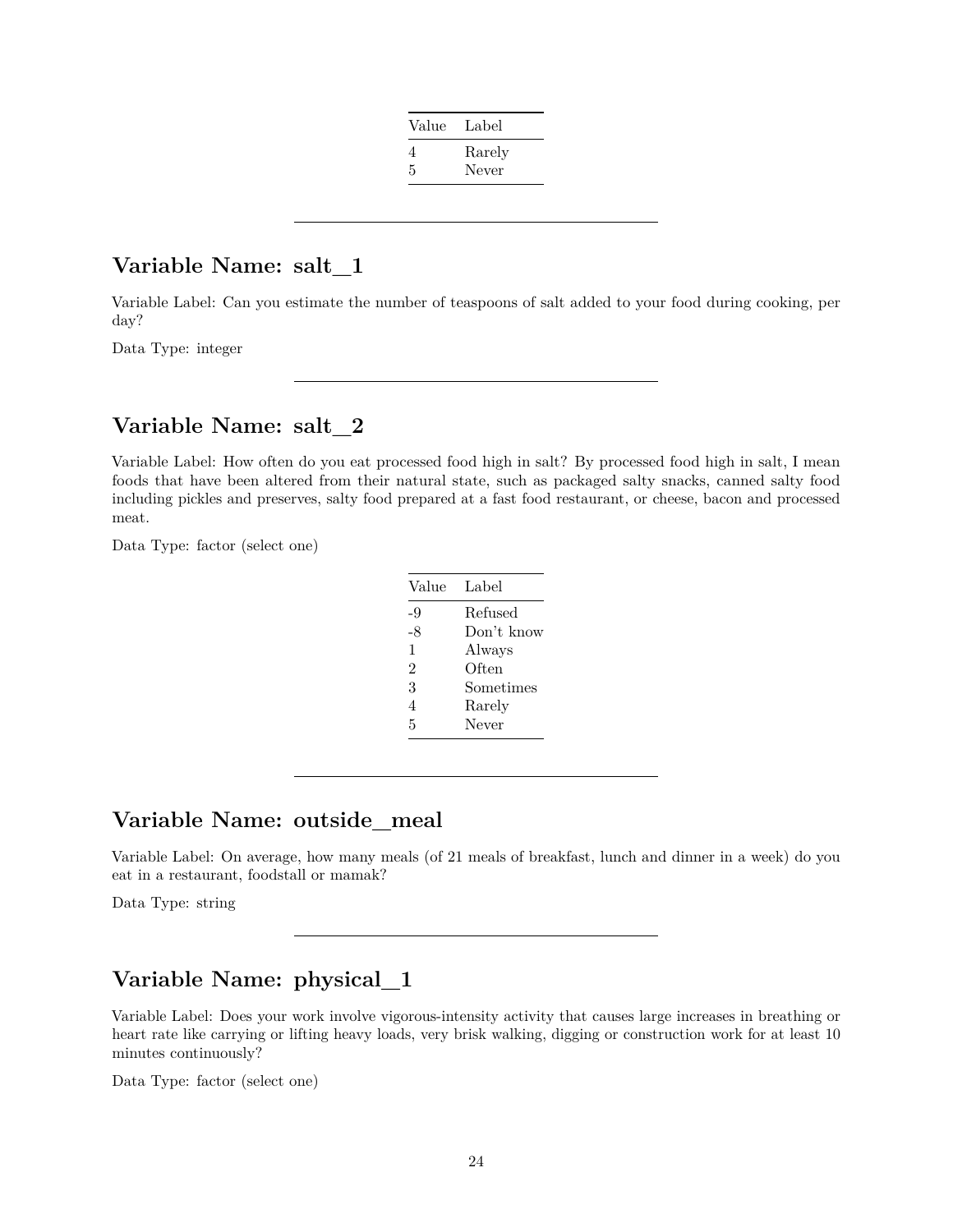| Value | Label      |
|-------|------------|
| -9    | Refused    |
| -8    | Don't know |
| 1     | Yes        |
| 2     | Nο         |
|       |            |

Variable Label: In a typical week, on how many days do you do these vigorous-intensity activities as part of your work?

Data Type: string

# **Variable Name: physical\_3**

Variable Label: How much time do you spend doing these vigorous-intensity activities at work on a typical day? (hh:mm)

Data Type: time

# **Variable Name: physical\_4**

Variable Label: Does your work involve moderate-intensity activity that causes small increases in breathing or heart rate like carrying light loads or brisk walking for at least 10 minutes continuously?

Data Type: factor (select one)

| Value Label |            |
|-------------|------------|
| -9          | Refused    |
| -8          | Don't know |
| 1           | Yes        |
| 2           | Nο         |
|             |            |

# **Variable Name: physical\_5**

Variable Label: In a typical week, on how many days do you do these moderate-intensity activities as part of your work?

Data Type: string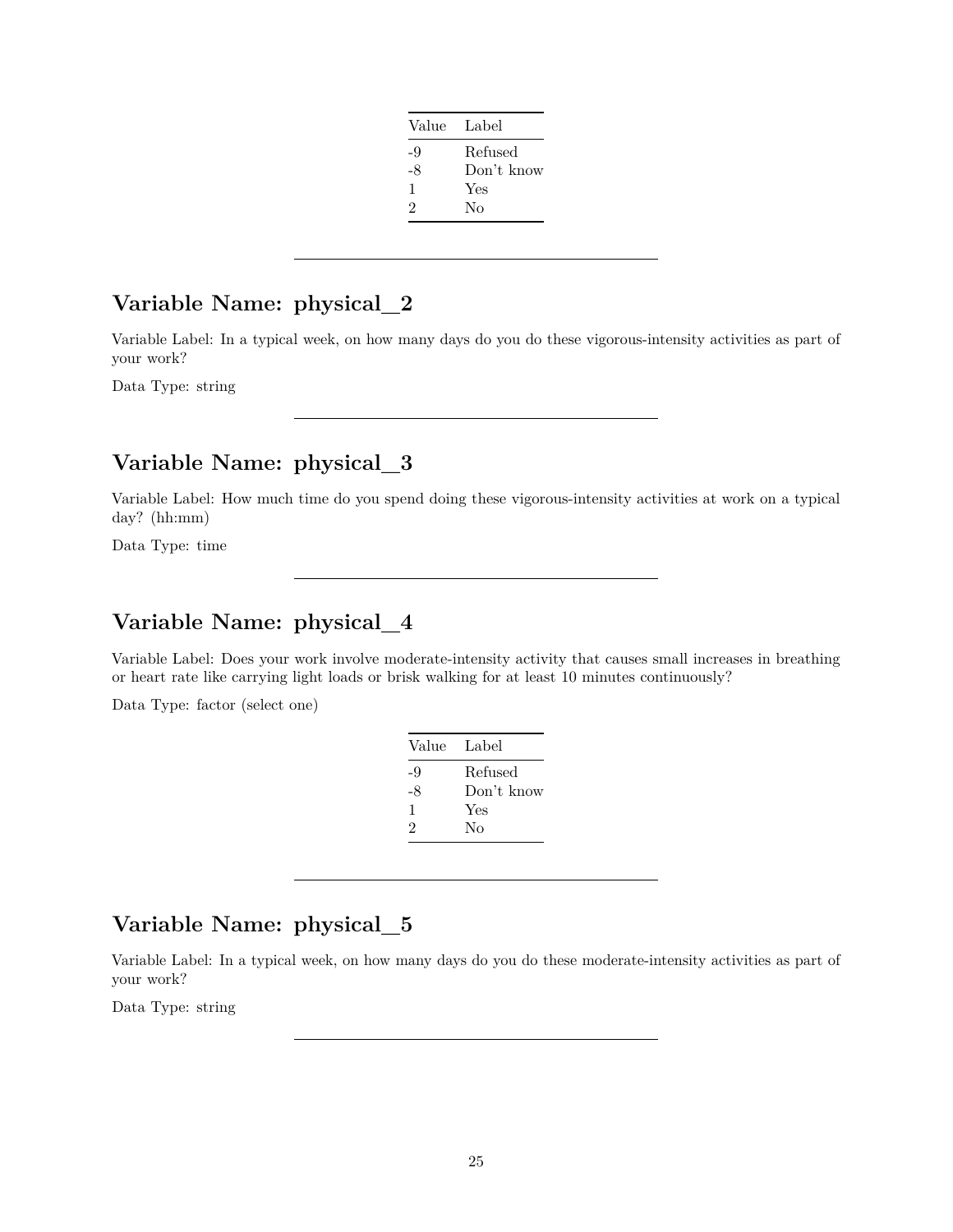Variable Label: How much time do you spend doing these moderate-intensity activities at work on a typical day? (hh:mm)

Data Type: time

# **Variable Name: physical\_7**

Variable Label: Do you walk or use a bicycle (pedal cycle) for at least 10 minutes continuously to get to and from places?

Data Type: factor (select one)

| Value Label |            |
|-------------|------------|
| -9          | Refused    |
| -8          | Don't know |
| 1           | Yes        |
| 2           | Nο         |

# **Variable Name: physical\_8**

Variable Label: In a typical week, on how many days do you walk or cycle for at least 10 minutes continuously to get to and from places?

Data Type: integer

# **Variable Name: physical\_9**

Variable Label: How much time do you spend walking or cycling for travel on a typical day? (hh:mm)

Data Type: time

# **Variable Name: physical\_10**

Variable Label: Do you do any vigorous-intensity sports, fitness or recreational (leisure) activities that cause large increases in breathing or heart rate like running or football for at least 10 minutes continuously?

| Value | Label      |
|-------|------------|
| -9    | Refused    |
| -8    | Don't know |
| 1     | Yes        |
| 2     | Nο         |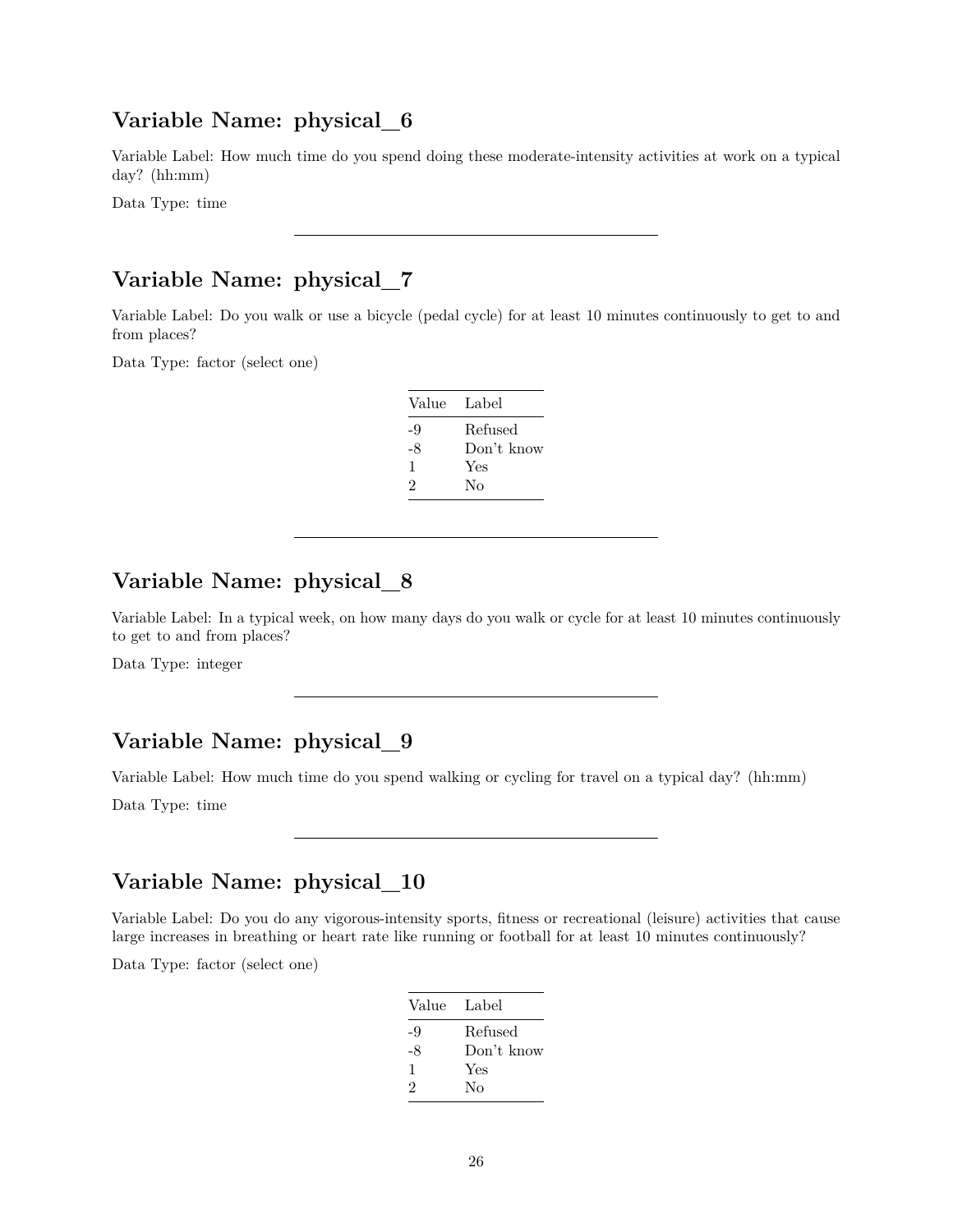Variable Label: In a typical week, on how many days do you do vigorous-intensity sports, fitness or recreational (leisure) activities?

Data Type: integer

#### **Variable Name: physical\_12**

Variable Label: How much time do you spend doing vigorous-intensity sports, fitness or recreational activities on a typical day? (hh:mm)

Data Type: time

# **Variable Name: physical\_13**

Variable Label: Do you do any moderate-intensity sports, fitness or recreational (leisure) activities that cause small increases in breathing or heart rate such as brisk walking, cycling, swimming, or volleyball for at least 10 minutes continuously?

Data Type: factor (select one)

| Value Label |            |
|-------------|------------|
| -9          | Refused    |
| -8          | Don't know |
| 1           | Yes        |
| 2           | No         |

# **Variable Name: physical\_14**

Variable Label: In a typical week, on how many days do you do moderate-intensity sports, fitness or recreational (leisure) activities?

Data Type: integer

# **Variable Name: physical\_15**

Variable Label: How much time do you spend doing moderate-intensity sports, fitness or recreational activities on a typical day? (hh:mm)

Data Type: time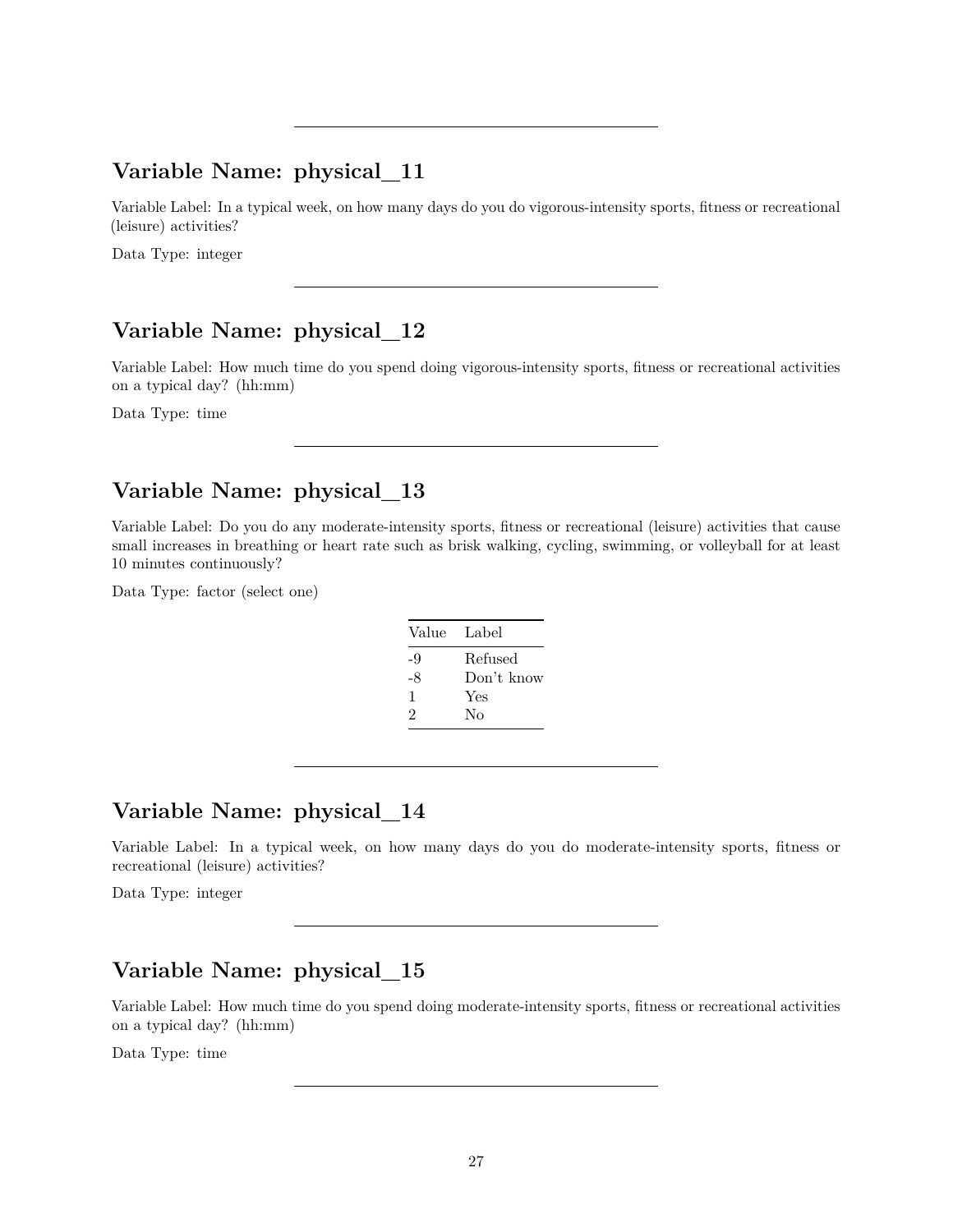Variable Label: How much time do you spend sitting or reclining on a typical day? (hh:mm) Data Type: time

# **Variable Name: medical\_history2**

Variable Label: High blood pressure

Data Type: factor (select one)

| Value Label |            |
|-------------|------------|
| -9          | Refused    |
| -8          | Don't know |
| 1           | Yes        |
| 2           | No         |

# **Variable Name: medical\_history3**

Variable Label: Dyslipidemia or abnormal cholesterol levels

Data Type: factor (select one)

| Value Label |            |
|-------------|------------|
| -9          | Refused    |
| -8          | Don't know |
| 1           | Yes        |
| 2           | No         |

#### **Variable Name: medical\_history4**

Variable Label: Heart attack/angina/chest pain when exerting him or herself Data Type: factor (select one)

| Value Label |            |
|-------------|------------|
| -9          | Refused    |
| -8          | Don't know |
| 1           | Yes        |
| 2           | Nο         |
|             |            |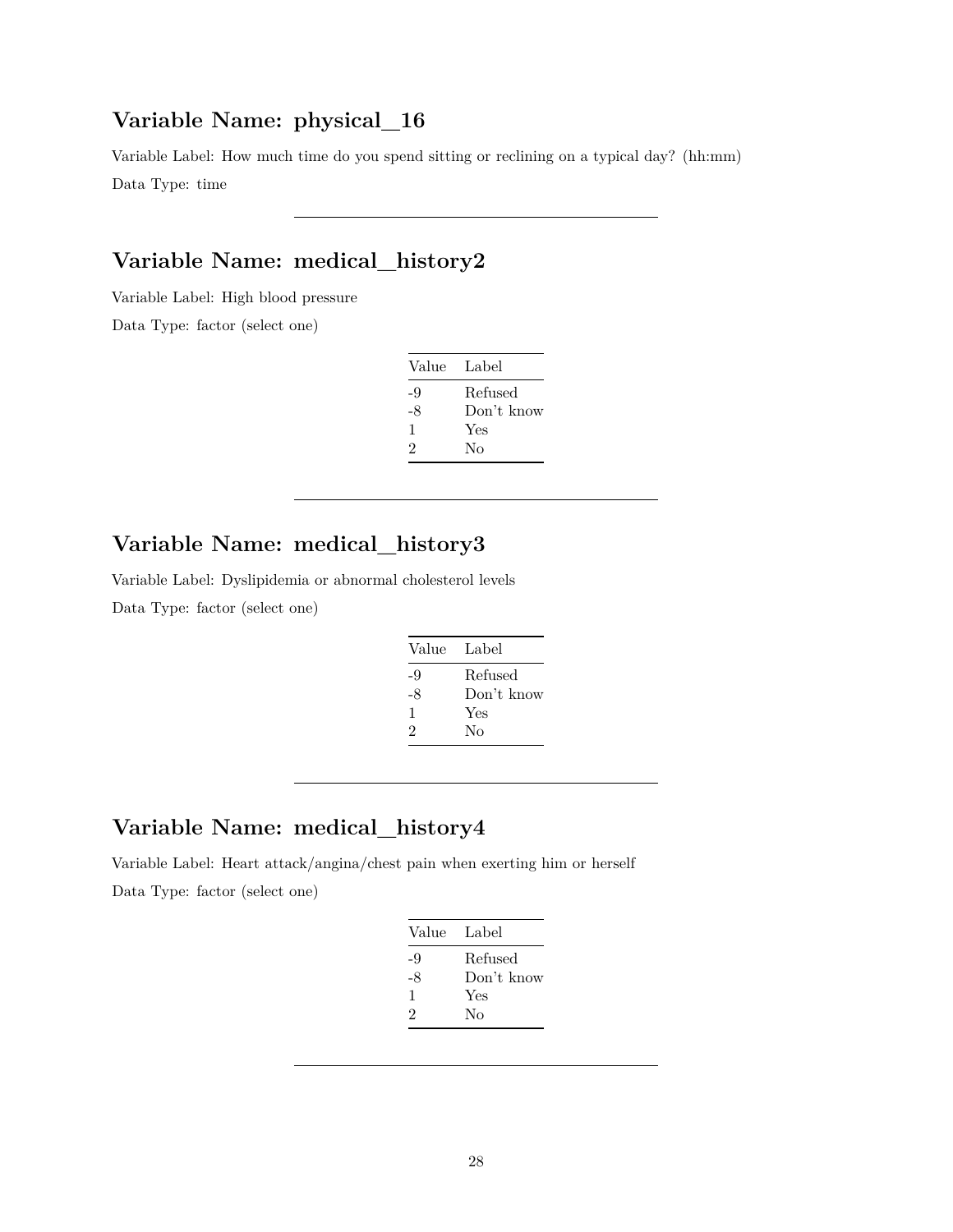#### **Variable Name: medical\_history5**

Variable Label: Stroke

Data Type: factor (select one)

| Value | Label      |
|-------|------------|
| -9    | Refused    |
| -8    | Don't know |
| 1     | Yes        |
| 2     | No         |
|       |            |

# **Variable Name: medical\_history6**

Variable Label: Diabetes

Data Type: factor (select one)

| Label      |
|------------|
| Refused    |
| Don't know |
| Yes        |
| Nο         |
|            |

# **Variable Name: gen\_medical\_history1**

Variable Label: Have you ever been told by a doctor or other health worker that you have heart disease? Data Type: factor (select one)

| Value | Label      |
|-------|------------|
| -9    | Refused    |
| -8    | Don't know |
| 1     | Yes        |
| 2     | No         |

# **Variable Name: gen\_medical\_history2**

Variable Label: At what age were you first told that you have heart disease?

Data Type: integer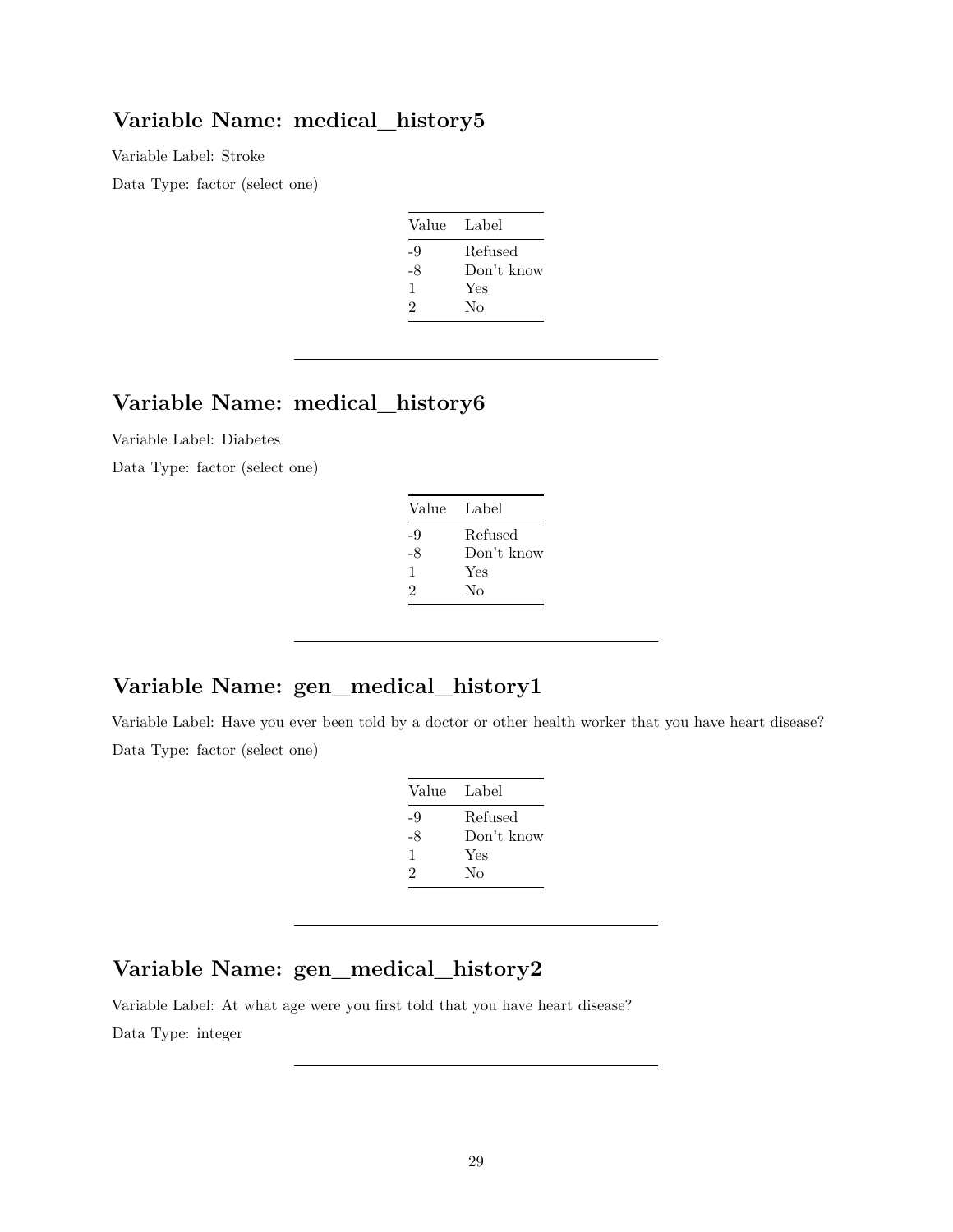#### **Variable Name: gen\_medical\_history3**

Variable Label: Have you ever been told by a doctor or other health worker that you have arrhythmia/irregular heart beat?

Data Type: factor (select one)

| Value | Label      |
|-------|------------|
| -9    | Refused    |
| -8    | Don't know |
| 1     | Yes        |
| 2     | Nο         |

# **Variable Name: gen\_medical\_history4**

Variable Label: At what age were you first told that you have arrhythmia/irregular heart beat? Data Type: integer

#### **Variable Name: gen\_medical\_history5**

Variable Label: Have you ever been told by a doctor or other health worker that you have asthma or wheezing? Data Type: factor (select one)

| Value | Label      |
|-------|------------|
| -9    | Refused    |
| -8    | Don't know |
| 1     | Yes        |
| 2     | Nο         |

# **Variable Name: gen\_medical\_history6**

Variable Label: At what age were you first told that you have asthma or wheezing? Data Type: integer

# **Variable Name: gen\_medical\_history7**

Variable Label: Have you ever been told by a doctor or other health worker that you have kidney disease? Data Type: factor (select one)

| Value | Label   |
|-------|---------|
| -9    | Refused |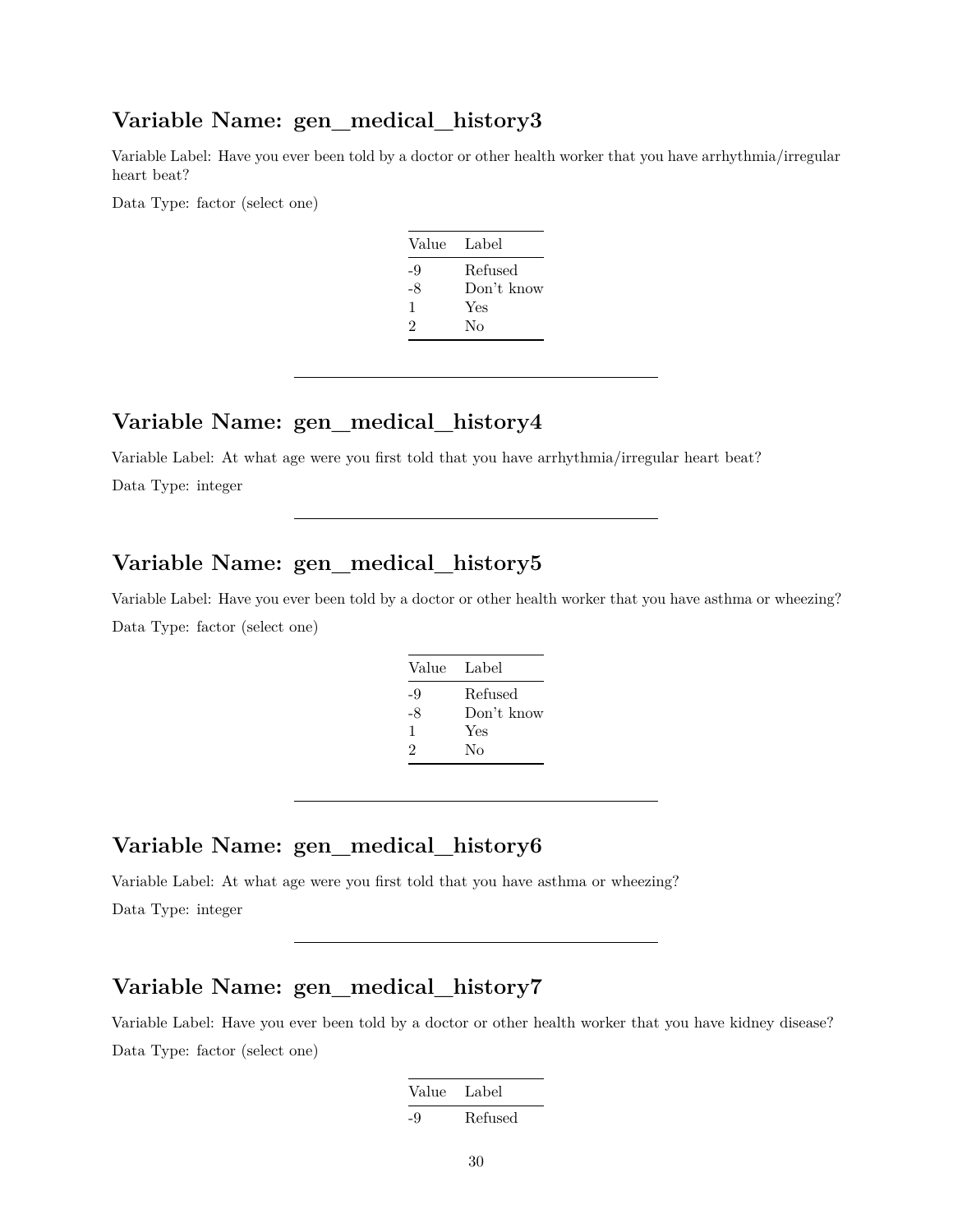| Value Label |            |
|-------------|------------|
| -8          | Don't know |
| 1           | Yes        |
| 2           | Nο         |
|             |            |

# **Variable Name: gen\_medical\_history8**

Variable Label: At what age were you first told that you have kidney disease? Data Type: integer

#### **Variable Name: gen\_medical\_history9**

Variable Label: Have you ever been told by a doctor or other health worker that you have kidney failure? Data Type: factor (select one)

| Value | Label      |
|-------|------------|
| -9    | Refused    |
| -8    | Don't know |
| 1     | Yes        |
| 2     | Nο         |
|       |            |

# **Variable Name: gen\_medical\_history10**

Variable Label: At what age were you first told that you have kidney failure?

Data Type: integer

# **Variable Name: gen\_medical\_history11**

Variable Label: Have you ever been told by a doctor or other health worker that you have arthritis? Data Type: factor (select one)

| Value | Label      |
|-------|------------|
| -9    | Refused    |
| -8    | Don't know |
| 1     | Yes        |
| 2     | Nο         |
|       |            |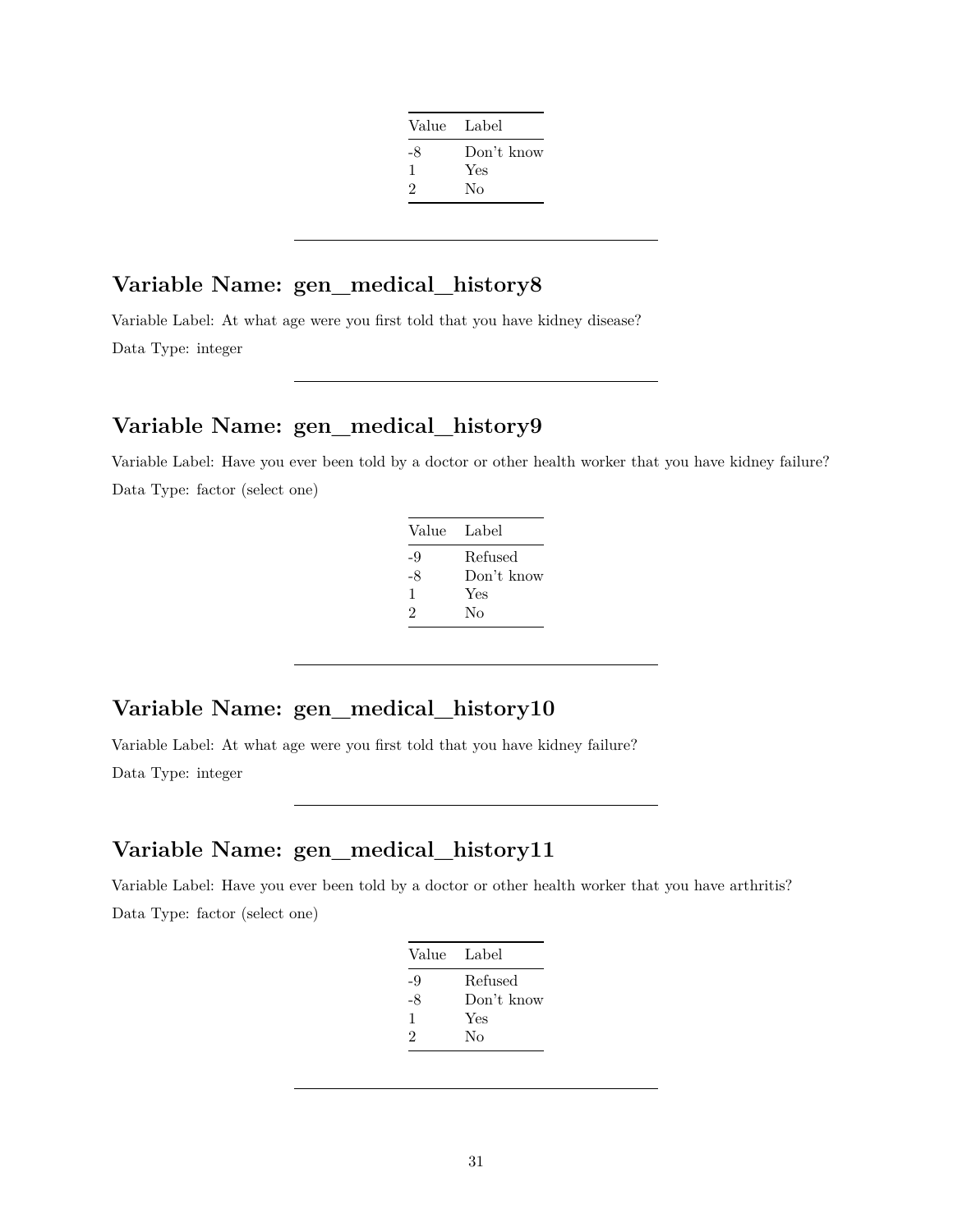#### **Variable Name: gen\_medical\_history12**

Variable Label: At what age were you first told that you have arthritis? Data Type: integer

# **Variable Name: gen\_medical\_history13**

Variable Label: Did you attend an antenatal clinic during this pregnancy? Data Type: factor (select one)

| Value | Label   |
|-------|---------|
| -9    | Refused |
| -1    | Yes     |
| 2     | Nο      |

# **Variable Name: gen\_medical\_history14**

Variable Label: How many times did you attend an antenatal clinic during this pregnancy? Data Type: integer

# **Variable Name: gen\_medical\_history16**

Variable Label: High blood pressure

Data Type: factor (select one)

| Refused    |
|------------|
| Don't know |
|            |
|            |
|            |

# **Variable Name: gen\_medical\_history17**

Variable Label: Diabetes

| Value Label |            |
|-------------|------------|
| -9          | Refused    |
| -8          | Don't know |
|             | Yes        |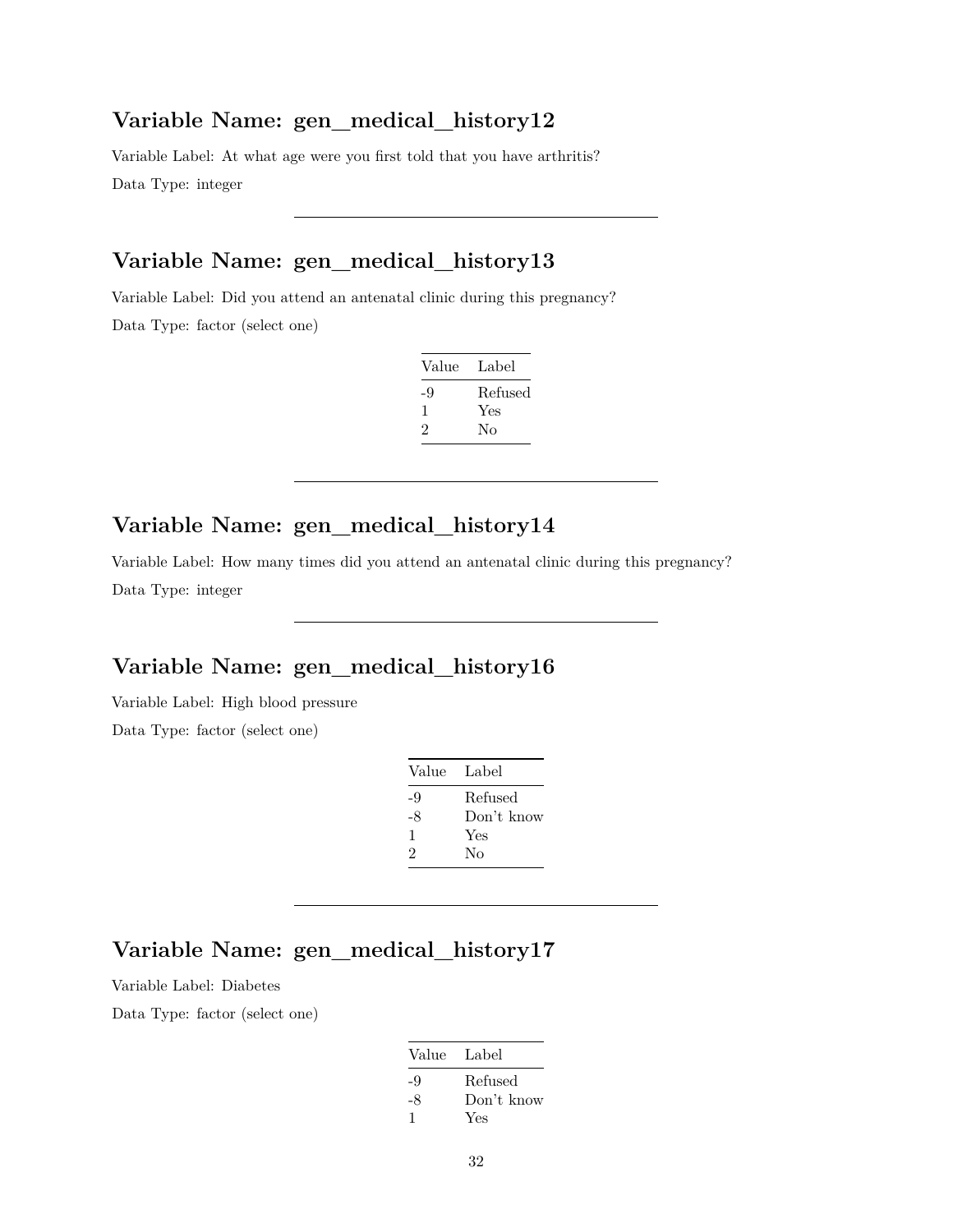| Nο |
|----|
|    |

#### **Variable Name: blood\_pressure1**

Variable Label: Have you ever had your blood pressure measured by a doctor or other health worker? Data Type: factor (select one)

| Value Label |            |
|-------------|------------|
| -9          | Refused    |
| -8          | Don't know |
| 1           | Yes        |
| 2           | Nο         |
|             |            |

#### **Variable Name: blood\_pressure2**

Variable Label: Have you ever been told by a doctor or other health worker that you have raised blood pressure or hypertension?

Data Type: factor (select one)

| Value | Label      |
|-------|------------|
| -9    | Refused    |
| -8    | Don't know |
| 1     | Yes        |
| 2     | No         |

# **Variable Name: blood\_pressure3**

Variable Label: Have you been told this in the past 12 months?

| Label |
|-------|
| Yes   |
| Nο    |
|       |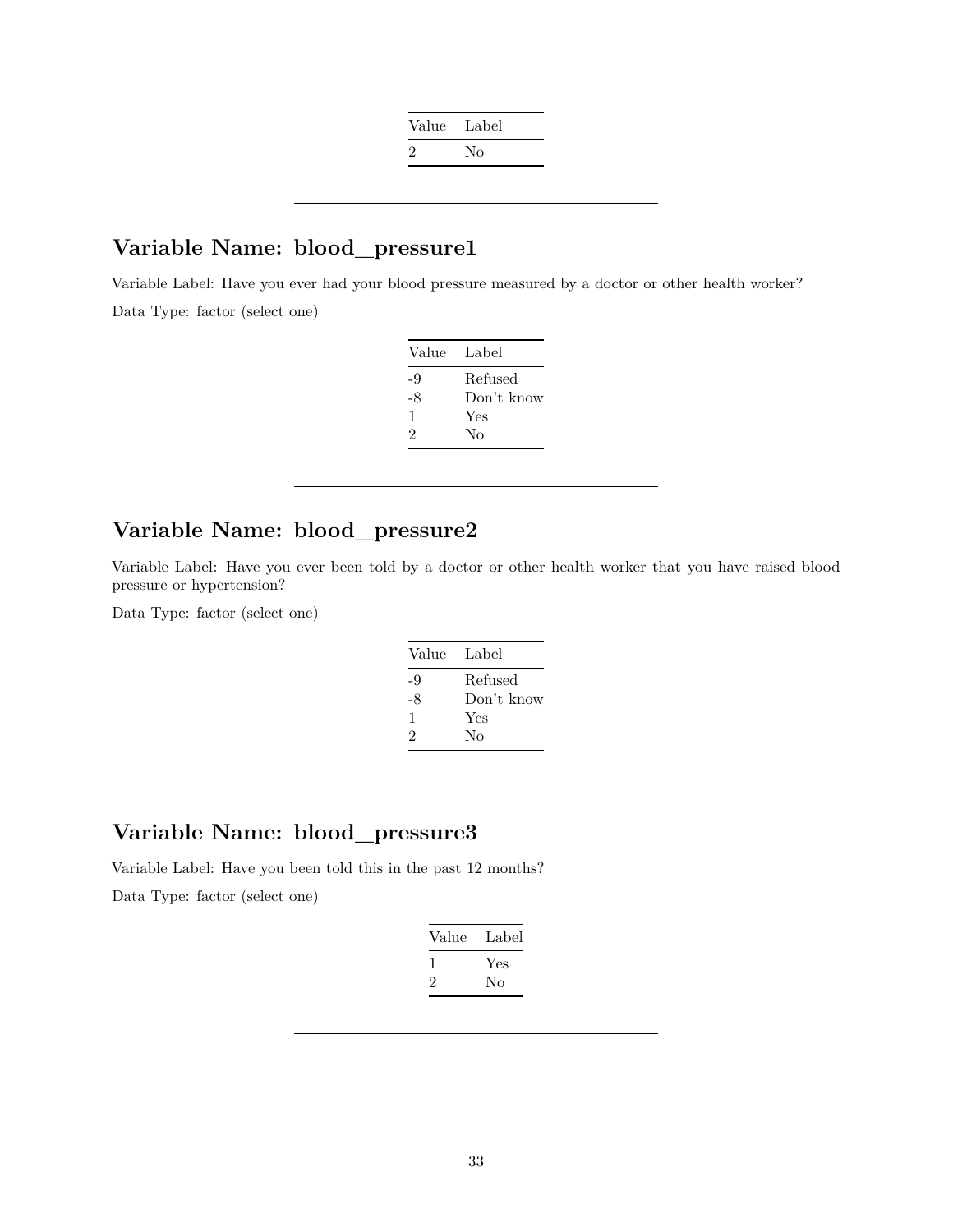#### **Variable Name: blood\_pressure4**

Variable Label: In the past two weeks, have you taken any drugs (medication) for raised blood pressure, prescribed by a doctor or other health worker?

Data Type: factor (select one)

| Value | Label      |
|-------|------------|
| -9    | Refused    |
| -8    | Don't know |
| 1     | Yes        |
| 2     | No         |
|       |            |

# **Variable Name: blood\_pressure5**

Variable Label: Have you ever seen a traditional healer for raised blood pressure or hypertension? Data Type: factor (select one)

| Value Label |            |
|-------------|------------|
| -9          | Refused    |
| -8          | Don't know |
| 1           | Yes        |
| 2           | Nο         |
|             |            |

# **Variable Name: blood\_pressure6**

Variable Label: Are you currently taking any herbal or traditional remedy for your raised blood pressure? Data Type: factor (select one)

| Value | - Label    |
|-------|------------|
| -9    | Refused    |
| -8    | Don't know |
| 1     | Yes        |
| 2     | Nο         |
|       |            |

# **Variable Name: diabetes\_history1**

Variable Label: Have you ever had your blood sugar measured by a doctor or other health worker? Data Type: factor (select one)

| Value | Label   |
|-------|---------|
| -9    | Refused |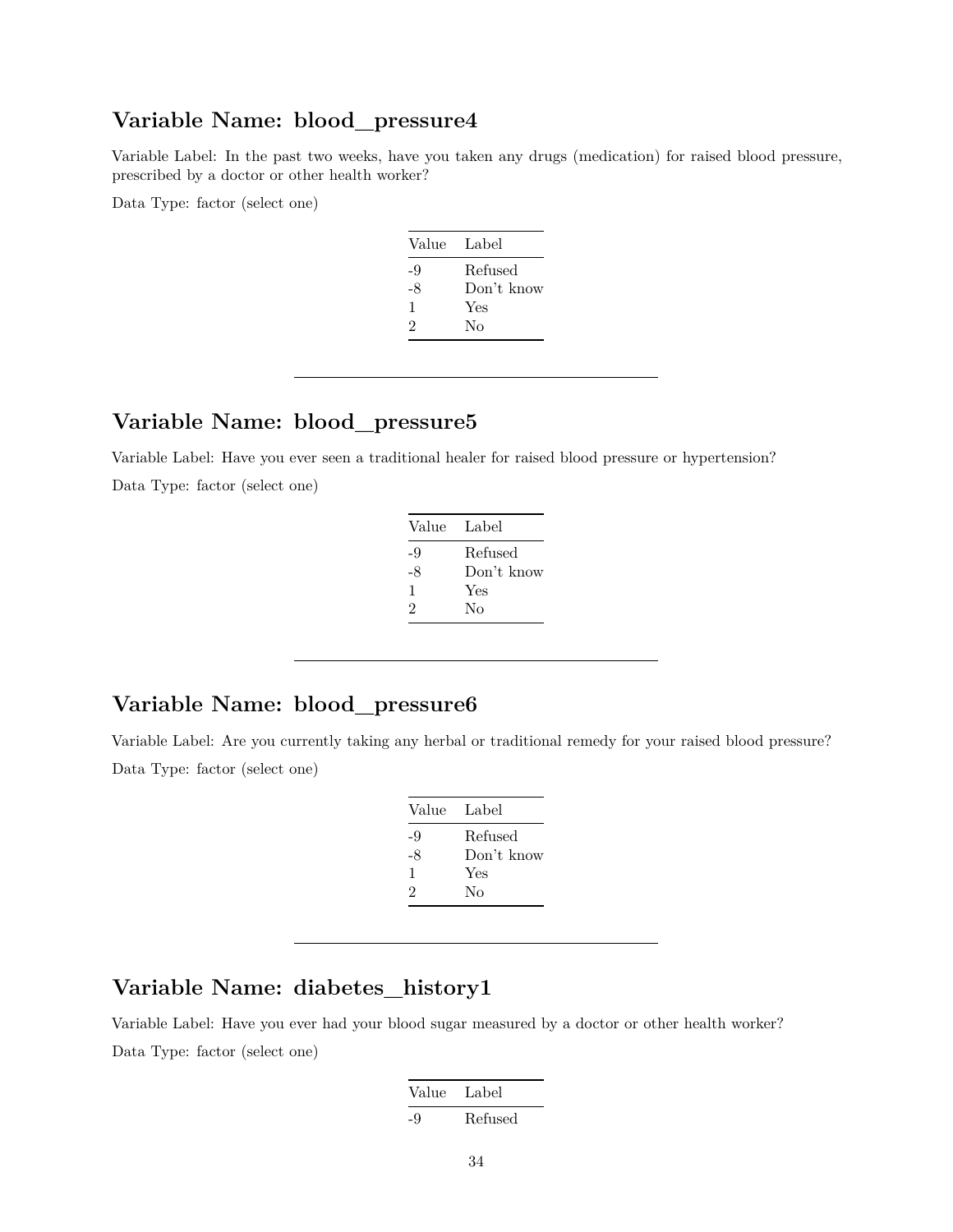| Value Label                 |            |
|-----------------------------|------------|
| -8                          | Don't know |
| ı                           | Yes        |
| $\mathcal{D}_{\mathcal{L}}$ | Nο         |
|                             |            |

# **Variable Name: diabetes\_history2**

Variable Label: Have you ever been told by a doctor or other health worker that you have raised blood sugar or diabetes?

Data Type: factor (select one)

| Value Label |            |
|-------------|------------|
| -9          | Refused    |
| -8          | Don't know |
| 1           | Yes        |
| 2           | Nο         |

# **Variable Name: diabetes\_history3**

Variable Label: Have you been told this in the past 12 months? Data Type: factor (select one)

| Value | Label |
|-------|-------|
|       | Yes   |
| ر.    | Nο    |

#### **Variable Name: diabetes\_history4**

Variable Label: In the past two weeks, have you taken any drugs (medication) for diabetes, prescribed by a doctor or other health worker?

| Value | Label      |
|-------|------------|
| -9    | Refused    |
| -8    | Don't know |
| 1     | Yes        |
| 2     | Nο         |
|       |            |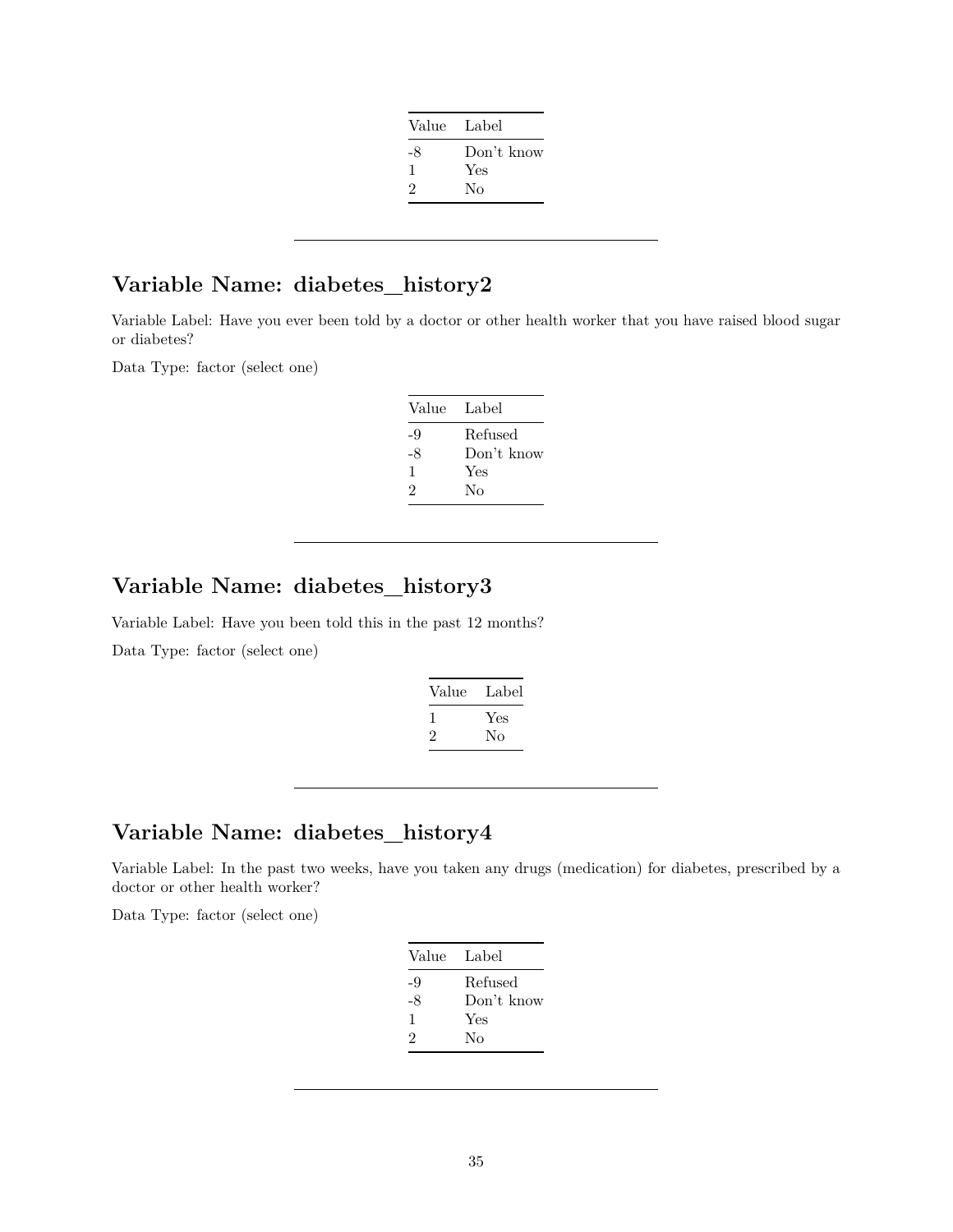#### **Variable Name: diabetes\_history5**

Variable Label: Are you currently taking insulin for diabetes, prescribed by a doctor or other health worker? Data Type: factor (select one)

| Value | Label      |
|-------|------------|
| -9    | Refused    |
| -8    | Don't know |
| 1     | Yes        |
| 2     | No         |
|       |            |

#### **Variable Name: diabetes\_history6**

Variable Label: Have you ever seen a traditional healer for raised blood sugar or diabetes? Data Type: factor (select one)

| Value Label |            |
|-------------|------------|
| -9          | Refused    |
| -8          | Don't know |
| 1           | Yes        |
| 2           | Nο         |
|             |            |

# **Variable Name: diabetes\_history7**

Variable Label: Are you currently taking any herbal or traditional remedy for your diabetes? Data Type: factor (select one)

| Value | Label      |
|-------|------------|
| -9    | Refused    |
| -8    | Don't know |
| 1     | Yes        |
| 2     | No         |
|       |            |

# **Variable Name: cholesterol\_history1**

Variable Label: Have you ever had your cholesterol (fat levels in your blood) measured by a doctor or other health worker?

| Value | Label   |
|-------|---------|
| -9    | Refused |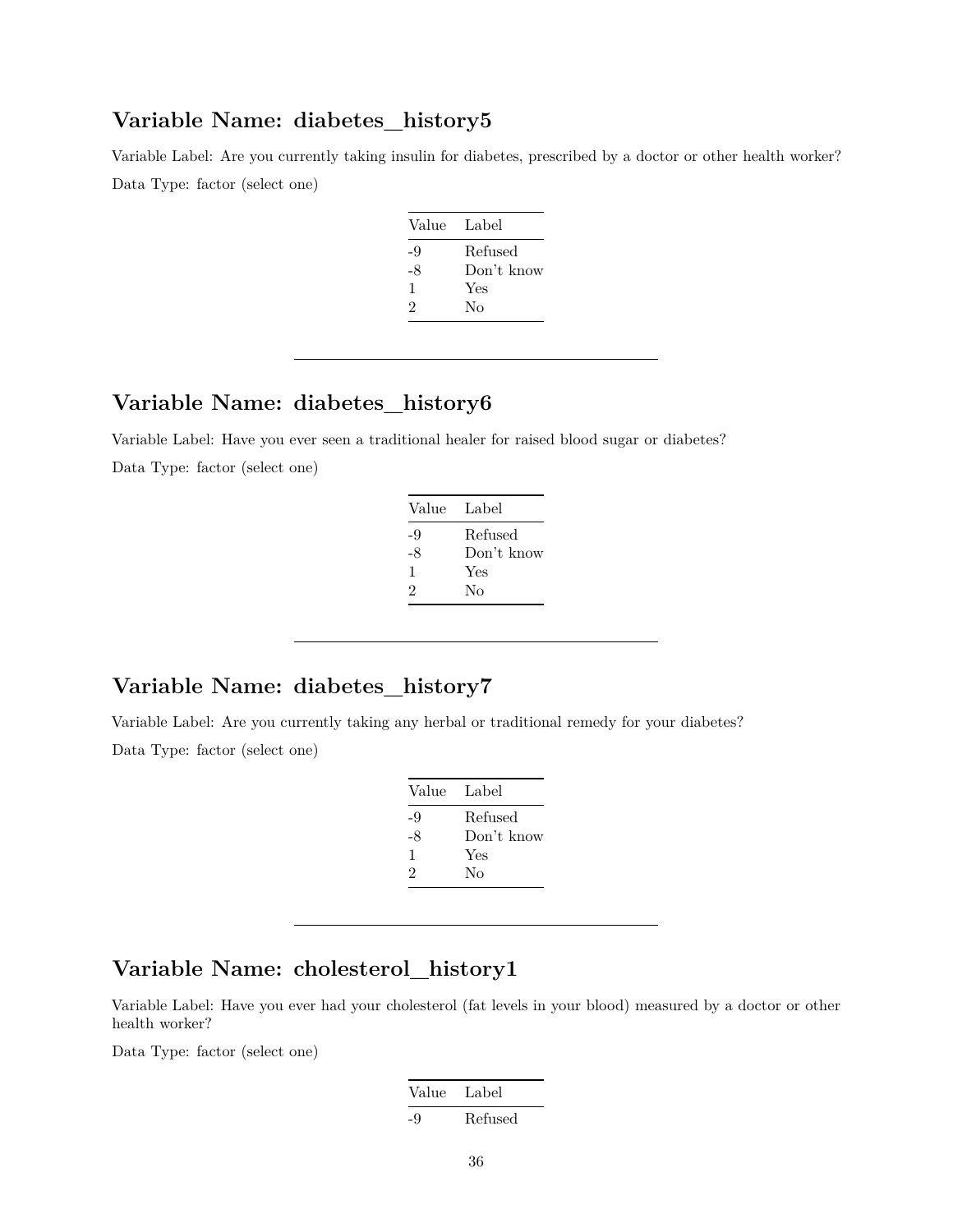| Value Label |            |
|-------------|------------|
| -8          | Don't know |
| I.          | Yes        |
| 2           | No         |
|             |            |

# **Variable Name: cholesterol\_history2**

Variable Label: Have you ever been told by a doctor or other health worker that you have raised cholesterol? Data Type: factor (select one)

| Value | - Label    |
|-------|------------|
| -9    | Refused    |
| -8    | Don't know |
| 1     | Yes        |
| 2     | No         |

# **Variable Name: cholesterol\_history3**

Variable Label: Have you been told this in the past 12 months? Data Type: factor (select one)

| Value | Label |
|-------|-------|
|       | Yes   |
| ۰,    | Nο    |
|       |       |

# **Variable Name: cholesterol\_history4**

Variable Label: In the past two weeks, have you taken any drugs (medication) for raised raised cholesterol, prescribed by a doctor or other health worker?

| Value | Label      |
|-------|------------|
| -9    | Refused    |
| -8    | Don't know |
| 1     | Yes        |
| 2     | No         |
|       |            |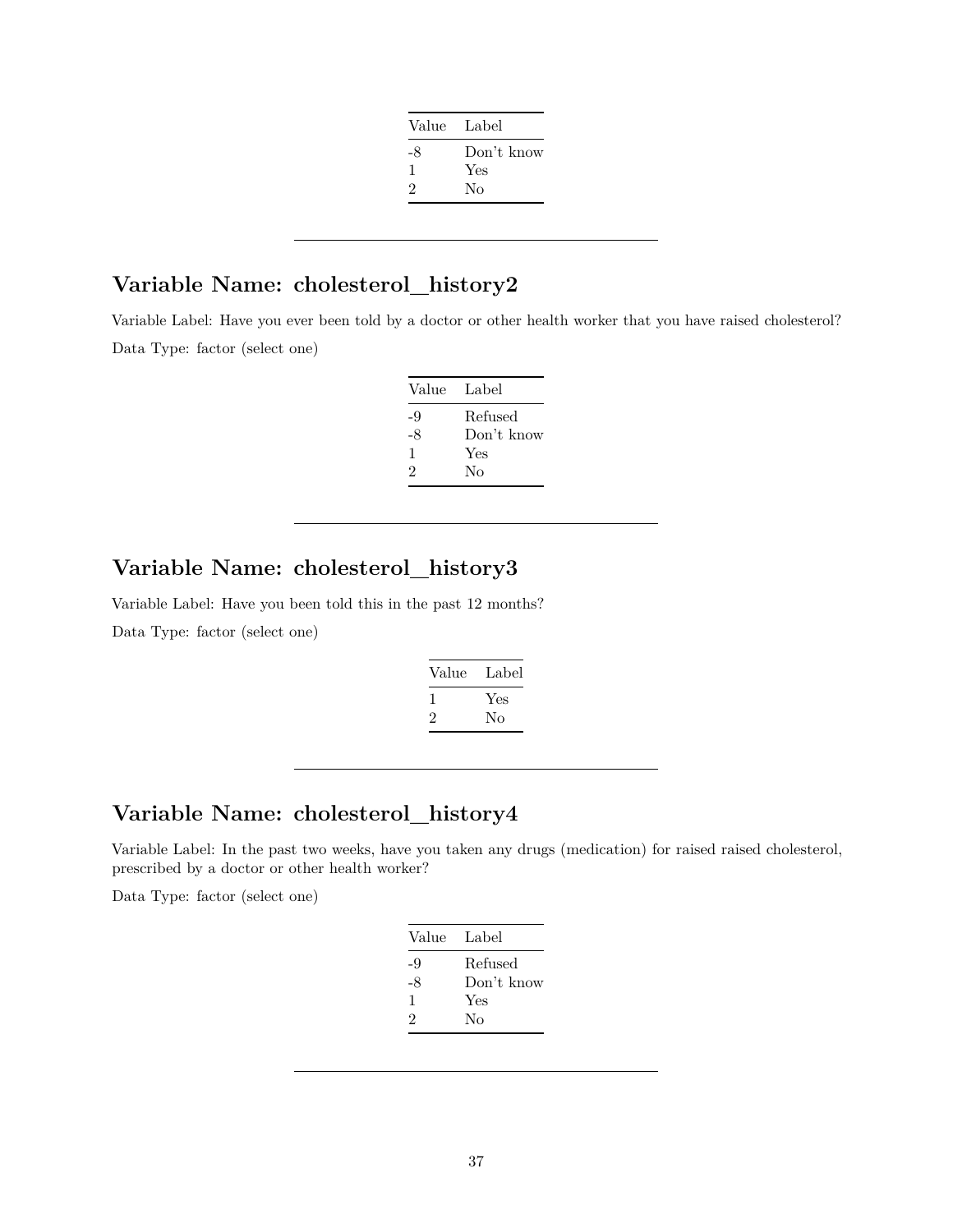#### **Variable Name: cholesterol\_history5**

Variable Label: Have you ever seen a traditional healer for raised cholesterol?

Data Type: factor (select one)

| Value | - Label    |
|-------|------------|
| -9    | Refused    |
| -8    | Don't know |
| 1     | Yes        |
| 2     | Nο         |

# **Variable Name: cholesterol\_history6**

Variable Label: Are you currently taking any herbal or traditional remedy for your raised cholesterol? Data Type: factor (select one)

| Value                       | Label      |
|-----------------------------|------------|
| -9                          | Refused    |
| -8                          | Don't know |
| 1                           | Yes        |
| $\mathcal{D}_{\mathcal{L}}$ | Nο         |
|                             |            |

# **Variable Name: cardio\_disease1**

Variable Label: Have you ever had a heart attack or chest pain from heart disease (angina) or a stroke (cerebrovascular accident or incident)?

Data Type: factor (select one)

| Value Label |            |
|-------------|------------|
| -9          | Refused    |
| -8          | Don't know |
| 1           | Yes        |
| 2           | Nο         |
|             |            |

#### **Variable Name: cardio\_disease2**

Variable Label: Are you currently taking aspirin regularly to prevent or treat heart disease? Data Type: factor (select one)

| Value | Label   |
|-------|---------|
| -9    | Refused |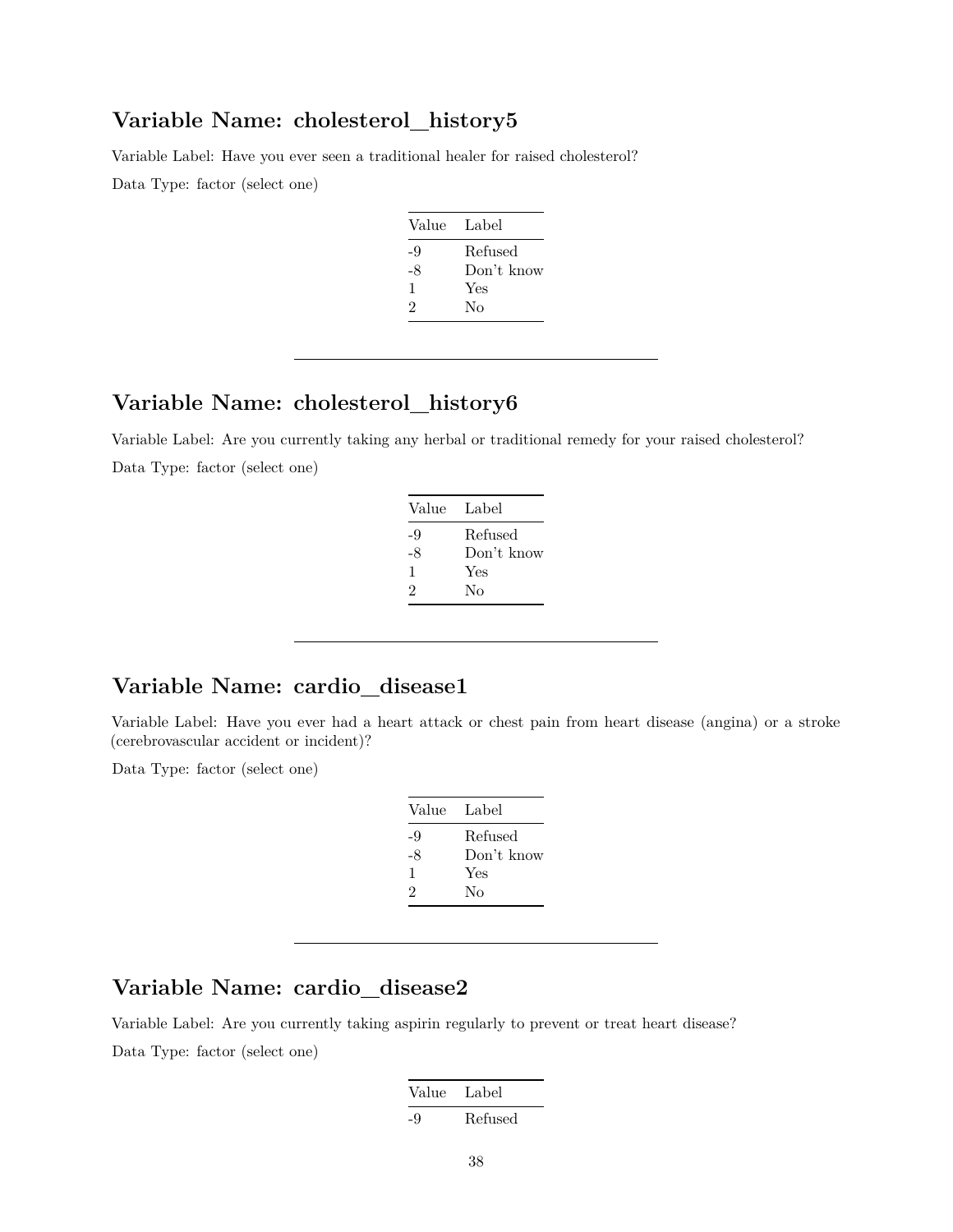| Value Label |            |
|-------------|------------|
| -8          | Don't know |
| 1           | Yes        |
| 2           | Nο         |
|             |            |

# **Variable Name: cardio\_disease3**

Variable Label: Are you currently taking statins (Lovastatin/Simvastatin/Atorvastatin or any other statin) regularly to prevent or treat heart disease?

Data Type: factor (select one)

| Value Label |            |
|-------------|------------|
| -9          | Refused    |
| -8          | Don't know |
| 1           | Yes        |
| 2           | No         |
|             |            |

# **Variable Name: arm\_circ1**

Variable Label: Record time at which blood pressure was measured (hh:mm) Data Type: time

#### **Variable Name: arm\_circ2**

Variable Label: Blood pressure measured on left arm

Data Type: factor (select one)

| Value Label                 |               |
|-----------------------------|---------------|
| $\mathbf{I}$                | Yes           |
| $\mathcal{D}_{\mathcal{L}}$ | No            |
| 3                           | Not available |
|                             |               |

# **Variable Name: arm\_circ3**

Variable Label: Reason for blood pressure measurement on right arm Data Type: string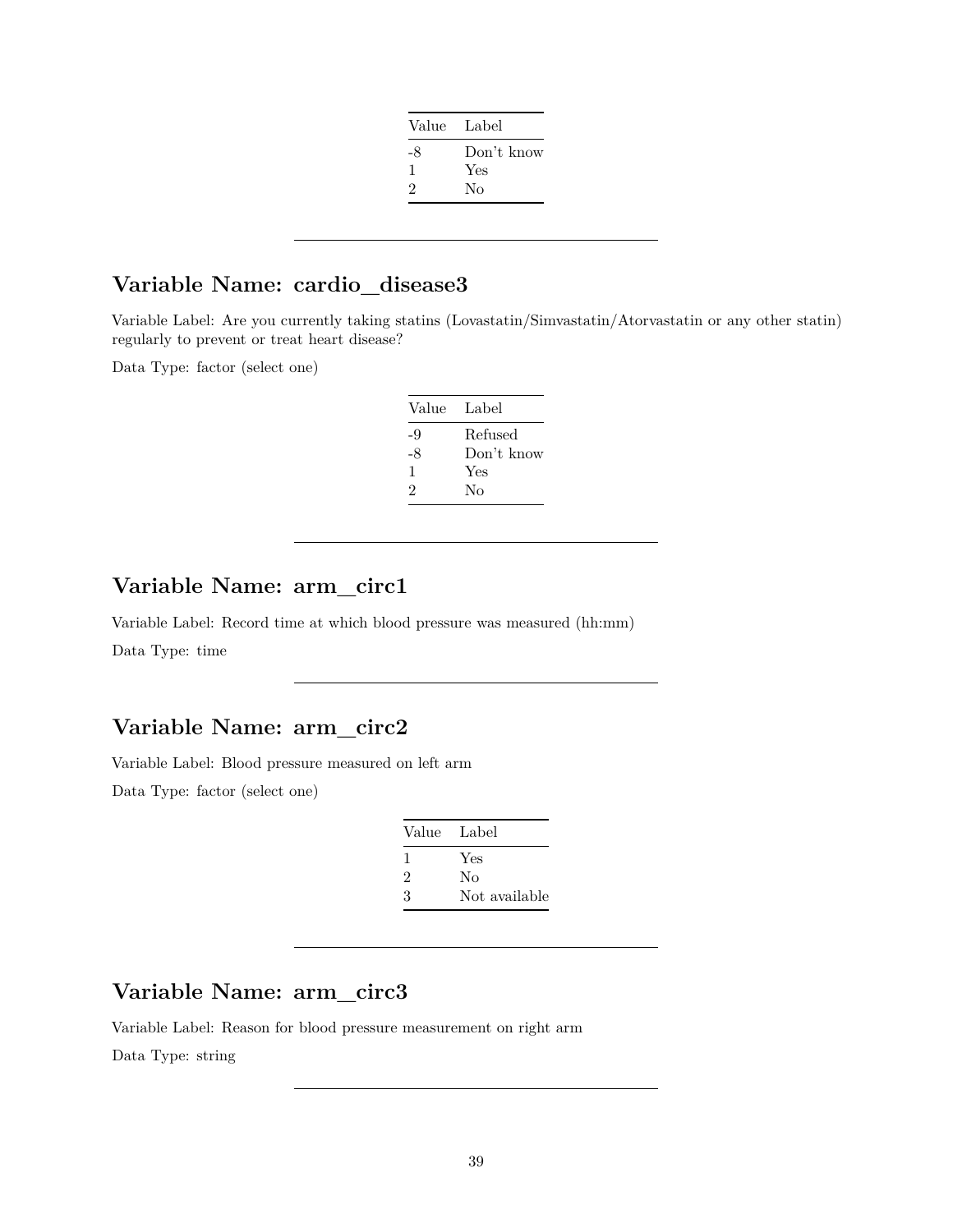Variable Label: Reason for blood pressure NA Data Type: string

# **Variable Name: arm\_circ5**

Variable Label: Upper arm circumference (cm) Data Type: integer

#### **Variable Name: arm\_circ6**

Variable Label: Blood pressure device ID Data Type: string

#### **Variable Name: arm\_circ7**

Variable Label: Cuff size

Data Type: factor (select one)

| Value | Label  |
|-------|--------|
| 1     | Small  |
| 2     | Medium |
| 3     | Large  |

# **Variable Name: arm\_circ8**

Variable Label: Pulse 1 (beats per minute) Data Type: integer

# **Variable Name: arm\_circ9**

Variable Label: Systolic blood pressure 1 (mmHg) Data Type: integer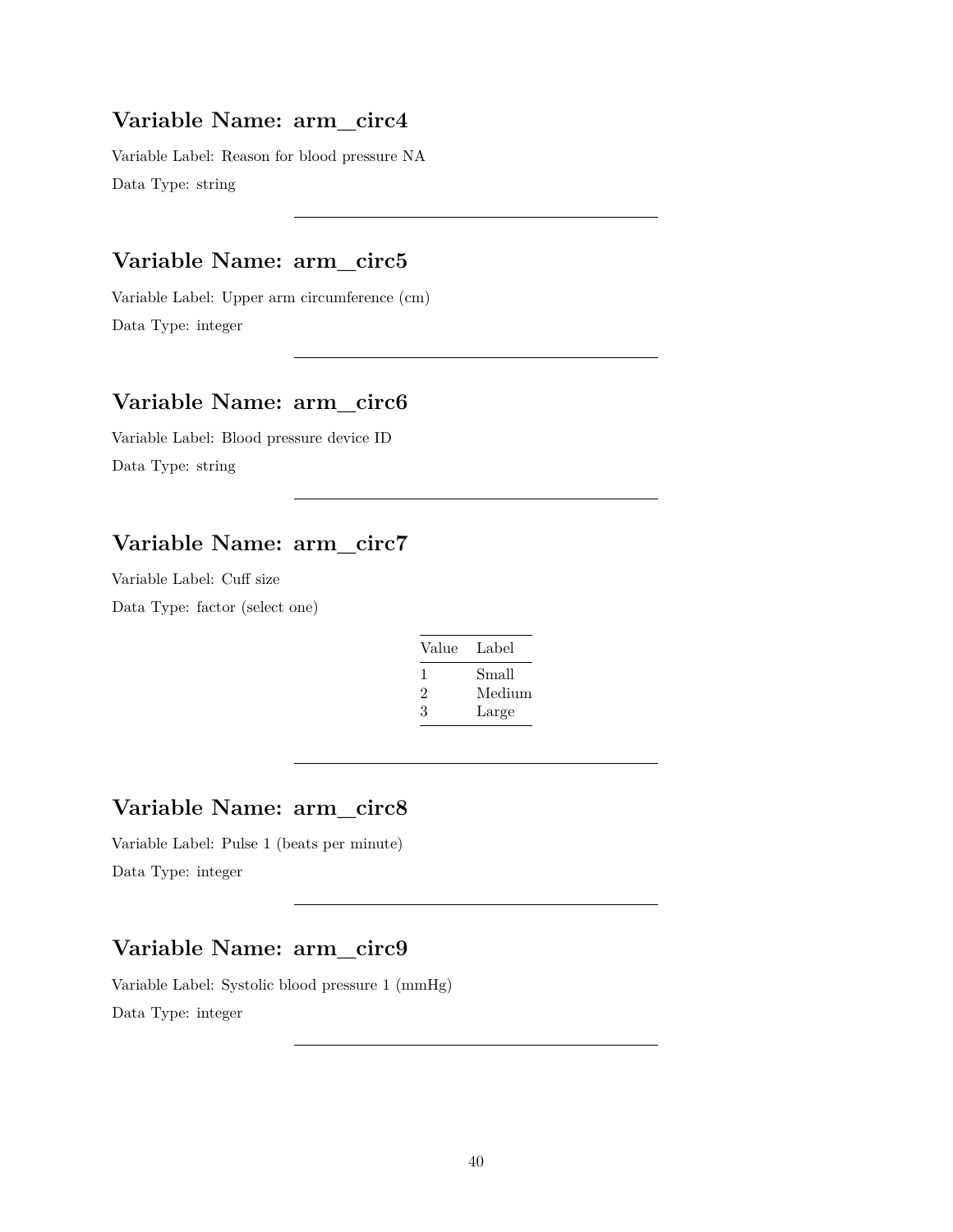Variable Label: Diastolic blood pressure 1 (mmHg) Data Type: integer

# **Variable Name: arm\_circ11**

Variable Label: Record any problems with measurement

Data Type: factor (select multiple)

|   | Value Label                |
|---|----------------------------|
| O | Nil                        |
| 1 | Cuff does not fit          |
| 2 | Cuff not placed correctly  |
| 3 | Cuff did not inflate       |
| 4 | Display malfunctioned      |
| 5 | Machine did not turn on    |
| 6 | The number I used is wrong |
|   | )ther                      |

# **Variable Name: arm\_circ11a**

Variable Label: If other, please specify: Data Type: string

# **Variable Name: arm\_circ12**

Variable Label: Pulse 2 (beats per minute) Data Type: integer

# **Variable Name: arm\_circ13**

Variable Label: Systolic blood pressure 2 (mmHg) Data Type: integer

## **Variable Name: arm\_circ14**

Variable Label: Diastolic blood pressure 2 (mmHg) Data Type: integer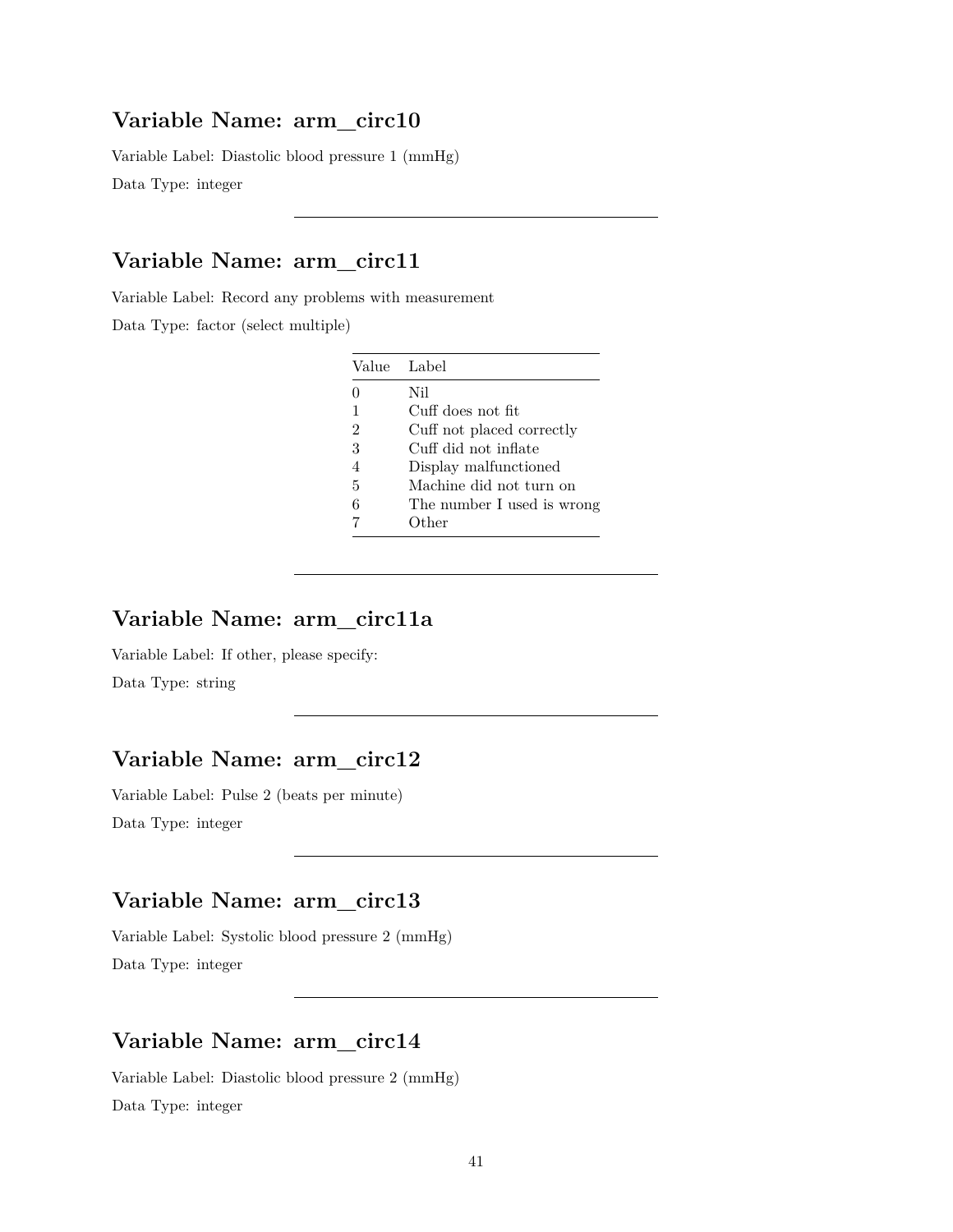Variable Label: Record any problems with measurement

Data Type: factor (select multiple)

|                | Value Label                |
|----------------|----------------------------|
|                | Nil                        |
| 1              | Cuff does not fit          |
| $\overline{2}$ | Cuff not placed correctly  |
| 3              | Cuff did not inflate       |
| $\overline{4}$ | Display malfunctioned      |
| 5              | Machine did not turn on    |
| 6              | The number I used is wrong |
|                | Other                      |

# **Variable Name: arm\_circ15a**

Variable Label: If other, please specify: Data Type: string

# **Variable Name: arm\_circ16**

Variable Label: Pulse 3 (beats per minute) Data Type: integer

# **Variable Name: arm\_circ17**

Variable Label: Systolic blood pressure 3 (mmHg) Data Type: integer

# **Variable Name: arm\_circ18**

Variable Label: Diastolic blood pressure 3 (mmHg) Data Type: integer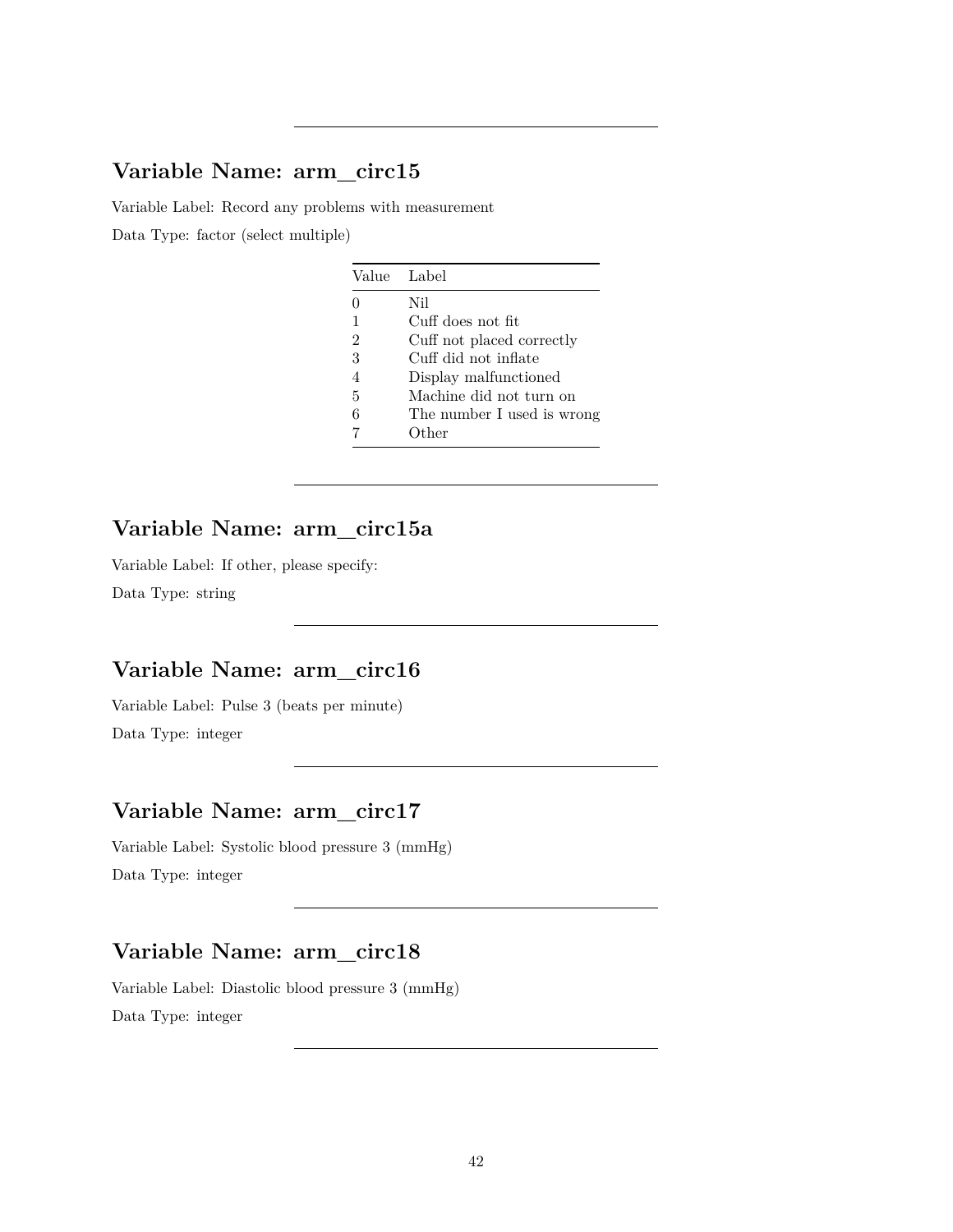Variable Label: Record any problems with measurement

Data Type: factor (select multiple)

|                | Value Label                |
|----------------|----------------------------|
| O              | Nil                        |
| 1              | Cuff does not fit          |
| $\overline{2}$ | Cuff not placed correctly  |
| 3              | Cuff did not inflate       |
| 4              | Display malfunctioned      |
| 5              | Machine did not turn on    |
| 6              | The number I used is wrong |
|                | Other                      |

# **Variable Name: arm\_circ19a**

Variable Label: If other, please specify: Data Type: string

# **Variable Name: height\_weight1**

Variable Label: Body weighing scale ID Data Type: string

# **Variable Name: height\_weight3**

Variable Label: Height (cm) Data Type: integer

# **Variable Name: height\_weight4**

Variable Label: Record reason why height could not be measured. Data Type: string

# **Variable Name: height\_weight6**

Variable Label: Weight (kg) Data Type: integer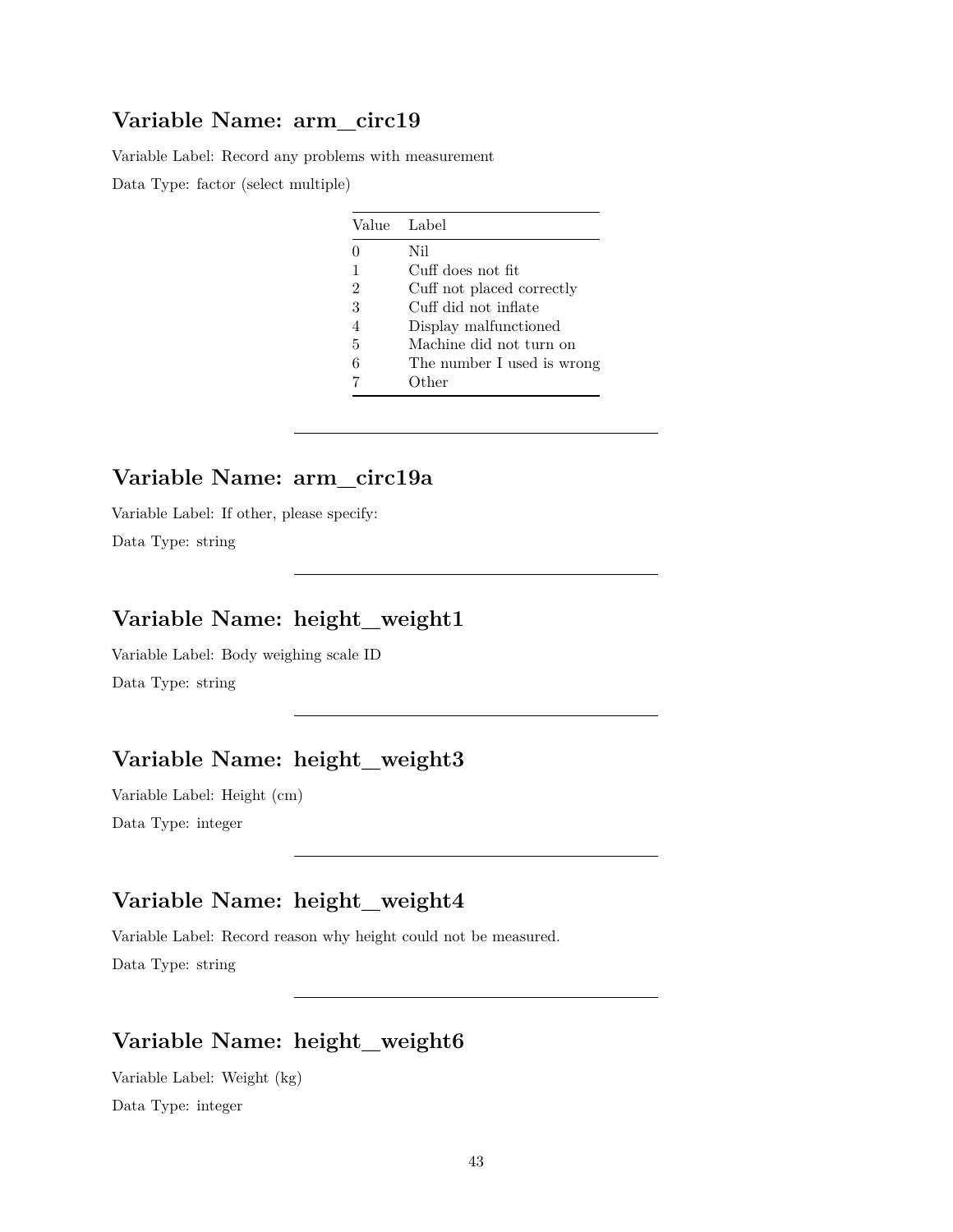#### **Variable Name: height\_weight7**

Variable Label: Record reason why weight could not be measured. Data Type: string

#### **Variable Name: waist\_hip1**

Variable Label: Measuring tape ID Data Type: string

# **Variable Name: waist\_hip3**

Variable Label: Waist circumference (cm) Data Type: integer

# **Variable Name: waist\_hip4**

Variable Label: Record reason why waist circumference could not be measured. Data Type: string

# **Variable Name: waist\_hip6**

Variable Label: Hip circumference (cm) Data Type: integer

# **Variable Name: waist\_hip7**

Variable Label: Record reason why hip circumference could not be measured. Data Type: string

# **Variable Name: poc\_hba1c1**

Variable Label: Generate current time at which HbA1c measurement taken. (hh:mm) Data Type: time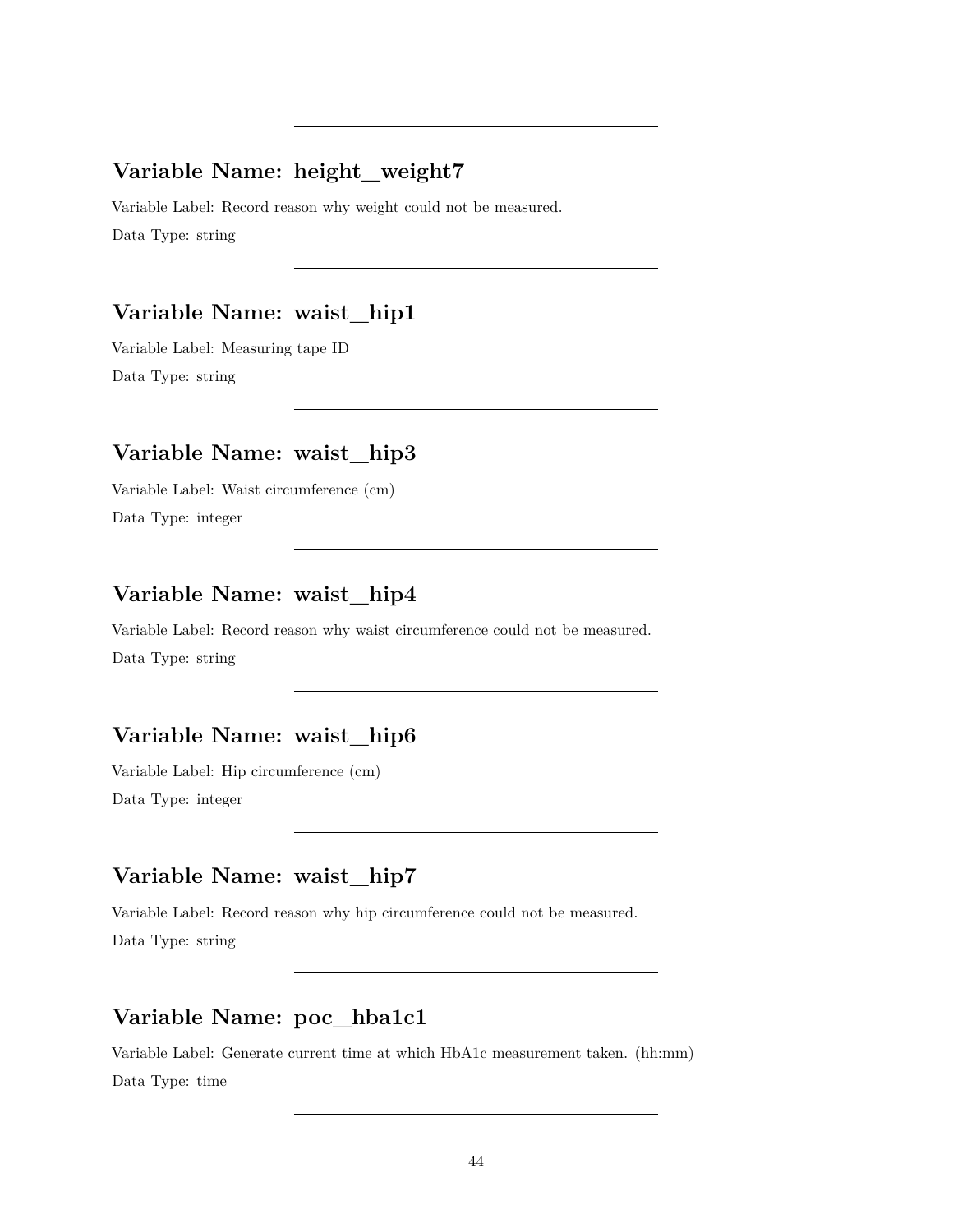#### **Variable Name: poc\_hba1c2**

Variable Label: How long ago did you have anything to eat or drink other than water? (hh:mm) Data Type: time

# **Variable Name: poc\_hba1c3**

Variable Label: HbA1c device ID Data Type: string

# **Variable Name: poc\_hba1c5**

Variable Label: HbA1c (%) Data Type: string

# **Variable Name: poc\_hba1c6**

Variable Label: State reason why HbA1c could not be obtained. Data Type: string

# **Variable Name: data\_collectorID1**

Variable Label: Blood sample collector name Data Type: string

# **Variable Name: blood\_sample1**

Variable Label: Generate current time at which blood taken. (hh:mm) Data Type: time

# **Variable Name: blood\_sample2**

Variable Label: How long ago did you have anything to eat or drink other than water? (hh:mm) Data Type: time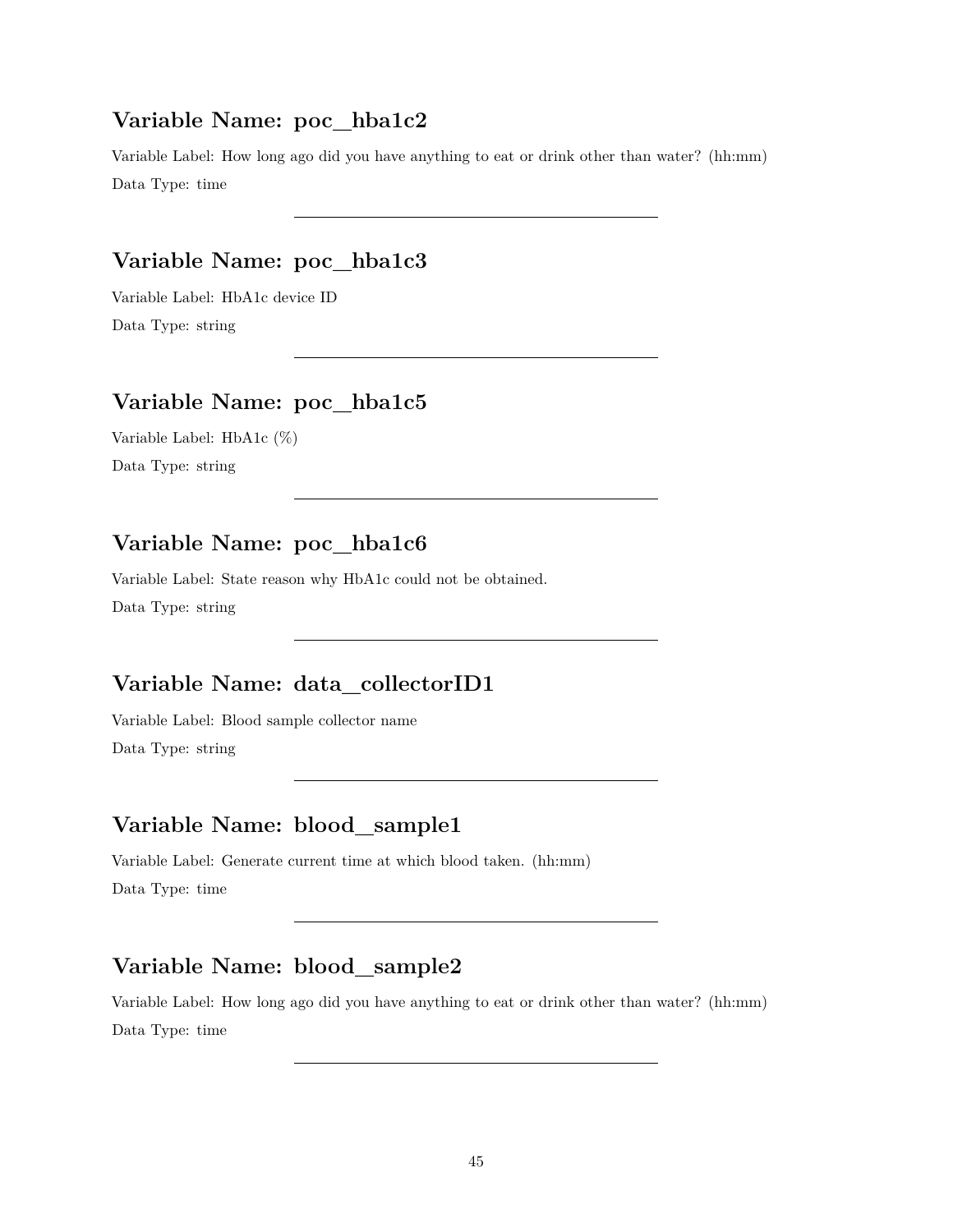Variable Label: Scan blood sample ziploc bag barcode. Data Type: string

# **Variable Name: blood\_sample5**

Variable Label: Scan serum tube 1 barcode Data Type: string

# **Variable Name: blood\_sample6**

Variable Label: Serum tube 1 status Data Type: factor (select one)

| Value Label                      |                                          |
|----------------------------------|------------------------------------------|
| $\mathcal{D}_{\mathcal{L}}$<br>3 | Specimen obtained<br>Low volume<br>Other |

#### **Variable Name: blood\_sample7**

Variable Label: Please explain if other.

Data Type: string

# **Variable Name: blood\_sample9**

Variable Label: Scan serum tube 1 barcode Data Type: string

# **Variable Name: blood\_sample10**

Variable Label: Serum tube 1 status

| Value Label    |                   |
|----------------|-------------------|
|                | Specimen obtained |
| $\mathfrak{D}$ | Low volume        |
| 3              | Other             |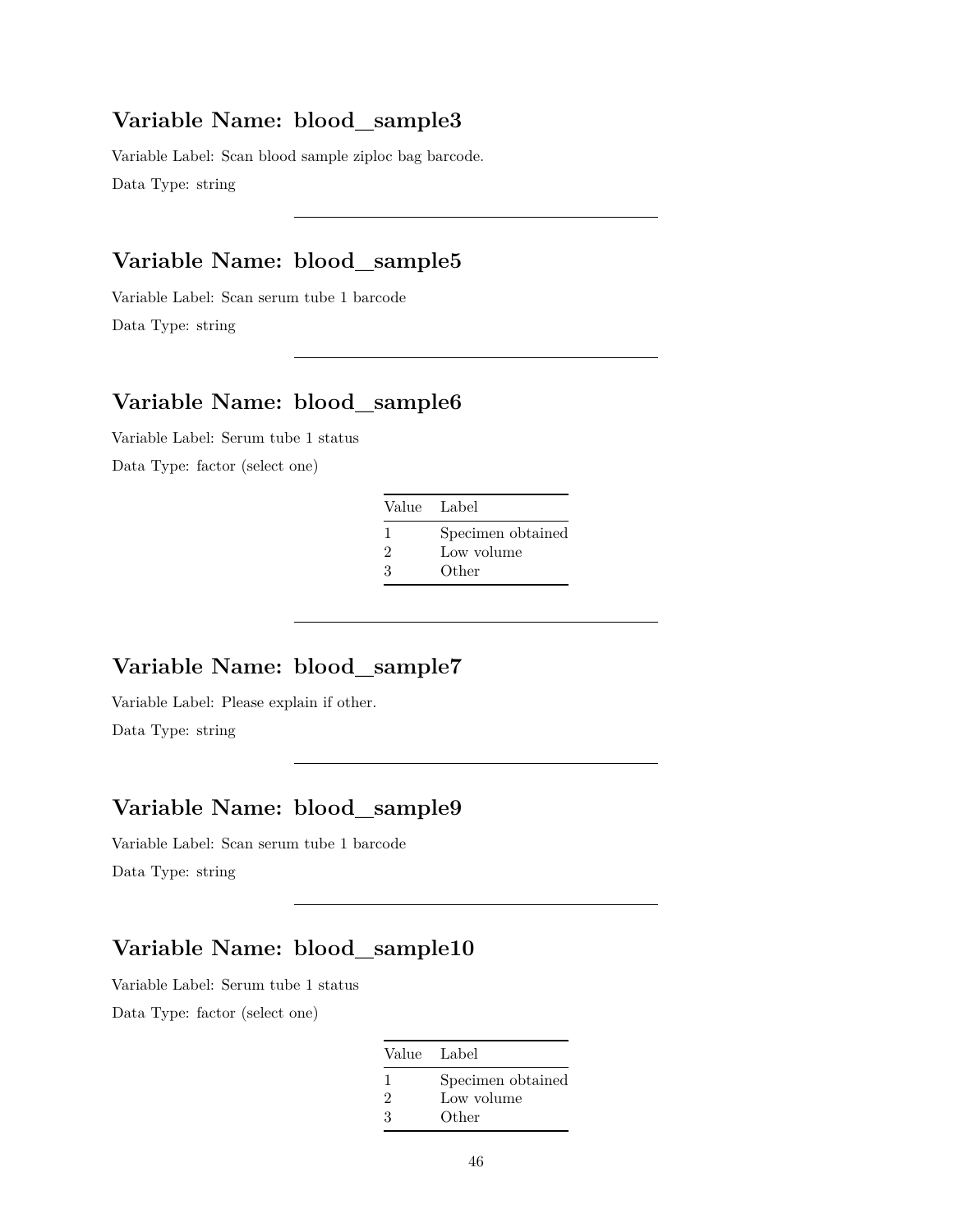Variable Label: Please explain if other. Data Type: string

#### **Variable Name: blood\_sample13**

Variable Label: EDTA tube 1 (6ml tube): collect 6ml blood: Scan EDTA tube 1 barcode Data Type: string

#### **Variable Name: blood\_sample14**

Variable Label: EDTA tube 1 (6ml tube): collect 6ml blood: EDTA 1 status Data Type: factor (select one)

| Value Label |                   |
|-------------|-------------------|
| L.          | Specimen obtained |
| 2           | Low volume        |
| З           | Other             |

#### **Variable Name: blood\_sample15**

Variable Label: EDTA tube 1 (6ml tube): collect 6ml blood: Please explain if other. Data Type: string

#### **Variable Name: blood\_sample17**

Variable Label: EDTA tube 1 (3ml tube): collect 3ml blood: Scan EDTA tube 1 barcode Data Type: string

# **Variable Name: blood\_sample18**

Variable Label: EDTA tube 1 (3ml tube): collect 3ml blood: EDTA 1 status Data Type: factor (select one)

Value Label

1 Specimen obtained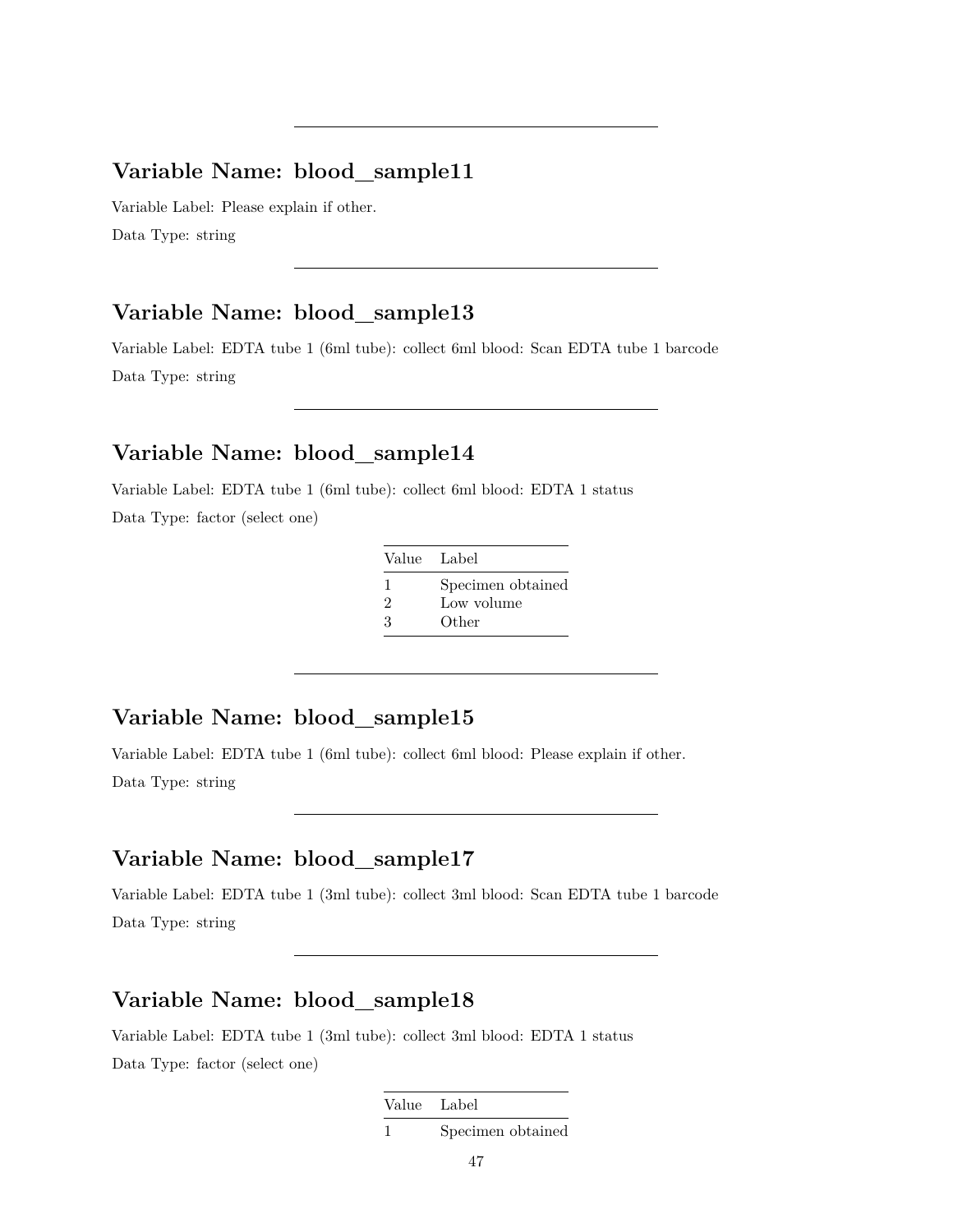| Value Label                      |                     |
|----------------------------------|---------------------|
| $\mathcal{D}_{\mathcal{L}}$<br>3 | Low volume<br>Other |
|                                  |                     |

Variable Label: EDTA tube 1 (3ml tube): collect 3ml blood: Please explain if other. Data Type: string

#### **Variable Name: blood\_sample21**

Variable Label: EDTA tube 2 (6ml tube): collect 6ml blood: Scan EDTA tube 2 barcode Data Type: string

#### **Variable Name: blood\_sample22**

Variable Label: EDTA tube 2 (6ml tube): collect 6ml blood: EDTA tube 2 status Data Type: factor (select one)

| Value Label                 |                   |
|-----------------------------|-------------------|
|                             | Specimen obtained |
| $\mathcal{D}_{\mathcal{L}}$ | Low volume        |
| З                           | Other             |

#### **Variable Name: blood\_sample23**

Variable Label: EDTA tube 2 (6ml tube): collect 6ml blood: Please explain if other. Data Type: string

# **Variable Name: blood\_sample26**

Variable Label: EDTA tube 2 (2ml tube): collect 2ml blood: Scan EDTA tube 2 barcode Data Type: string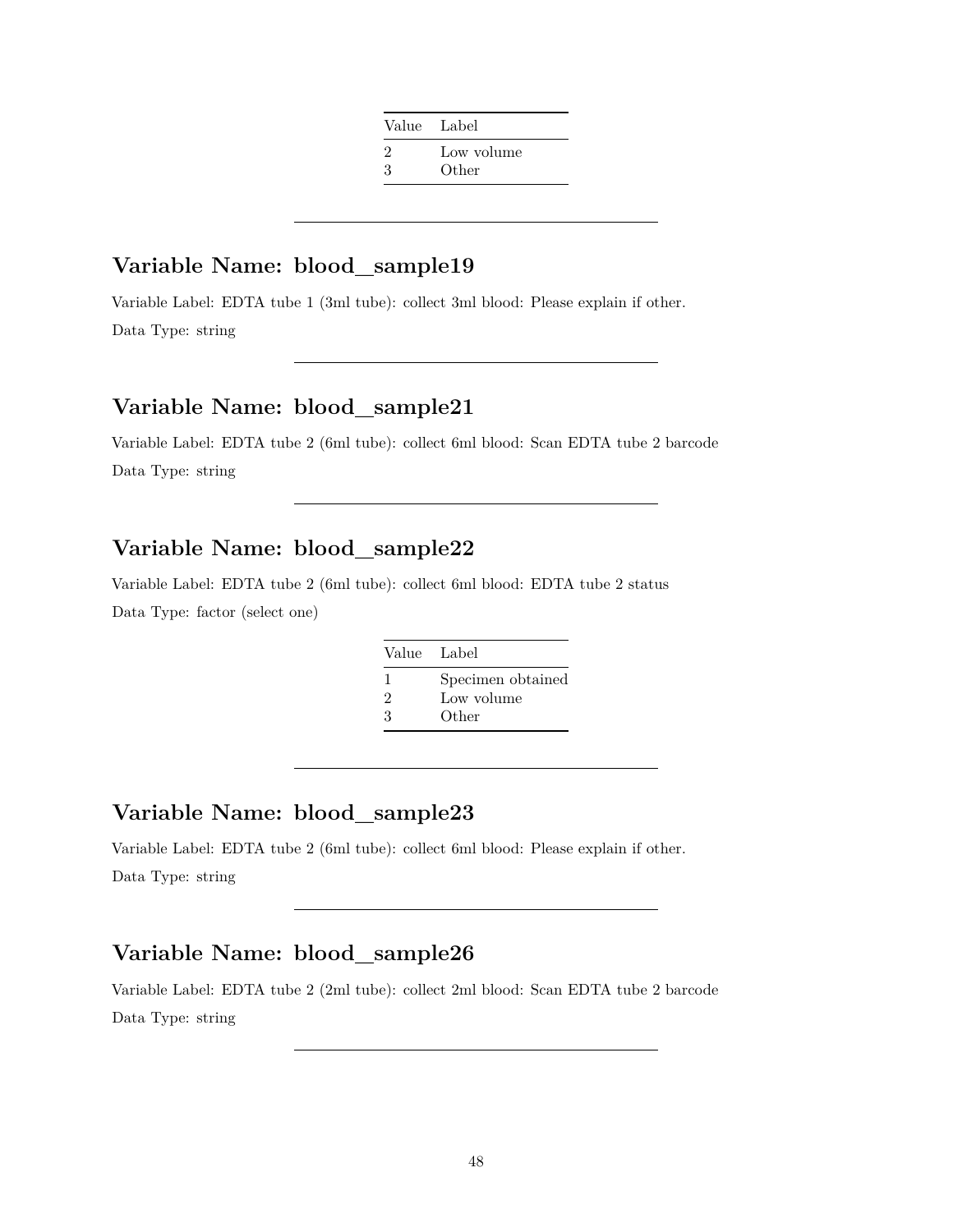Variable Label: EDTA tube 2 (2ml tube): collect 2ml blood: EDTA 2 status Data Type: factor (select one)

| Specimen obtained<br>Low volume<br>2 |  | Value Label |
|--------------------------------------|--|-------------|
|                                      |  |             |
|                                      |  |             |
| Other                                |  | ર           |

#### **Variable Name: blood\_sample28**

Variable Label: EDTA tube 2 (2ml tube): collect 2ml blood: Please explain if other. Data Type: string

#### **Variable Name: blood\_sample30**

Variable Label: EDTA tube 3 (2ml tube): collect 2ml blood: Scan EDTA tube 3 barcode Data Type: string

#### **Variable Name: blood\_sample31**

Variable Label: EDTA tube 3 (2ml tube): collect 2ml blood: EDTA tube 3 status Data Type: factor (select one)

| Value Label |                   |
|-------------|-------------------|
| ı           | Specimen obtained |
| 2           | Low volume        |
| 3           | Other             |

# **Variable Name: blood\_sample32**

Variable Label: EDTA tube 3 (2ml tube): collect 2ml blood: Please explain if other. Data Type: string

#### **Variable Name: hair\_sample1**

Variable Label: Scan hair ziplock bag barcode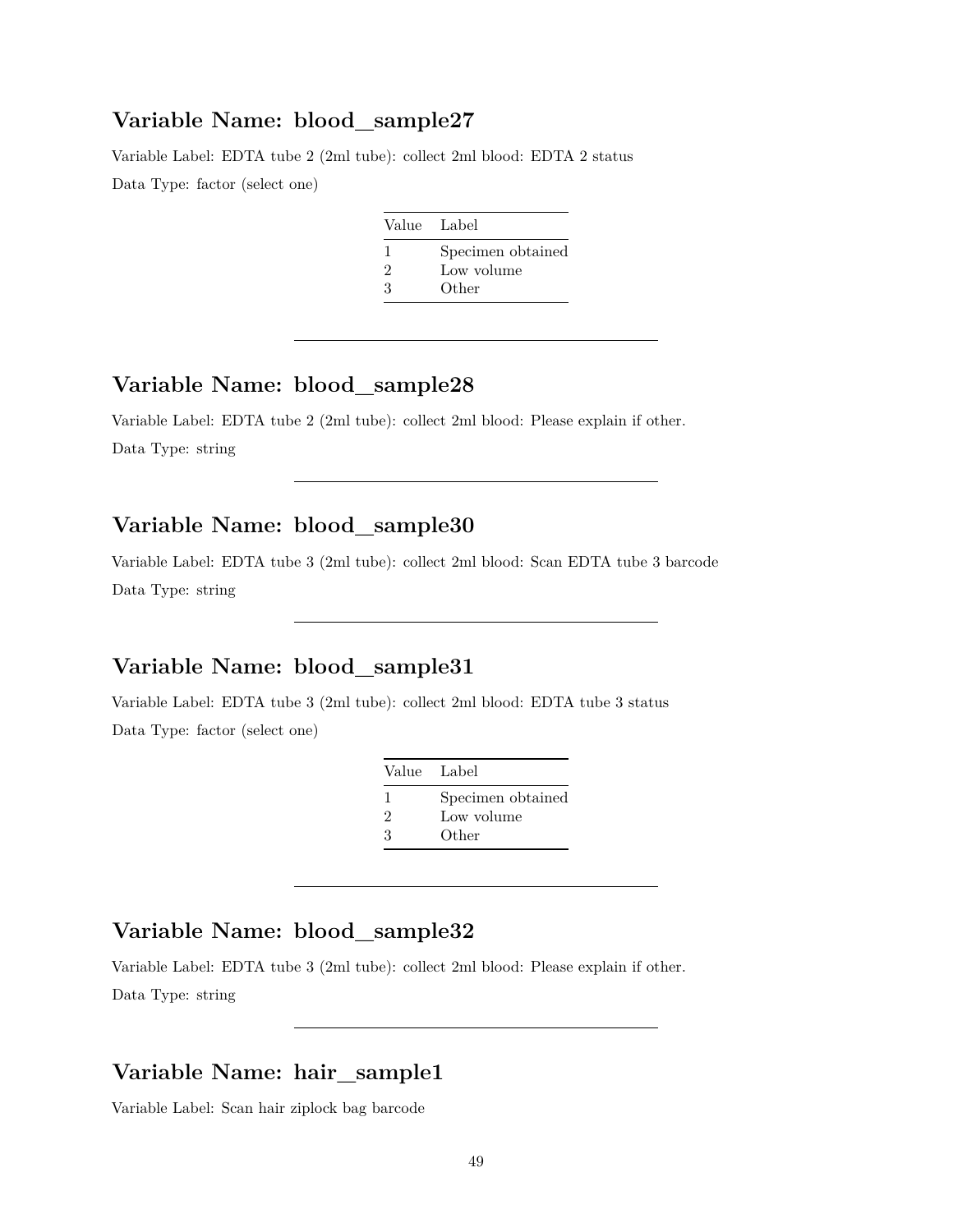# **Variable Name: hair\_sample1a**

Variable Label: Scan aluminium foil barode Data Type: string

#### **Variable Name: hair\_sample2**

Variable Label: Hair collection status Data Type: factor (select one)

| Value Label                 |                            |
|-----------------------------|----------------------------|
| $\mathcal{D}_{\mathcal{L}}$ | Specimen obtained<br>Other |

# **Variable Name: hair\_sample3**

Variable Label: Please explain if other. Data Type: string

#### **Variable Name: urine\_sample1**

Variable Label: Scan urine collection ziploc bag barcode. Data Type: string

# **Variable Name: urine\_sample2**

Variable Label: Scan urine collection tube barcode Data Type: string

# **Variable Name: urine\_sample3**

Variable Label: Urine collection status Data Type: factor (select one)